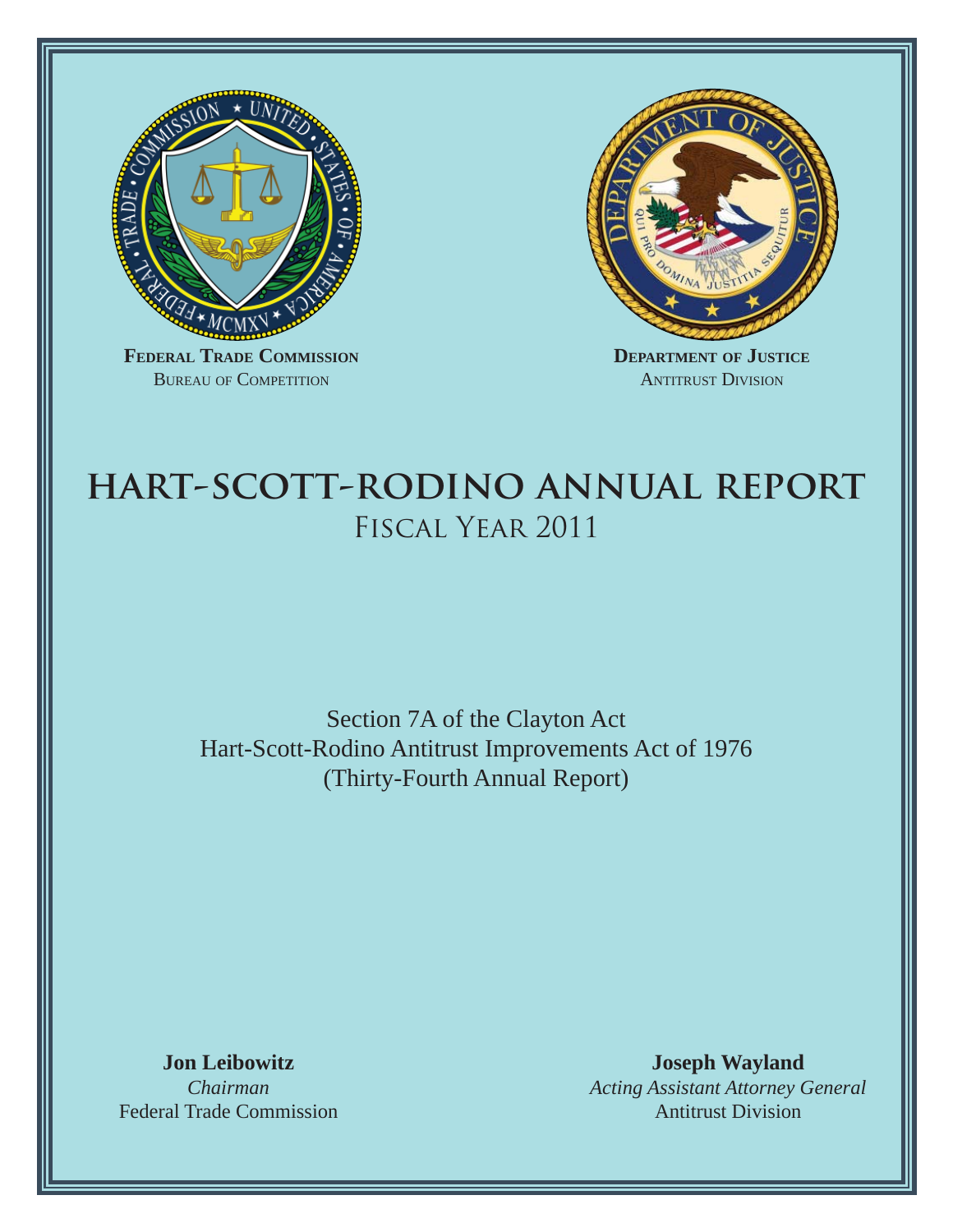#### **INTRODUCTION**

 $\overline{\phantom{a}}$ 

The Hart-Scott-Rodino Antitrust Improvements Act of 1976 (HSR Act or the Act), together with Section 13(b) of the Federal Trade Commission Act and Section 15 of the Clayton Act, enables the Federal Trade Commission (Commission) and the Antitrust Division of the Department of Justice (Antitrust Division or Division) to obtain effective preliminary relief against anticompetitive mergers and to prevent interim harm to competition and consumers. The premerger notification program was instrumental in alerting the Commission and the Division to transactions that became the subjects of the numerous enforcement actions brought in fiscal year  $2011<sup>1</sup>$  to protect consumers – individual, business, and government – against anticompetitive mergers.

The Commission and the Antitrust Division continue their efforts to protect competition by identifying and investigating those mergers and acquisitions that raise potentially significant competitive concerns.In fiscal year 2011**,** 1,450 transactions were reported under the HSR Act, representing about a 24% increase from the 1,166 transactions reported in fiscal year 2010 and about a 22% increase from the 1,187 transactions reported in fiscal year 2002, the first full fiscal year under the revised reporting thresholds.<sup>2</sup> (*See* Figure 1 below.)



<sup>&</sup>lt;sup>1</sup> The fiscal year covers the period of October 1, 2010 through September 30, 2011.

<sup>&</sup>lt;sup>2</sup> The statutory changes to the HSR Act that took effect on February 1, 2001 raised the size-of-transaction threshold from \$15 million to \$50 million (with annual adjustments for changes in gross national product that began in 2005), and made other changes to the filing and waiting period requirements. In fiscal year 2011, the threshold was adjusted to \$66 million. Section 630 of the Department of Commerce, Justice, and State, the Judiciary, and Related Agencies Appropriations Act, FY 2001, Pub. L. No. 106-553, 114 Stat. 2762. *See also* Appendix A. Before the statutory increase in the size-of-transaction threshold, the number of transactions reported had reached 4,926 in FY 2000.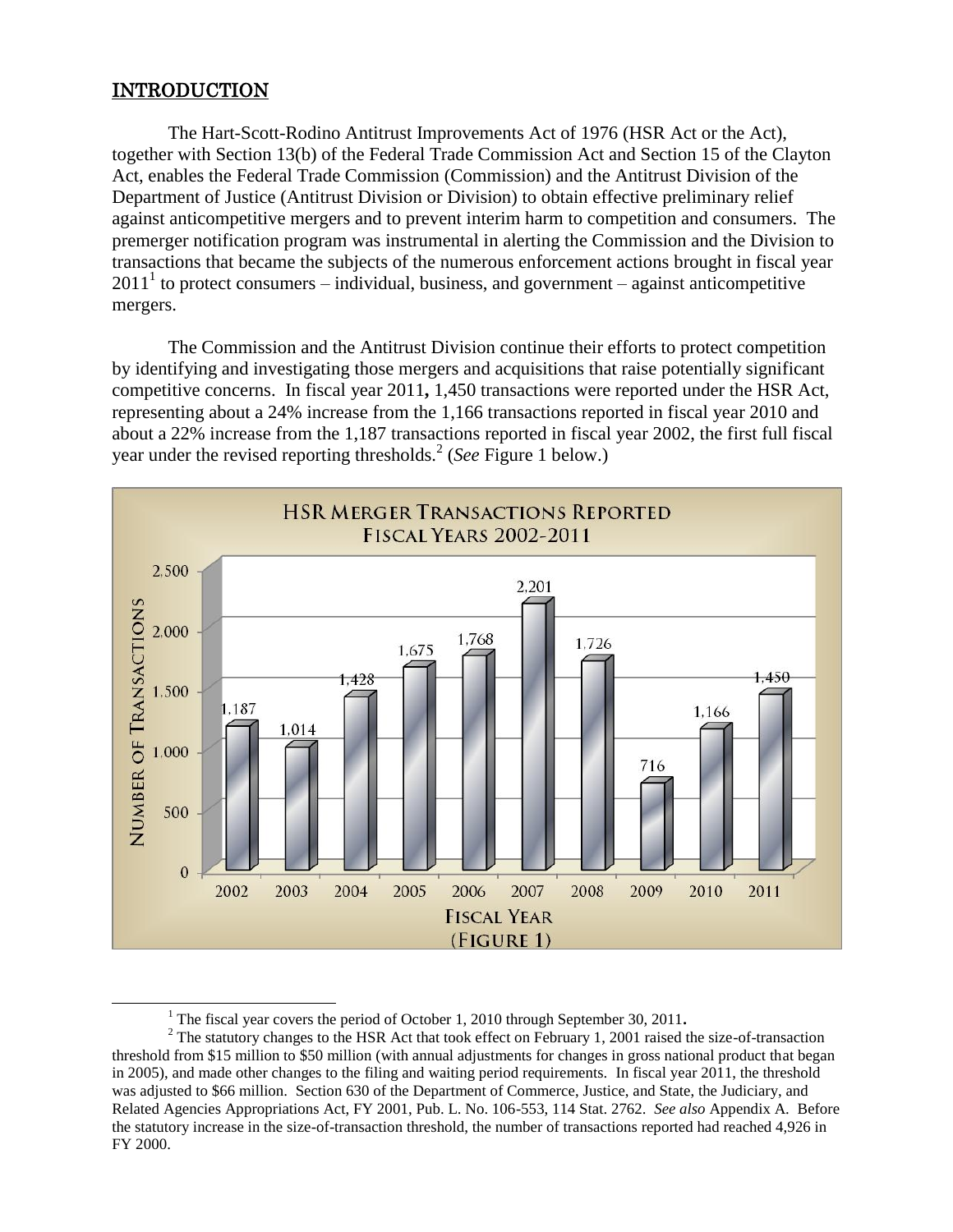During the year, the Commission challenged 17 transactions, leading to nine consent orders, three administrative complaints (along with attendant requests for preliminary injunctions in federal district courts), and five transactions that were abandoned or restructured after the parties learned of the Commission's concerns. These actions spanned several markets, including pharmaceuticals, hospitals, industrial goods, retail outlet centers, and energy. In addition to these new enforcement actions, the Commission continued to pursue litigation begun in previous fiscal years (Polypore International/Daramic LLC and Lundbeck (Ovation) Pharmaceuticals, Inc.). As mentioned above, the Commission initiated actions in federal court in three matters seeking to preserve competition among health care providers that would otherwise have been lost as a result of acquisitions. These matters involved the sale of clinical laboratory testing services to physician groups (Lab Corp/Westcliff Medical Services) and consolidations of hospitals providing general acute-care services (ProMedica/St. Luke's Hospital in the Toledo, Ohio, area and Phoebe Putney Health System/Palmyra Park Hospital in Albany, Georgia).

In addition to its busy litigation docket, the Commission also issued notable consent orders, including its challenge of the Baxter/Hikma acquisition relating to generic medications used to control and prevent seizures during or after surgery and a drug used to treat motion sickness, nausea and vomiting and to prevent some types of allergic reactions. In another matter, Griffols/Talecris, the Commission required a leading manufacturer of plasma-derived drugs to make significant divestitures as part of a settlement allowing it to acquire another firm in the same industry. These challenges, as well as the litigations noted above, are part of the Commission's broader effort to promote competition in the health care sector, which benefits U.S. consumers with products and services that are lower cost and higher quality. Other significant challenges were against proposed mergers in other key industries critical to consumers, including high technology industries, the energy sector and the retail and distribution industry. Besides the enforcement actions in those sectors, in December 2010, the Commission also reached a settlement relating to Keystone Holdings, LLC's planned acquisition of Compagnie Saint-Gobain's advanced ceramics business. The settlement preserves competition in the North American market for alumina wear tile, which protects industrial equipment from abrasive wear. Saint-Gobain is required to retain its Latrobe, Pennsylvania facility, which manufactures most of the alumina wear tile sold by Saint-Gobain in the United States.

The Antitrust Division challenged 20 merger transactions. Of the thirteen merger challenges brought in U.S. District Court, the Division successfully litigated one, resulting in a permanent injunction against the merger, one was dismissed after the parties abandoned the transaction, and eleven were resolved by consent decrees. Seven other challenges were resolved by the parties either abandoning or restructuring their proposed transaction or changing their conduct to avoid competitive problems (see infra at p. 10 for a description of these merger challenges). The Division's merger challenges protected consumers in markets as varied as wireless communications, digital tax preparation services, hair care products, stock listing services and travel website software.

Notably, the Division sued on August 31, 2011 to block AT&T's proposed acquisition of T-Mobile USA, which would have resulted in tens of millions of U.S. consumers facing higher prices, fewer choices and lower quality products for their mobile wireless services. On December 19, 2011, the parties announced that they were abandoning the merger, a resounding victory for consumers in the wireless marketplace. In addition, the Division sued and litigated successfully to enjoin H&R Block Inc.'s acquisition of TaxACT, a rival digital do-it-yourself tax preparation software provider. The case went to trial on September 6, 2011, and on October 31,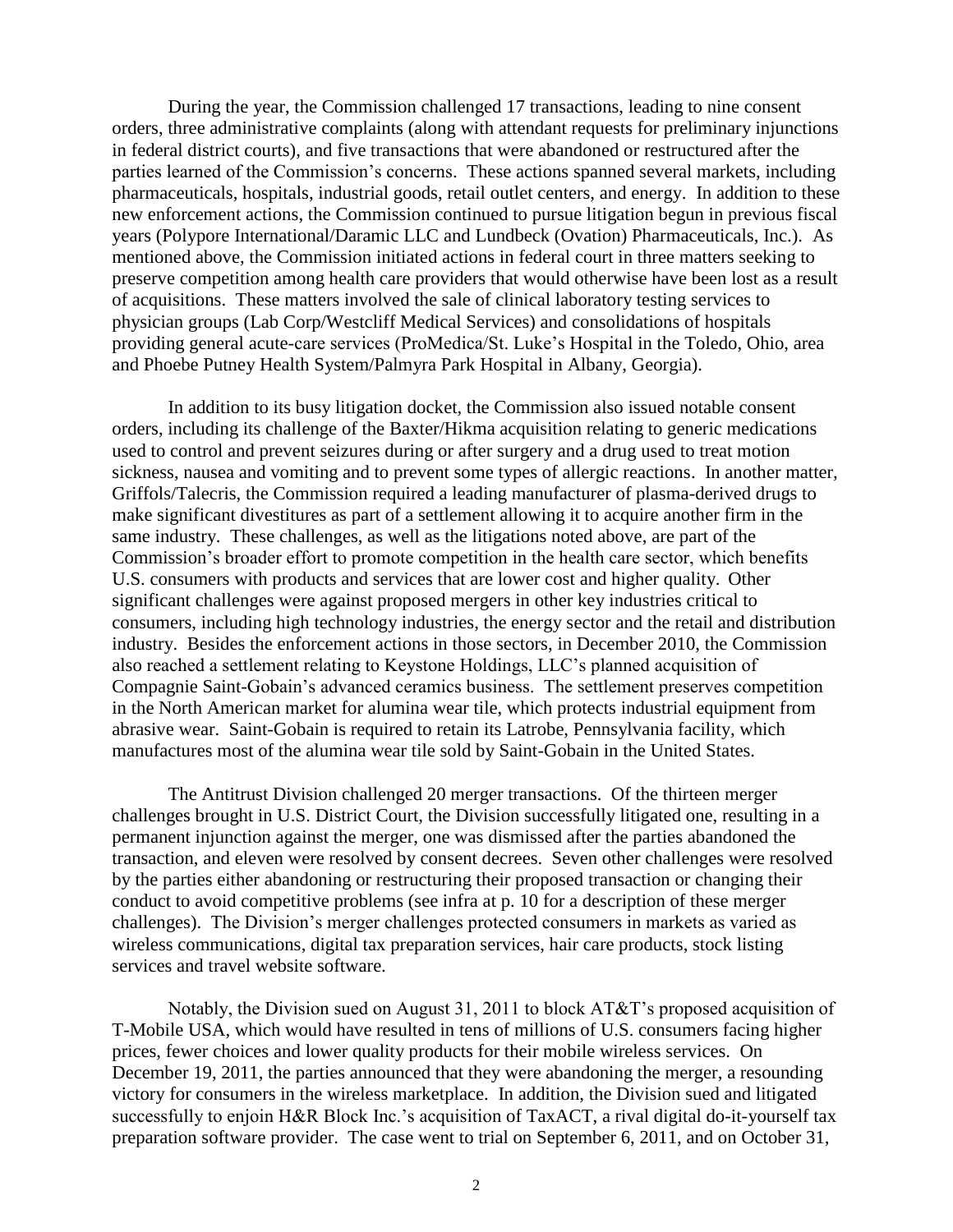2011, the court issued a decision permanently enjoining the merger. In another notable challenge, after the Division informed the parties it was prepared to file suit challenging their proposed transaction, NASDAQ OMX Group Inc. and IntercontinentalExchange Inc. abandoned their joint bid to acquire NYSE Euronext. NYSE and NASDAQ operate the major U.S. stock exchanges, and are the only competitors in several businesses vital to the success of U.S. equity markets, including provision of stock listing services, opening and closing stock auction services, off-exchange stock trade reporting services, and real-time proprietary equity data products. The Division concluded that the transaction, had it been allowed to proceed, would have substantially eliminated competition for those services, which are crucial to the investing public and to new and established companies needing access to U.S. stock markets.

In fiscal year 2011, the Commission's Premerger Notification Office (PNO) continued to respond to thousands of telephone calls seeking information concerning the reportability of transactions under the HSR Act and the details involved in completing and filing the Notification and Report Form (the filing form). The HSR website, [http://www.ftc.gov/bc/hsr/,](http://www.ftc.gov/bc/hsr/) continued to provide improved access to information necessary to the notification process. The website includes basic resources such as introductory guides that provide an overview of the premerger notification program and merger review process. It is the primary source of information for HSR practitioners seeking information on the HSR form and instructions, the premerger notification statute and rules, current filing thresholds, notices of grants of early termination, filing fee instructions, scheduled HSR events, training materials for new HSR practitioners, tips for completing the filing form, procedures for submitting post-consummation filings, contact information for PNO staff, and frequently asked questions regarding the HSR filing requirements. Web users can also find up-to-date information, including speeches, press releases, summaries and highlights, and Federal Register notices about any amendments. The website also includes a database of informal interpretation letters, giving the public ready access to PNO staff interpretations of the premerger notification rules and the Act. As always, PNO staff is available to help HSR practitioners comply with HSR notification requirements.

#### **BACKGROUND OF THE HSR ACT**

Section 201 of the Hart-Scott-Rodino Antitrust Improvements Act of 1976, Pub. L. No. 94-435, amended the Clayton Act by adding a new Section 7A, 15 U.S.C. §18a. In general, the HSR Act requires that certain proposed acquisitions of voting securities or assets be reported to the Commission and the Antitrust Division prior to consummation. The parties must then wait a specified period, usually 30 days (15 days in the case of a cash tender offer or a bankruptcy sale), before they may complete the transaction. Whether a particular acquisition is subject to these requirements depends upon the value of the acquisition and, in certain acquisitions, the size of the parties as measured by their sales and assets. Small acquisitions, acquisitions involving small parties, and certain classes of acquisitions that are less likely to raise antitrust concerns are excluded from the Act's coverage.

The primary purpose of the statutory scheme, as the legislative history makes clear, is to provide the antitrust enforcement agencies with the opportunity to review mergers and acquisitions before they occur. The premerger notification program, with its filing and waiting period requirements, provides the agencies with both the time and the information necessary to conduct this antitrust review. Much of the information for a preliminary antitrust evaluation is included in the notification filed with the agencies by the parties to the proposed transactions and is immediately available for review during the waiting period.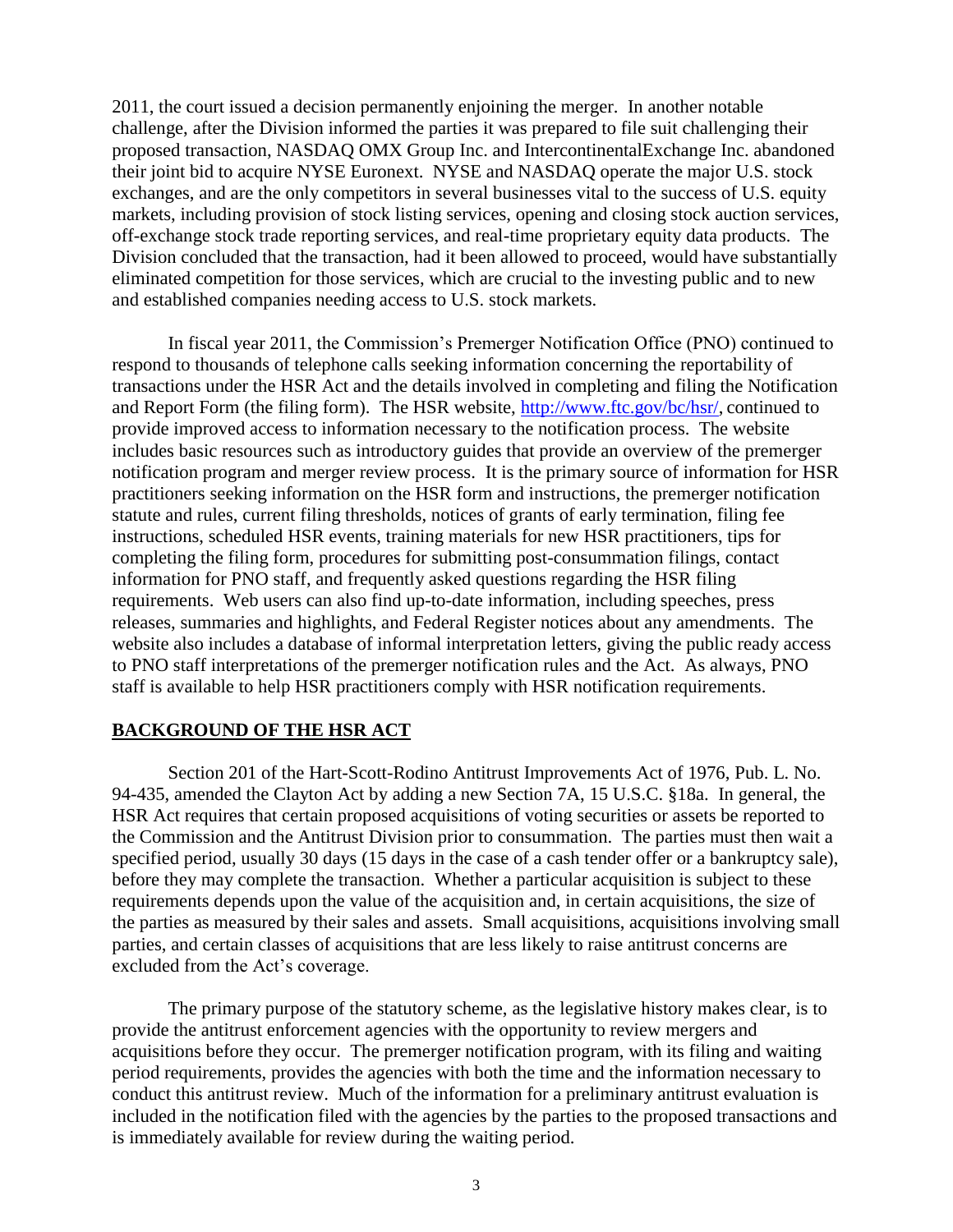If either agency determines during the waiting period that further inquiry is necessary, the agency is authorized by Section 7A(e) of the Clayton Act to issue a request for additional information and documentary material (second request). The second request extends the waiting period for a specified period (usually 30 days, but 10 days in the case of a cash tender offer or bankruptcy sale) after all parties have complied with the request (or, in the case of a tender offer or a bankruptcy sale, after the acquiring person complies). This additional time provides the reviewing agency with the opportunity to analyze the information and to take appropriate action before the transaction is consummated. If the reviewing agency believes that a proposed transaction may substantially lessen competition, it may seek an injunction in federal district court to prohibit consummation of the transaction. The Commission may also challenge the transaction in administrative litigation.

The Commission, with the concurrence of the Assistant Attorney General for the Antitrust Division, promulgated final rules implementing the premerger notification program on July 31, 1978. At that time, a comprehensive Statement of Basis and Purpose was also published, containing a section-by-section analysis of the rules and an item-by-item analysis of the filing form.<sup>3</sup> The program became effective on September 5, 1978. The Commission, with the concurrence of the Assistant Attorney General, has amended the rules and the filing form on several occasions over the years to improve the program's effectiveness and to lessen the burden of complying with the rules.<sup>4</sup>

#### **A STATISTICAL PROFILE OF THE PREMERGER NOTIFICATION PROGRAM**

The appendices to this report provide a statistical summary of the operation of the premerger notification program. Appendix A shows, for the ten-year period covering fiscal years 2002-2011, the number of transactions reported, the number of filings received, the number of merger investigations in which second requests were issued, and the number of transactions in which requests for early termination of the waiting period were received, granted, and not granted.<sup>5</sup> Appendix A also shows the number of transactions in which second requests could have been issued, as well as the percentage of transactions in which second requests were issued. Appendix B provides a month-by-month comparison of the number of transactions reported and the number of filings received for fiscal years 2002 through 2011.

l

<sup>5</sup> The term "transaction," as used in Appendices A and B and Exhibit A to this report, does not refer only to separate mergers or acquisitions. A particular merger, joint venture, or acquisition may be structured such that it involves more than one transaction. For example, cash tender offers, options to acquire voting securities from the issuer, or options to acquire voting securities from someone other than the issuer, may result in multiple acquiring or acquired persons that necessitate separate HSR transaction numbers to track the filing parties and waiting periods.

 $3$  43 Fed. Reg. 33450 (July 31, 1978).

<sup>4</sup> 43 Fed. Reg. 34443 (Aug. 4, 1978); 43 Fed. Reg. 36053 (Aug. 15, 1978); 44 Fed. Reg. (Nov. 21, 1979); 45 Fed. Reg. 14205 (Mar. 5, 1980); 48 Fed. Reg. 34427 (July 29, 1983); 50 Fed. Reg. 46633 (Nov. 12, 1985); 51 Fed. Reg. 10368 (Mar. 26, 1986); 52 Fed. Reg. 7066 (Mar. 6, 1987); 52 Fed. Reg. 20058 (May 29, 1987); 54 Fed. Reg. 214251 (May 18, 1989); 55 Fed. Reg. 31371 (Aug. 2, 1990); 60 Fed. Reg. 40704 (Aug. 9, 1995); 61 Fed. Reg. 13666 (Mar. 28, 1996); 63 Fed. Reg. 34592 (June 25, 1998); 66 Fed. Reg. 8680 (Feb. 1, 2001); 66 Fed. Reg. 8723 (Feb. 1, 2001); 66 Fed. Reg. 16241 (Mar. 23, 2001); 66 Fed. Reg. 23561 (May 9, 2001); 66 Fed. Reg. 35541 (July 6, 2001); 67 Fed. Reg. 11898 (Mar. 18, 2002); 67 Fed. Reg. 11904 (Mar. 18, 2002); 68 Fed. Reg. 2425 (Jan. 17, 2003); 70 Fed. Reg. 4988 (Jan. 31, 2005); 70 Fed. Reg. 11501 (Mar. 8, 2005); 70 Fed. Reg. 11526 (Mar. 8, 2005); 70 Fed. Reg. 47733 (Aug. 15, 2005); 70 Fed. Reg. 73369 (Dec. 12, 2005; 70 Fed Reg. 77312 (Dec. 30, 2005); 71 Fed. Reg. 2943 (Jan. 18, 2006); 71 Fed. Reg. 35995 (June 23, 2006); 72 Fed. Reg. 2692 (Jan. 22, 2007); 75 Fed. Reg. 57110 (Sept. 17, 2010); 76 Fed. Reg. 42471 (July 19, 2011).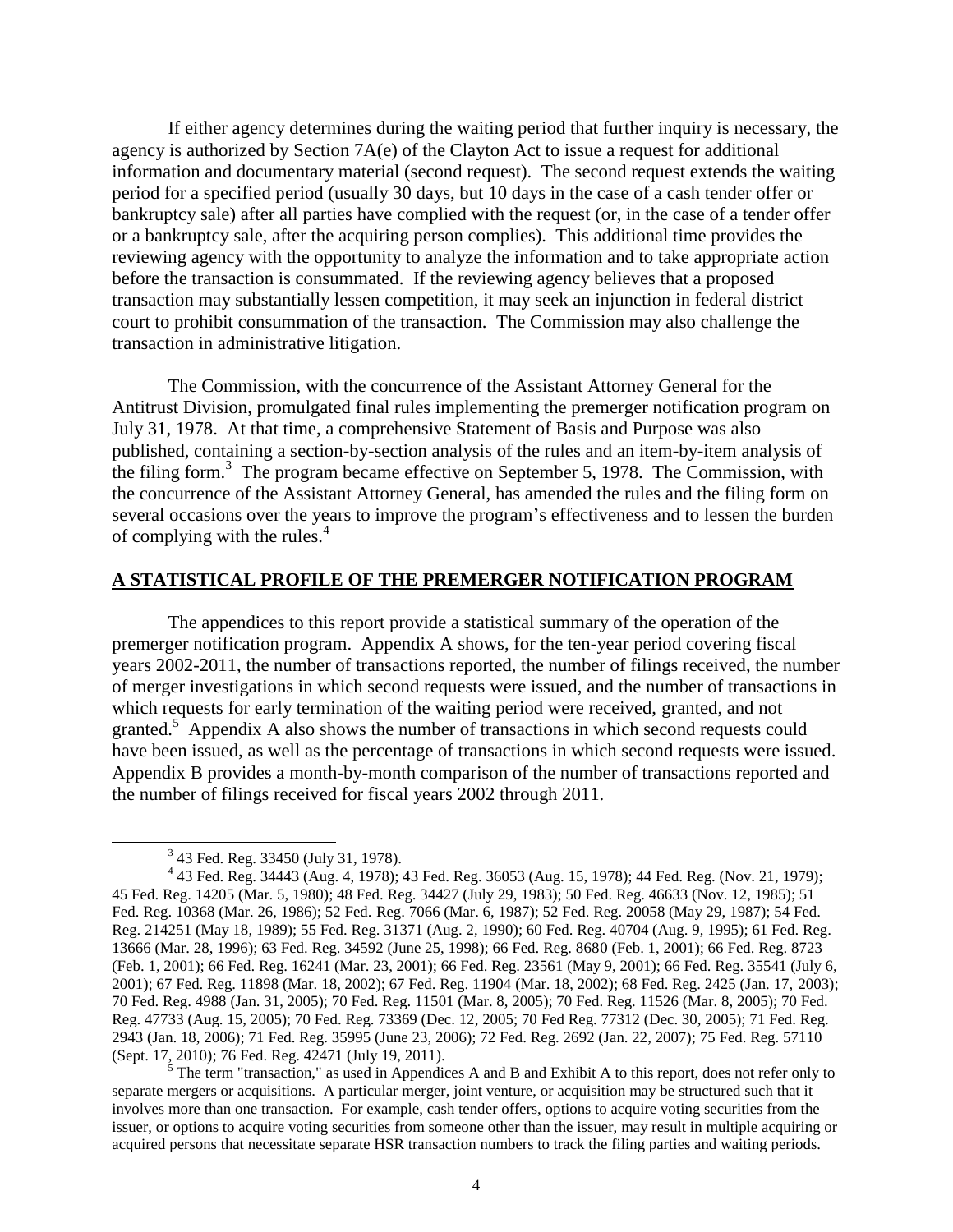The statistics set out in these appendices show that the number of transactions reported in fiscal year 2011 increased 24% from the number of transactions reported in fiscal year 2010. In fiscal year 2011, 1,450 transactions were reported, while 1,166 were reported in fiscal year  $2010<sup>6</sup>$  The statistics in Appendix A also show that the number of merger investigations in which second requests were issued in fiscal year 2011 increased 26% from the number of merger investigations in which second requests were issued in fiscal year 2010. Second requests were issued in 58 merger investigations in fiscal year 2011 (24 issued by the FTC and 34 issued by the Division), while second requests were issued in 46 merger investigations in fiscal year 2010 (20 issued by the FTC and 26 issued by the Division).The percentage of transactions resulting in second requests was 4.1% in fiscal year 2011, unchanged from fiscal year 2010.(*See* Figure 2 below.)



The statistics in Appendix A also show that early termination of the waiting period was requested in the majority of transactions. In fiscal year 2011, early termination was requested in 82% (1,157) of the transactions reported; in FY 2010, early termination was requested in 84%

 $\overline{\phantom{a}}$ 

<sup>&</sup>lt;sup>6</sup> This Report, like previous Reports, also includes annual data on "adjusted transactions in which a second request could have been issued" ("adjusted transactions"). See Appendix A and n. 2 of Appendix A (explaining calculation of that data). There were 1,414 adjusted transactions in FY 2011, and the data presented in the Tables and the percentages discussed in the text of this Report (e.g., percentage of transactions resulting in second requests) are based on this figure.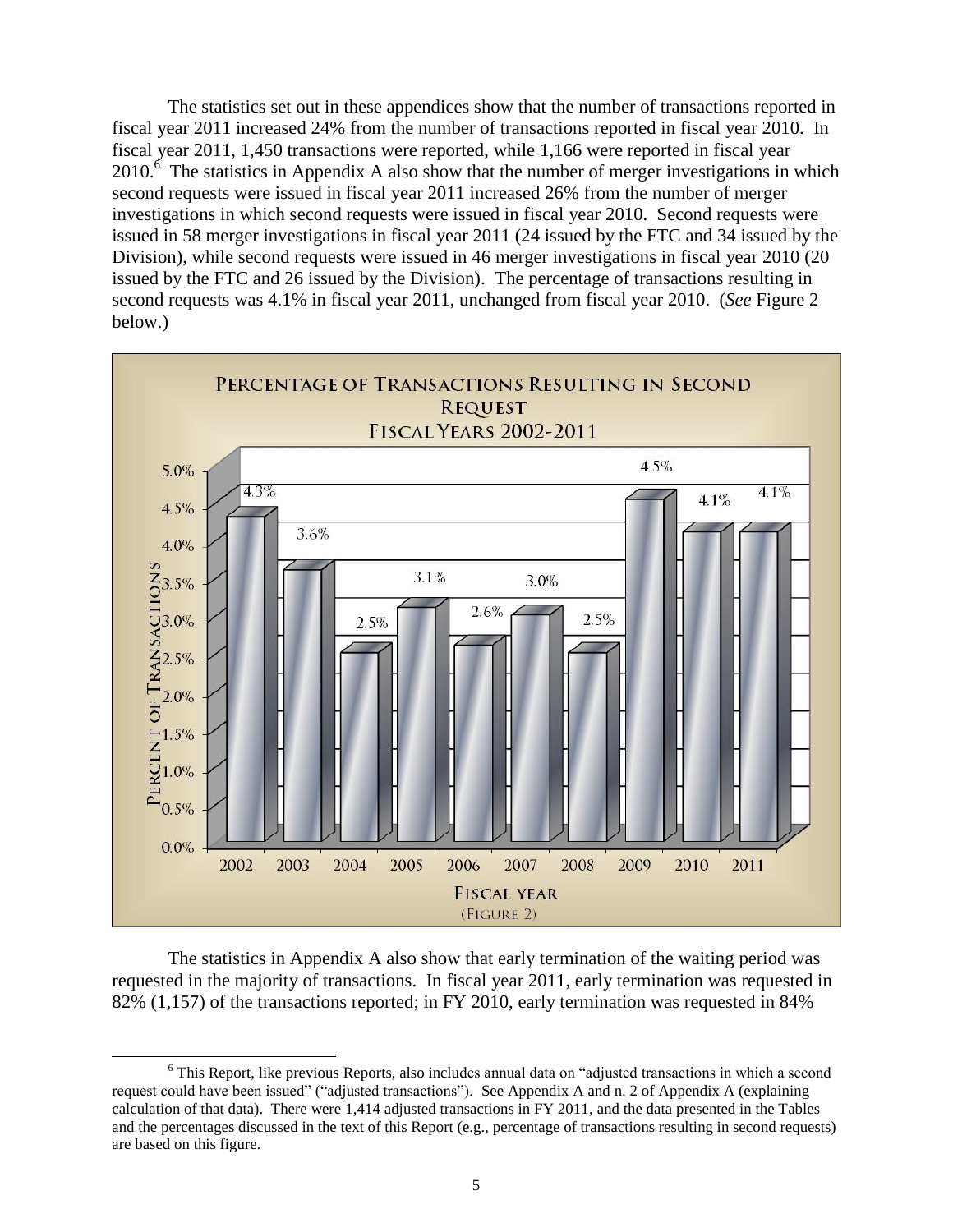(953) of the transactions reported. The percentage of requests granted out of the total requested increased from 74% in fiscal year 2010 to 77% in fiscal year 2011.

The tables (Tables I through XI) in Exhibit A contain information about the agencies' enforcement activities for transactions reported in fiscal year 2011. The tables provide, for various categories of transactions, the number and percentage of transactions in which clearances to investigate were granted by one antitrust agency to the other and the number of merger investigations in which second requests were issued. Table III of Exhibit A shows that, in fiscal year 2011, clearance was granted to one or the other of the agencies for the purpose of conducting an initial investigation in 18.2% of the total number of the transactions reported. The tables also provide the number of transactions based on the dollar value of transactions reported and the reporting threshold indicated in the notification report.

Tables X and XI provide the number of transactions by industry group in which the acquiring person or the acquired entity derived the most revenue. Figure 3 illustrates the percentage of reportable transactions within industry groups for fiscal year 2011 based on the acquired entity's operations.<sup>7</sup>



The total dollar value of reported transactions rose dramatically from fiscal years 1996 to 2000, from about \$677.4 billion to about \$3 trillion. After the statutory thresholds were raised, the dollar value declined to about \$565.4 billion in fiscal year 2002, and \$406.8 billion in fiscal year 2003. This was followed by an increase in the dollar value of reported transactions over the next four years: about \$630 billion in fiscal year 2004, \$1.1 trillion in fiscal year 2005, \$1.3 trillion in fiscal year 2006, and almost \$2 trillion in 2007. The total dollar value of reported

 $\overline{\phantom{a}}$  $7$  The "Other" category consists of industry segments that include construction, educational services, performing arts, recreation, and non-classifiable establishments.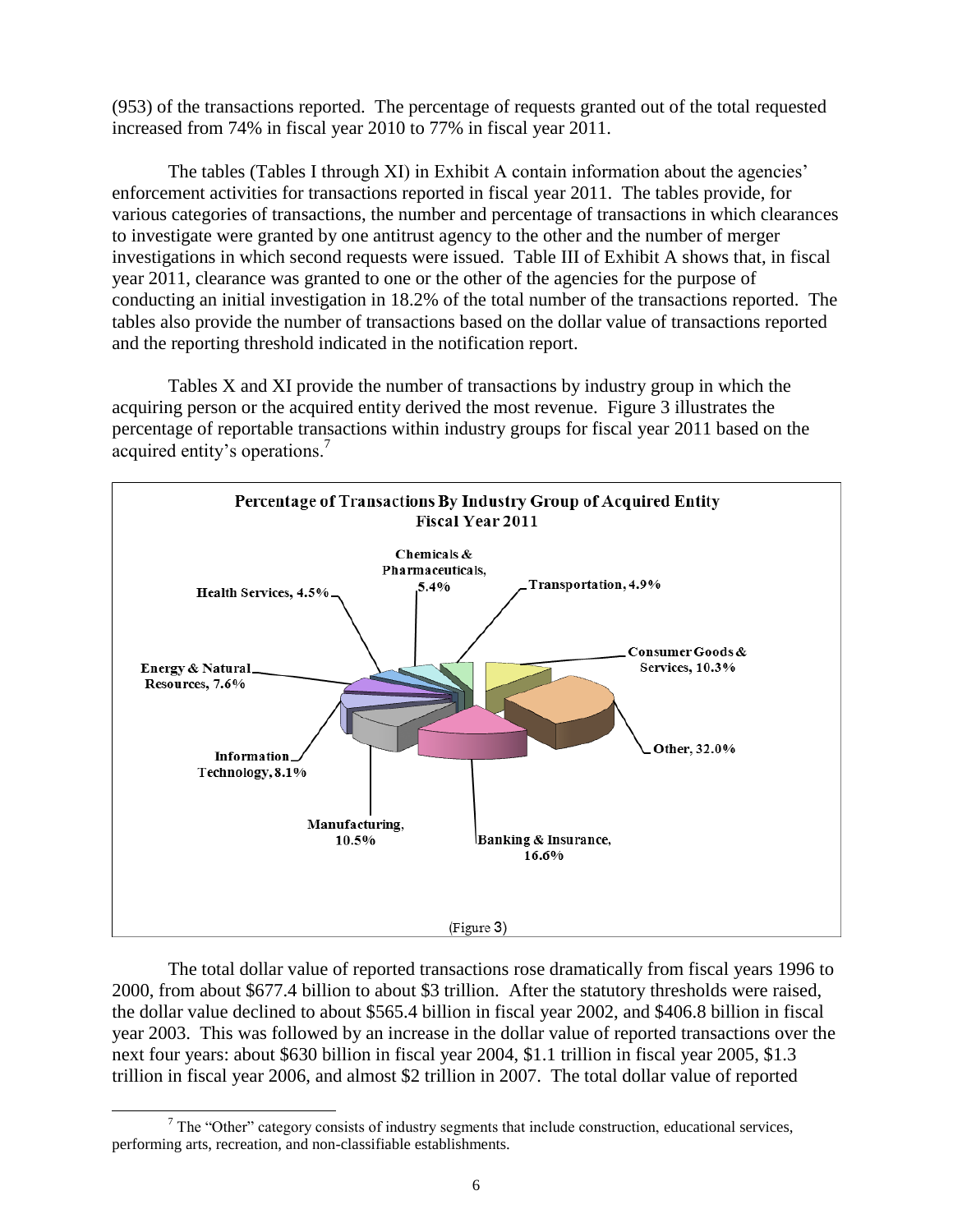transactions declined to just over \$1.3 trillion in fiscal year 2008, and to \$533 billion in fiscal year 2009, increased to \$780 billion in fiscal year 2010, and \$979 billion in fiscal year 2011.<sup>8</sup>

#### **DEVELOPMENTS WITHIN THE PREMERGER PROGRAM**

#### 1. *Revisions to Premerger Notification Form*

Following a public comment period, the Commission and the Antitrust Division in July of 2011 promulgated the most extensive changes to the HSR Form since its creation in 1978. [http://www.ftc.gov/opa/2011/07/hsrform.shtm.](http://www.ftc.gov/opa/2011/07/hsrform.shtm) The revised HSR Form, which takes into account the concerns voiced during the comment period, provides the agencies with some additional information useful in making an initial evaluation of whether a transaction may raise competitive issues warranting investigation (e.g., by requiring acquiring persons such as private equity funds or master limited partnerships to identify NAICS Code overlaps between "associates" that are under common investment management with it, and the target), while at the same time eliminating the need to provide certain information that the agencies found not as useful as originally anticipated (e.g., NAICS Code revenue information for the "base year" rather than for only the most recent year). The Form changes are part of ongoing efforts by the Commission and the Antitrust Division to review the HSR Rules to ensure that they are up-to-date and to eliminate unnecessary or potentially overly burdensome reporting requirements for businesses. The changes make the HSR Form easier to complete, reduce the burden for most filers, and make the HSR Form more useful for both agencies.

#### 2. *Compliance*

l

The Commission and the Antitrust Division continued to monitor compliance with the premerger notification program's filing and waiting period requirements and initiated a number of compliance investigations in fiscal year 2011. The agencies monitor compliance through a variety of methods, including a review of newspapers and industry publications for announcements of transactions that may not have been reported in accordance with the requirements of the Act. In addition, industry sources, such as competitors, customers and suppliers, interested members of the public, and in some cases the parties themselves, often provide the agencies with information about transactions and possible violations of the Act's requirements.

Under Section  $7A(g)(1)$  of the Act, any person that fails to comply with the Act's notification and waiting period requirements is liable for a civil penalty of up to \$16,000 – increased in 2009 from  $$11,000$  – for each day the violation continues.<sup>9</sup> The antitrust agencies examine the circumstances of each violation to determine whether penalties should be sought.<sup>10</sup>

<sup>&</sup>lt;sup>8</sup> The information on the value of reported transactions for fiscal year 2011 is drawn from the Premerger Database, while data for the previous fiscal years is taken from the corresponding fiscal year Annual HSR Reports [\(http://www.ftc.gov/bc/anncompreports.shtm\)](http://www.ftc.gov/bc/anncompreports.shtm).

 $9$  Dollar amounts specified in civil monetary penalty provisions within the Commission's jurisdiction are adjusted for inflation in accordance with the Debt Collection Improvement Act of 1996, Pub. L. No. 104-134 (Apr. 26, 1996). The adjustments have included an increase in the maximum civil penalty from \$10,000 to \$11,000 for each day during which a person is in violation under Section  $7A(g)(1)$  (61 Fed. Reg. 54548 (Oct. 21, 1996), corrected at 61 Fed. Reg. 55840 (Oct. 29, 1996)) and to \$16,000 effective February 10, 2009 (74 Fed. Reg. 857 (Jan. 9, 2009)).

<sup>&</sup>lt;sup>10</sup> When the parties inadvertently fail to file, the enforcement agencies generally do not seek penalties if the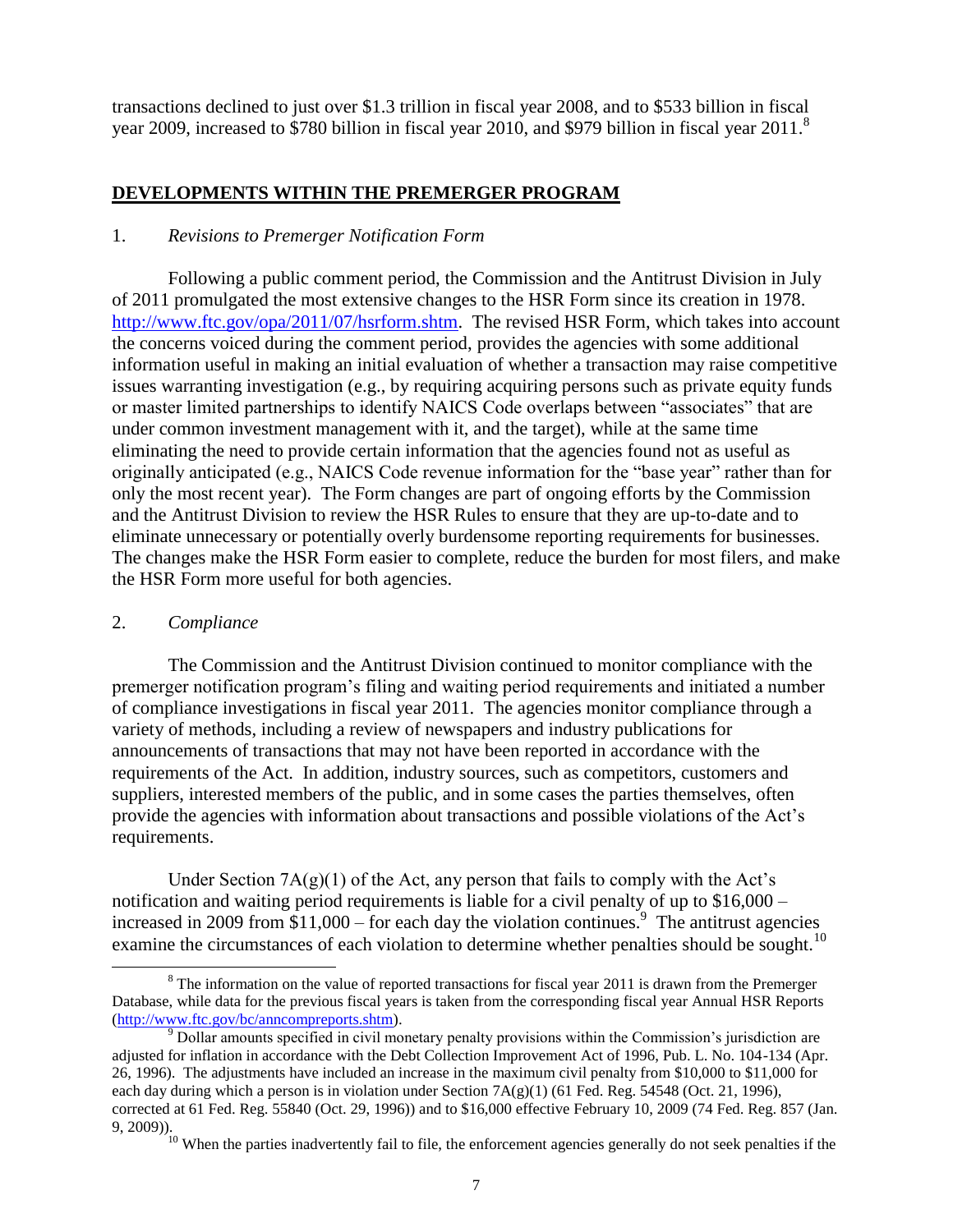During fiscal year 2011, 16 corrective filings for violations were received, and the agencies did not bring any new civil penalty enforcement actions.

In fiscal year 2011, in *[U.S. v. Nautilus Hyosung Holdings, Inc](http://www.justice.gov/atr/cases/nautilus.html)*, (D.D.C. filed 8/15/2011), the Division filed a criminal information charging a wholly-owned subsidiary of Korea-based Nautilus Hyosung Inc. (NHI) with two counts of obstruction of justice. The information charged defendant with submitting false documents to the Division and FTC as part of its 2008 HSR filing for a proposed acquisition of a competing manufacturer of automated teller machines (ATMs) and later in response to a DOJ request to submit copies of pre-existing business and strategic plans. The falsified documents misrepresented and minimized the competitive impact of the proposed acquisition on the market for ATMs in the United States.<sup>11</sup> Following these false submissions, Nautilus Hyosung Holdings and NHI voluntarily disclosed that numerous documents had been altered, cooperated in the Division's criminal investigation of the obstructive conduct, and committed to continue their cooperation in the ongoing investigation. Defendant pleaded guilty, and an agreed-upon \$200,000 criminal fine was approved by the court on October 20, 2011. Subsequently, on May 3, 2012 an executive of Hyosung Corporation, an affiliate of NHI, agreed to plead guilty to obstruction of justice charges and agreed to serve time in a U.S. prison. According to a two-count felony charge, Kyoungwon Pyo altered and directed subordinates to alter numerous existing corporate documents before they were submitted to the Division and FTC in conjunction with mandatory premerger filings, and falsified additional documents in response to a document request from the Division. According to the plea agreement, which is subject to court approval, Pyo has agreed to serve five months in prison.

#### 3. *Threshold Adjustments*

The 2000 amendments to the HSR Act require the Commission to publish adjustments to the Act's jurisdictional and filing fee thresholds annually, based on the change in the gross national product, in accordance with Section 8(a)(5) of the Clayton Act for each fiscal year beginning after September 30, 2004. The Commission amended the rules in 2005 to provide a method for future adjustments as required by the 2000 amendments and to reflect the revised thresholds contained in the rules. The revised thresholds are published annually in January and become effective 30 days after publication.

On January 25, 2011, the Commission published a notice<sup>12</sup> to reflect adjustment of reporting thresholds as required by the  $2000$  amendments<sup>13</sup> to Section 7A of the Clayton Act, 15 U.S.C. §18a.The revised threshold, which increased from \$63.4 million to \$66 million, became effective February 24, 2011.

#### 4. *International Cooperation*

 $\overline{\phantom{a}}$ 

The Commission and the Antitrust Division routinely cooperate with their non-U.S. counterparts in merger investigations to promote transparency and predictability as well as convergence, where appropriate, towards the best practices of merger review. These efforts

parties promptly make corrective filings after discovering the failure to file, submit an acceptable explanation of their failure to file, and have not previously violated the Act.

 $11$  The proposed transaction was abandoned before the Division decided whether to challenge it.

<sup>&</sup>lt;sup>12</sup> 76 Fed. Reg. 3468 (Jan. 25, 2011).

<sup>13</sup> 15 U.S.C. §18a(a). *See* Pub. L. 106-553, 114 Stat. 2762.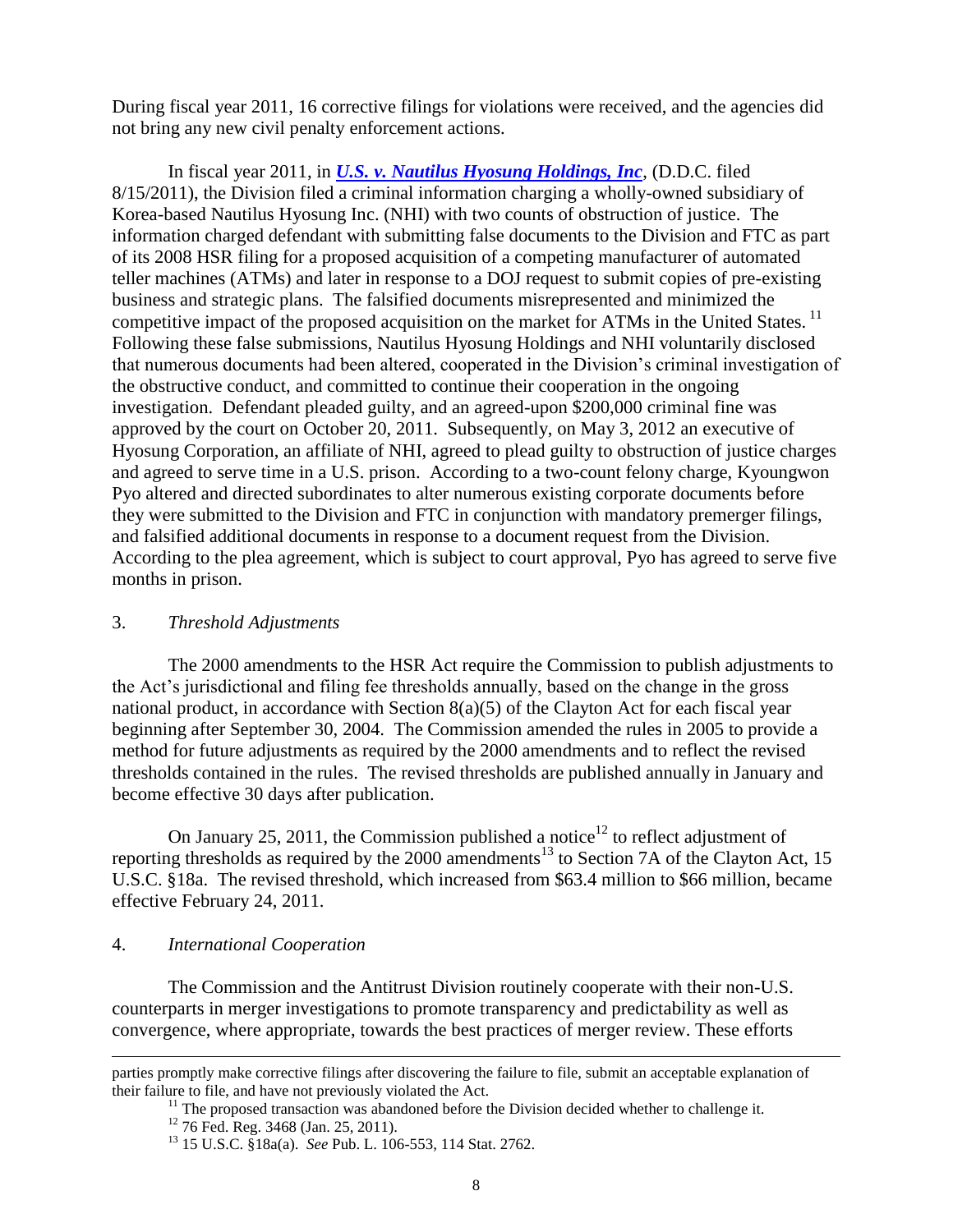enable multiple jurisdictions to manage the similarities and differences in their approach to merger review with the goal of more efficient and effective merger enforcement worldwide to the benefit of consumers and businesses. Additionally, these efforts reduce the risk of inconsistent outcomes and remedies among agencies. In many instances, international cooperation is aided by the parties' waivers of certain confidentiality rights so the agencies can have more meaningful discussions regarding their analyses of the merger and, if enforcement action is warranted, seek compatible remedies. During Fiscal Year 2011, the U.S. antitrust enforcement agencies cooperated on merger reviews with many competition agencies around the world, including those of Australia, Brazil, Canada, China, Colombia, the European Union, France, Germany, Japan, Korea, Mexico, Spain, South Africa, Turkey, and the United Kingdom. In some instances, cooperation with non-U.S. competition authorities was particularly extensive.

In fiscal year 2011, the Commission had almost 50 substantive contacts and cooperated on 20 merger matters of which 12 were completed within the fiscal-year period. Commission staff cooperation with non-U.S. counterparts included extensive coordination on a number of non-public matters in which the Commission ultimately closed its investigation without taking enforcement action or that resulted in abandonment of the transaction by the parties, some after second requests were issued. Even in matters in which different jurisdictional effects or procedural requirements result in differentiated outcomes, Commission staff often cooperate extensively with international counterparts, as, for example, in Intel/McAfee, where Commission staff closely cooperated with the EC's DG COMP in reaching its decision to allow the transaction to proceed.

In fiscal year 2011, the Antitrust Division consulted with international counterparts on approximately 17 merger investigations, of which 7 were completed in fiscal year 2011. Among the Antitrust Division's most notable instances of international cooperation were its CPTN/Novell and Unilever/Alberto-Culver matters. With waivers from the parties, the Division worked closely with the German Federal Cartel Office on an investigation into the acquisition of certain patent applications from Novell by CPTN (see infra n. 15 of DOJ Merger Challenges Section), marking the first significant merger enforcement cooperation the Division had with Germany in twenty years. And, leading up to the Division's complaint and consent decree involving Unilever and Alberto-Culver Co. (see infra at p. 12), also with party waivers, the Division participated in discussions with counterparts in Mexico, the United Kingdom and South Africa about product markets and competitive issues that varied among the different jurisdictions affected by the merger, facilitating the crafting of remedies appropriate to the respective jurisdictions. The Division also cooperated closely with the EC in its investigation of the Deutsche Borse/NYSE Euronext merger, with frequent contact between the investigative staffs and the leaderships of the two agencies, aided by waivers from the merging parties. Although the two agencies reached different conclusions due to differences in the markets in the respective jurisdictions, this matter illustrates that it is important for agencies to work closely together even when market conditions differ so that each agency can understand, and anticipate, the outcome of the other's investigation.

In October 2011, the Antitrust Division, the Commission, and the European Commission (EC) issued revised Best Practices in Merger Investigations. These best practices provide an updated advisory framework for interagency cooperation when one of the U.S. agencies and the EC's Directorate-General for Competition are reviewing the same merger. The best practices were the fruit of a series of discussions among the three agencies reviewing experience since the best practices' original adoption in 2002. The revised best practices seek to promote fully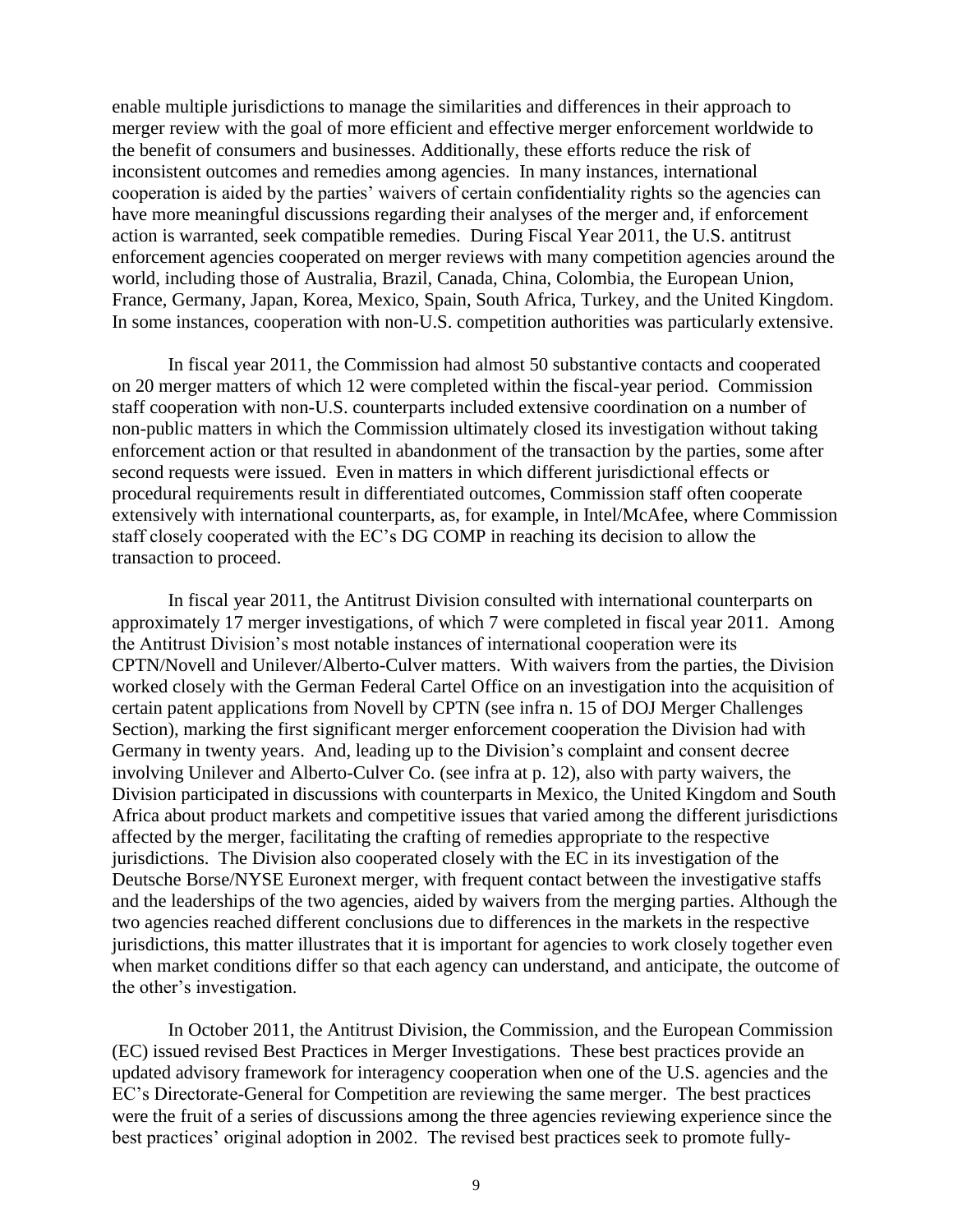informed decision-making by facilitating the exchange of information between the agencies; minimize the risk of divergent outcomes; enhance the efficiency of investigations; reduce burdens on merging parties and third parties; and increase the overall transparency of the merger review process.

#### **MERGER ENFORCEMENT ACTIVITY<sup>14</sup>**

#### 1. *The Department of Justice*

l

During fiscal year 2011, the Antitrust Division challenged twenty merger transactions that it concluded might have substantially lessened competition if allowed to proceed as proposed. In thirteen of these challenges, the Antitrust Division filed a complaint in U.S. district court. One of these thirteen challenges was litigated during fiscal year 2011, and the district court ruled in favor of the government, on October 31, 2011, granting a permanent injunction against the merger. One other court challenge was dismissed on December 20, 2011, after the proposed transaction was abandoned. The other eleven court challenges were settled by consent decree. In the other seven challenges during fiscal year 2011, when apprised of the Antitrust Division's concerns regarding their proposed transactions, the parties in two instances abandoned the proposed transaction, in four instances restructured the proposed transaction and in one instance changed their conduct to avoid competitive problems.<sup>15</sup>

In *[United States v. GrafTech International Ltd. and Seadrift Coke L.P.](http://www.justice.gov/atr/cases/graftech.html)*, <sup>16</sup> the Division challenged the proposed acquisition of Seadrift Coke by GrafTech International, the largest manufacturer of graphite electrodes sold in the United States. Graphite electrodes are used by steel manufacturers to conduct electricity into electric arc furnaces, which melt steel for a variety of applications. Seadrift was one of two domestic manufacturers of petroleum needle coke, an important input into the production of graphite electrodes. GrafTech had a long-term supply agreement to obtain petroleum needle coke with ConocoPhillips Company, a Seadrift competitor, and the complaint alleged that the acquisition of Seadrift combined with the supply agreement would substantially reduce competition in the petroleum needle coke market. The Division filed a proposed consent decree simultaneously with the complaint. Under the decree, GrafTech was required to remove from the Conoco supply agreement its most-favored-nation (MFN) rights (which required that Conoco's price to GrafTech not exceed its price to other customers) and audit rights under which GrafTech could verify Conoco's costs, customer-

<sup>16</sup> United States v. GrafTech International Ltd. and Seadrift Coke L.P., No. 1:10-CV-02039 (D.D.C. filed November 29, 2010).

<sup>&</sup>lt;sup>14</sup> The cases listed in this section were not necessarily reportable under the premerger notification program. Because of provisions regarding the confidentiality of the information obtained pursuant to the Act, it would be inappropriate to identify which cases were initiated under the program except in specific instances where such information has already been disclosed.

<sup>&</sup>lt;sup>15</sup> In five instances, the Division issued a press release: April 1, 2011 – proposed acquisition of Whitney Holding Corporation by Hancock Holding Company (banking services) (see *infra* at p. 15); April 20, 2011 – proposed acquisition of Novell Inc. patents and patent applications by CPTN Holdings LLC (open source software); April 29, 2011 –proposed acquisition of API Healthcare Corporation by Kronos Inc. (healthcare-specific workforce management technology); May 16, 2011 – proposed acquisition of NYSE Euronext by NASDAQ OMX Group Inc. and Intercontinental Exchange, Inc. (stock exchanges); and May 18, 2011- proposed merger of Berkshire Hills Bancorp Inc with Legacy Bancorp Inc. (banking services) (see *infra* at 15). In the other two instances, the Division informed the parties of its concerns, but did not issue a press release: proposed acquisition of Inovis International, Inc. by GXS Worldwide, Inc. (data catalog assets); and proposed acquisition of Global Crossing Limited by Level 3 Communications (internet backbone services).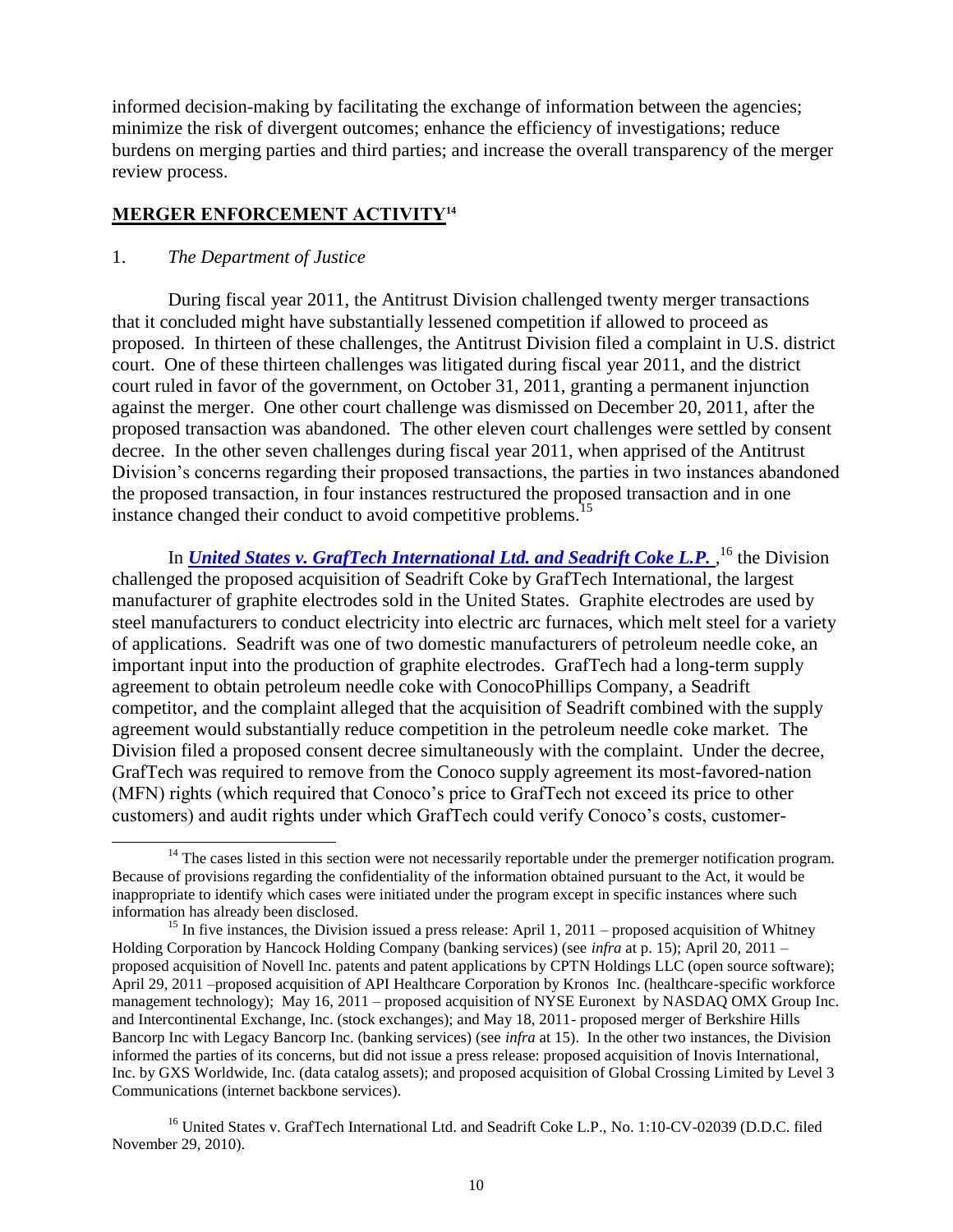specific pricing and volume, and other commercially sensitive information to ensure compliance with the MFN guarantee. The decree also required firewalls to protect confidential competitor data from being shared by Conoco and Seadrift. During the 10-year term of the decree, GrafTech must also provide the Division with copies of all supply agreements with Conoco and copies of business documents relating to Seadrift's production, capacity, and sales of petroleum needle coke. The court entered the decree on March 24, 2011.

In *[United States v. L.B. Foster Company and Portec Rail Products, Inc](http://www.justice.gov/atr/cases/fosterportec.html).*,<sup>17</sup> the Division challenged L.B. Foster Company's proposed acquisition of Portec Rail Products. The complaint alleged that the transaction, as originally proposed, likely would have substantially lessened competition in two product markets -- bonded insulated rail joints ("bonded joints") and polyurethane-coated insulated rail joints ("poly joints"). Insulated rail joints are used to break the electric current flowing through two abutting pieces of rail, which enables the operation of automatic signals at rail crossings and switches further up the line. Bonded joints, because of their strength, are necessary for the main track lines on the largest of U.S. railroads, called Class I railroads, which handle most of the heavy freight rail traffic in the United States. Poly joints are generally used in areas where the weight and traffic is less than on the Class I railroads' main track lines. Foster and Portec were virtually the only manufacturers of bonded joints in the United States, supplying approximately 95 percent of the market. In addition, Foster and Portec were two of only three suppliers of poly joints in the United States, supplying approximately 54 percent of the market. The Division filed a proposed consent decree simultaneously with the Complaint. The decree, which was entered by the court on May 2, 2011, required Foster to divest Portec's Huntington, West Virginia, plant, which manufactured all of Portec's bonded and poly joints, to Koppers Inc.

In *United States et. al. v. [Comcast Corp., General Electric Co. and NBC Universal,](http://www.justice.gov/atr/cases/comcast.html)  [Inc](http://www.justice.gov/atr/cases/comcast.html)*<sub>1</sub>,<sup>18</sup> the Division and the States of California, Florida, Missouri, Texas and Washington challenged the formation of a joint venture between Comcast Corp., and General Electric Co., involving GE's subsidiary, NBC Universal Inc. The complaint alleged that the transaction, as originally proposed, was likely to eliminate or substantially lessen competition in the development, provision and sale of video programming distribution services in numerous local markets throughout the United States. The complaint further alleged that prices for video programming distribution services likely would increase and innovation and quality decrease, compared to levels that would prevail absent the joint venture. The Division filed a proposed consent decree simultaneously with the complaint. Under the decree, which was entered by the court on September 1, 2011, the defendants must license programming to online competitors to Comcast's cable TV services; may not retaliate against companies who may raise concerns with the Division or Federal Communications Commission (FCC) regarding compliance with the decree; and must adhere to Open Internet requirements prohibiting Comcast from unreasonably discriminating in the distribution of an online video distributor's (OVD's) lawful network traffic to a Comcast broadband customer. In particular, the joint venture must make available to OVDs the same package of broadcast and cable channels that it sells to traditional video programming distributors and offer an OVD broadcast, cable and film content that is similar to, or better than, the content the distributor receives from any of the joint venture's programming peers. The transaction was also subject to review by the FCC, and the Division and FCC consulted

l

<sup>&</sup>lt;sup>17</sup> United States v. L.B. Foster Company and Portec Rail Products, Inc., No. 1:10-CV-02115 (D.D.C. filed December 14, 2010).

<sup>&</sup>lt;sup>18</sup> United States et. al. v. Comcast Corp., General Electric Co. and NBC Universal, Inc., No. 1:11-CV-00106 (D.D.C. filed January 18, 2011).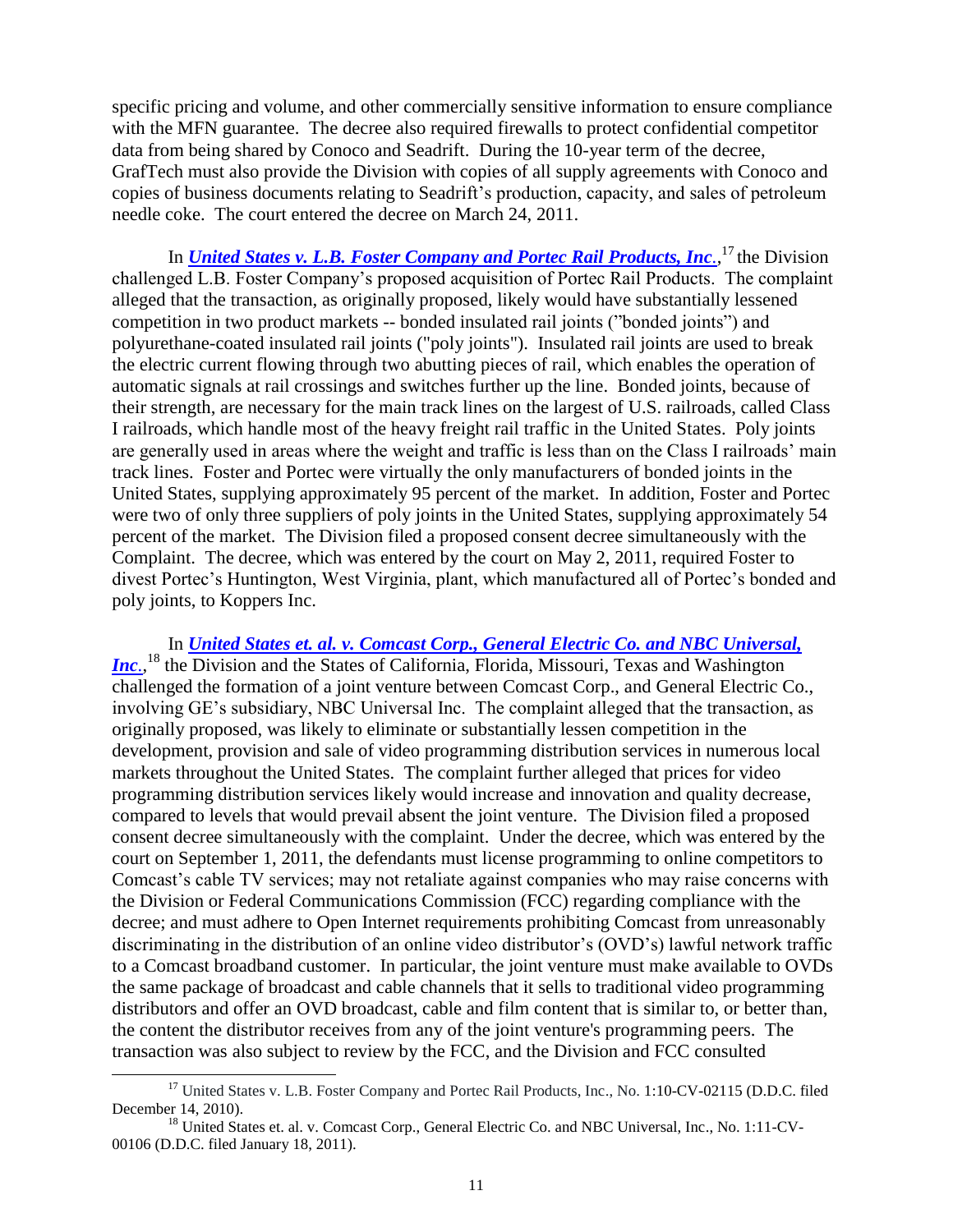extensively to coordinate their reviews and create remedies that were consistent and comprehensive.

In *[United States v. Google Inc. and ITA Software, Inc.](http://www.justice.gov/atr/cases/google.html)*,<sup>19</sup> the Division challenged Google's proposed acquisition of ITA Software, the provider of the leading independent airfare pricing and shopping system. The complaint alleged that the transaction, as originally proposed, would likely lessen competition substantially in the market for comparative flight search services in the United States. The Division filed a proposed consent decree simultaneously with the complaint. Under the decree, Google is required to: (i) continue to license ITA's QPX software, which searches for flight schedules and airfares, to airfare websites on commercially reasonable terms, and to fund research and development of that product at least at similar levels to what ITA had invested in recent years; and (ii) offer ITA's next generation InstaSearch product to travel websites, which will provide near instantaneous results to certain types of flexible airfare searches. Additionally, to prevent abuse of commercially sensitive information, Google will be required to implement firewall restrictions within the company that avoid unauthorized use of competitively sensitive information and data gathered from ITA's customers. Google is also prohibited from entering into agreements with airlines that would inappropriately restrict the airlines' right to share seat and booking class information with Google's competitors. The decree also provides for a formal reporting mechanism for complaints about Google's conduct and for mandatory arbitration under certain circumstances. The court entered the consent decree on October 5, 2011.

In *United States [et al. v. Stericycle, Inc., SAMW Acquisition Corporation and](http://www.justice.gov/atr/cases/stericycle2.html)  [Healthcare Waste Solutions, Inc.](http://www.justice.gov/atr/cases/stericycle2.html)*,<sup>20</sup> the Division and the State of New York challenged Stericycle's proposed acquisition of Healthcare Waste Solutions (HWS). The complaint alleged that the acquisition, as originally proposed, would have substantially lessened competition in the provision of infectious waste treatment services to hospitals and other health care facilities in the New York City metropolitan area. The proposed acquisition would have reduced from three to two the number of competitors with local transfer stations -- facilities at which infectious waste collected by daily route trucks is transferred onto tractor trailers for efficient shipment of the waste to distant treatment facilities -- leaving Stericycle and HWS with about 90% of the New York City metropolitan area's infectious waste treatment market. The Division filed a proposed consent decree simultaneously with the complaint, requiring divestiture of HWS's transfer station located in the Bronx, New York. The court entered the decree on June 24, 2011.

In *United States [v. Unilever N.V., Unilever PLC, Conopco, Inc. and Alberto-Culver](http://www.justice.gov/atr/cases/unilever.html)*  [Co](http://www.justice.gov/atr/cases/unilever.html)<sub>*.*</sub><sup>21</sup> the Division challenged Unilever's proposed acquisition of Alberto-Culver Company. The complaint alleged that the transaction, as originally proposed, would have substantially lessened competition in three product markets -- value shampoo, value conditioner, and hairspray sold in retail stores. Value shampoos and conditioners are the lowest priced shampoos and conditioners sold in retail stores, typically selling for less than two dollars per bottle. The acquisition would have reduced the number of significant sellers of value shampoo and conditioner from three to two, leaving Unilever with approximately 90 percent of those markets. For hairspray, Unilever would have had approximately 46 percent of a highly concentrated market. The Division filed a

 $\overline{\phantom{a}}$ 

<sup>&</sup>lt;sup>19</sup> United States v. Google Inc. and ITA Software, Inc., No. 1:11-CV-00688 (D.D.C. filed April 8, 2011).

 $^{20}$  United States et al. v. Stericycle, Inc., SAMW Acquisition Corporation and Healthcare Waste Solutions, Inc., No. 1:11-CV-00689 (D.D.C. filed April 8, 2011).

<sup>&</sup>lt;sup>21</sup> United States v. Unilever N.V., Unilever PLC, Conopco, Inc. and Alberto-Culver Co., No. 1:11-CV-00858-ABJ (D.D.C. filed May 6, 2011).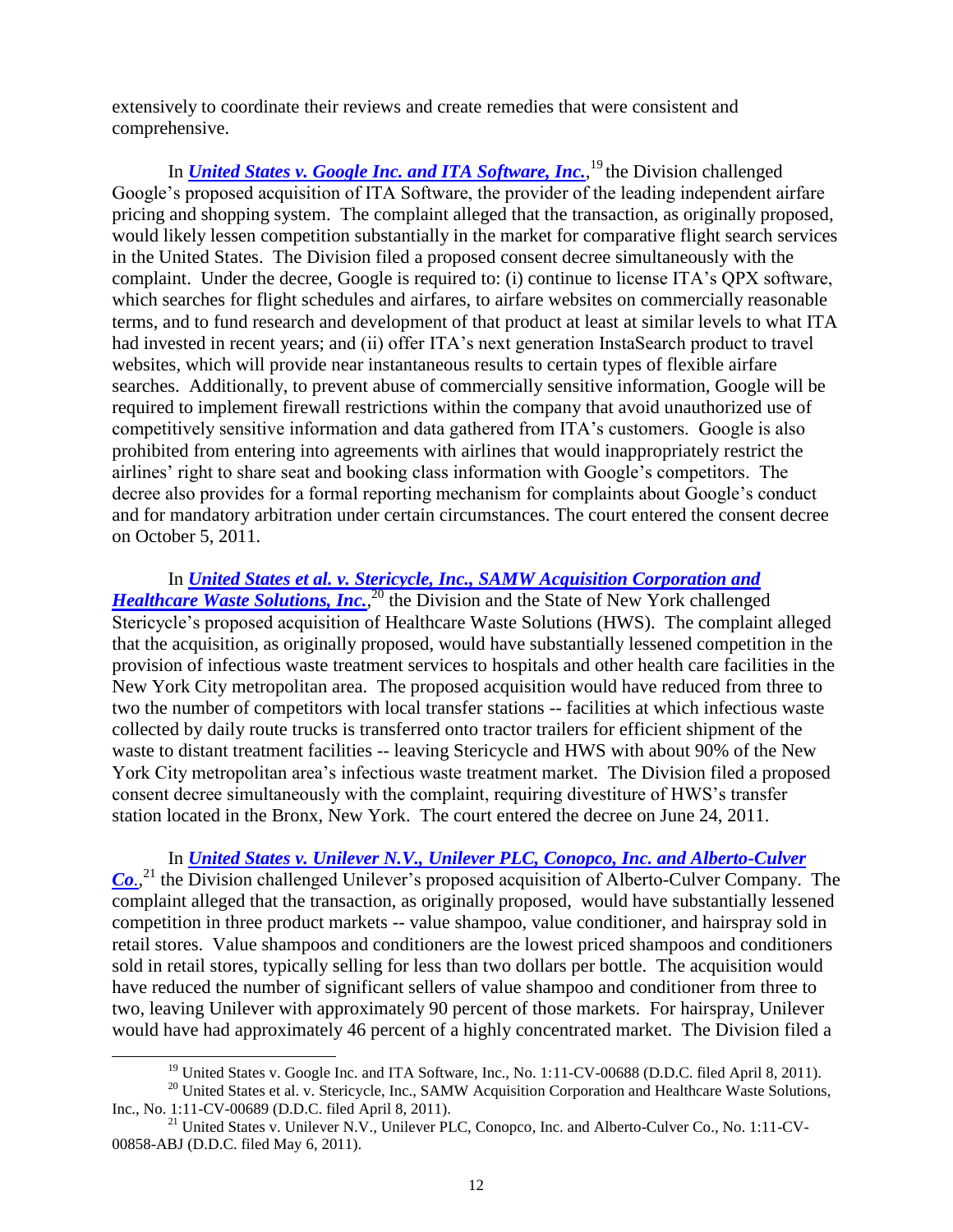proposed consent decree simultaneously with the complaint, requiring divestiture of Alberto-Culver's Alberto VO5 brand and Unilever's Rave Brand along with associated assets. The Alberto VO5 brand consists of value shampoo and conditioner, hairspray, mousse, and other hair styling products, and the Rave brand consists of hairspray and mousse products. The court entered the decree on July 19, 2011.

In *[United States v. George's Foods, LLC, George's Family Farms, LLC and George's,](http://www.justice.gov/atr/cases/georgefood.html)  [Inc.](http://www.justice.gov/atr/cases/georgefood.html)*<sup>22</sup> the Division challenged George's Inc.'s acquisition of Tyson Foods' Harrisonburg, Virginia chicken processing complex. The complaint alleged that the acquisition likely would have the anticompetitive effect of reducing the prices paid to Shenandoah Valley area farmers who raise chickens for processors such as George's and Tyson. As a result of the acquisition, which did not require notification under the HSR Act because its value fell below the Act's reporting threshold, the number of processors in that region decreased from three to two. On June 23, 2011, the Division filed a proposed consent decree requiring George's to make capital improvements to the Harrisonburg plant. The improvements include the installation of a special freezer and deboning equipment, which will allow George's to produce a variety of highly valued products at its Harrisonburg and Edinburg facilities in the Shenandoah Valley. These improvements will give George's the incentive and ability to increase local poultry production, thereby increasing the demand for grower services and averting the acquisition's likely adverse competitive effects. The court entered the decree on November 4, 2011.

In *[United States v. VeriFone Systems, Inc., Hypercom Corporation and Ingenico](http://www.justice.gov/atr/cases/verifone.html)*  [S.A.](http://www.justice.gov/atr/cases/verifone.html),<sup>23</sup> the Division on May 12, 2011, challenged VeriFone Systems' proposed acquisition of Hypercom. The complaint alleged that the proposed acquisition would substantially lessen competition in the sale of point-of-sale (POS) terminals in the United States, resulting in higher prices and reduced innovation, quality, product variety and service. In an effort to resolve antitrust issues with the proposed merger, Hypercom had announced on April 4, 2011, that it had entered into an agreement to sell its U.S. business to Ingenico S.A., the largest provider of POS terminals worldwide and the only other significant competitor to VeriFone and Hypercom in the United States. The complaint alleged, however, that the sale to Ingenico would not resolve the antitrust concerns raised by the VeriFone/Hypercom transaction because the assets were to be sold to another significant competitor in the market in a manner that would not create a new, independent, long-term competitor. Shortly after the Division filed suit, on May 20, 2011, VeriFone and Hypercom abandoned the proposed divestiture to Ingenico and entered into settlement negotiations with the Division to find an alternative buyer. On August 4, 2011, the Division filed a proposed consent decree, requiring divestiture of Hypercom's U.S. POS terminals business to an entity sponsored by Gores Group LLC, a private equity fund. The divestiture is to include physical assets, personnel, intellectual property rights, transitional support and all other assets necessary for Gores to become a viable competitor. The court entered the decree on November 21, 2011.

In *[United States v. H&R Block, Inc., 2SS Holdings, Inc. and TA IX L.P.](http://www.justice.gov/atr/cases/handrblock.html)*,<sup>24</sup> the Division successfully sued to block H&R Block, Inc.'s proposed acquisition of TaxACT. The complaint

 $\overline{\phantom{a}}$ <sup>22</sup> United States v. George's Foods, LLC, George's Family Farms, LLC and George's, Inc., No. 5:11-CV00043 (W.D. VA filed May 10, 2011).

<sup>&</sup>lt;sup>23</sup> United States v. VeriFone Systems, Inc., Hypercom Corporation and Ingenico S.A., No. 1:11-CV-00887 (D.D.C. filed May 12, 2011).

<sup>&</sup>lt;sup>24</sup> United States v. H&R Block, Inc., 2SS Holdings, Inc. and TAIX L.P., No. 1:11-CV-00948 (D.D.C. filed May 25, 2011).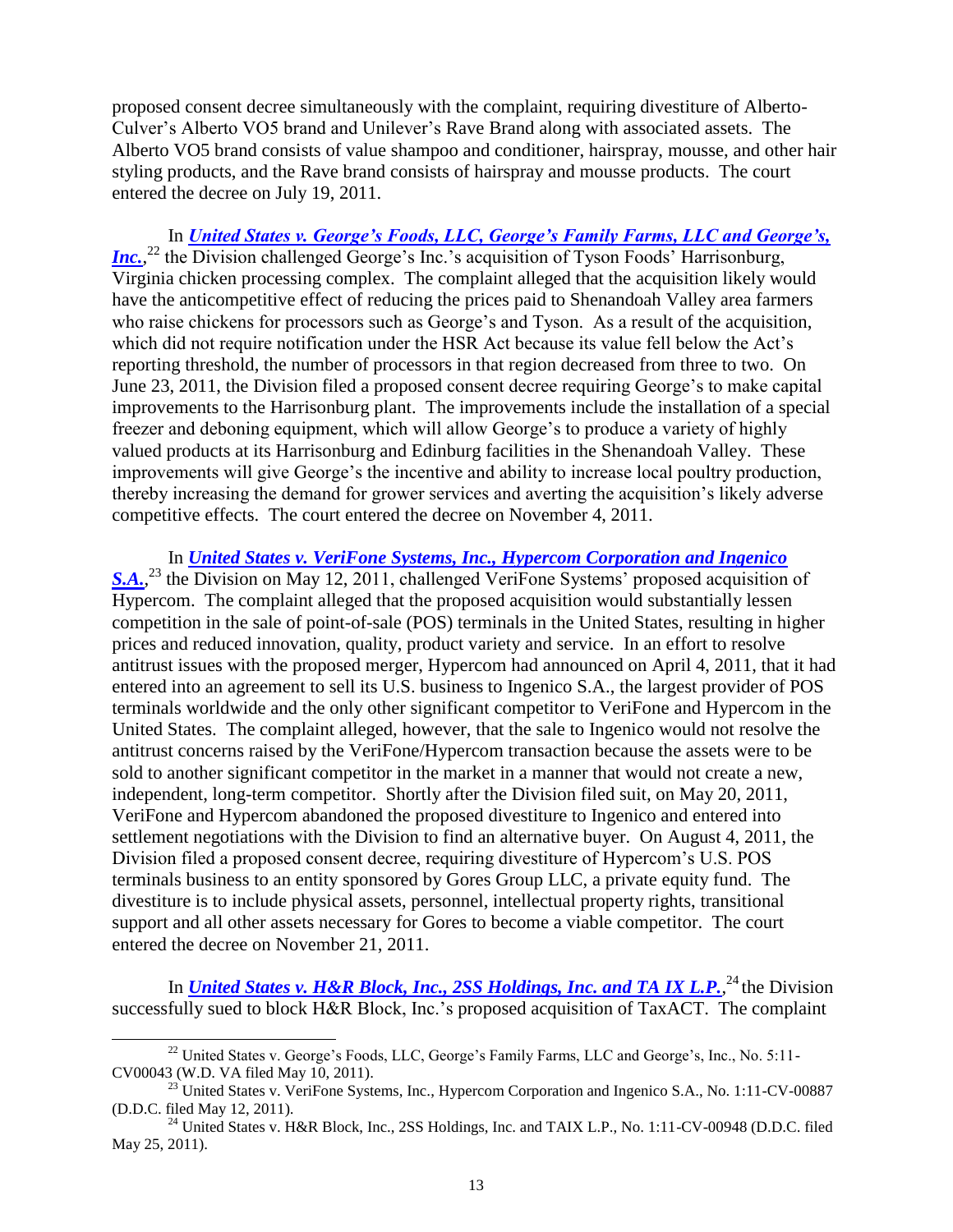alleged that the proposed acquisition would likely substantially lessen competition in the market for digital do-it-yourself tax preparation products, resulting in higher prices and reduced innovation and quality for products utilized yearly by millions of American taxpayers to prepare and file federal and state income taxes. Three companies account for 90 percent of all sales of these products, and the merger would have combined the second and third largest providers. The complaint alleged that the proposed acquisition would eliminate aggressive head-to-head competition between H&R Block and TaxACT and increase the likelihood that the two remaining significant providers would substantially reduce competition through successful coordination. Trial began on September 6, 2011, and ended on October 3, 2011. On October 31, 2011, the district court granted the Department's request for a permanent injunction against the merger. The court's Memorandum Opinion can be found at [http://www.justice.gov/atr/cases/f277200/277287.pdf.](http://www.justice.gov/atr/cases/f277200/277287.pdf)

In *[United States v. Regal Beloit Corporation and A.O. Smith Corporation](http://www.justice.gov/atr/cases/regalbeloit.html)*,<sup>25</sup> the Division challenged the proposed acquisition by Regal Beloit Corporation (RBC) of the electric motor business of A.O. Smith Corporation (AOS). The complaint alleged that the acquisition, as originally proposed, would substantially lessen competition in the markets for electric motors for pool and spa pumps in the United States. Further, the complaint alleged that the acquisition would have eliminated actual potential competition from AOS in the market for draft inducers used for high-efficiency furnaces in the United States, a market in which RBC had a near monopoly. Under the proposed consent decree filed simultaneously with the complaint, RBC was required to divest its U.S. business for electric motors for pool pumps and spa pumps to SNTech and to divest AOS' development work and related assets for draft inducers for highefficiency furnaces to Revcor Inc., in order to proceed with the acquisition. The court entered the decree on November 1, 2011.

In *[United States v. General Electric Company, CVT Holding SAS, Financiere CVT](http://www.justice.gov/atr/cases/geconvert.html)*  [SAS and Converteam Group SAS](http://www.justice.gov/atr/cases/geconvert.html),<sup>26</sup> the Division challenged General Electric's proposed acquisition of Converteam Group SAS. The complaint alleged that the transaction, as originally proposed, would substantially lessen competition in the development, manufacture and sale of low-speed synchronous electric motors (LSSMs) used in the North American oil and gas industry, resulting in higher prices, less favorable terms of sale and decreased quality of service. LSSMs drive the low-speed reciprocating compressors that oil refineries use for hydrogen compression to support various refinery operations. GE and Converteam were two of only three competitors that sold LSSMs in North America since 2007, and the third company often did not submit bids on North American LSSM projects. Under the proposed consent decree filed simultaneously with the complaint, GE is required to divest Converteam's Electric Machinery Holding Company, which includes its Minneapolis, Minnesota manufacturing facility that produces all of its LSSMs, as well as all of the tangible and intangible assets associated with the business. The court entered the decree on November 23, 2011.

In *<u>[United States et al. v. AT&T Inc., T-Mobile USA, Inc., and Deutsche Telekom AG](http://www.justice.gov/atr/cases/atttmobile.htm).<sup>27</sup></del>*</u> the Division sued to block AT&T's proposed acquisition of T-Mobile USA, a wholly owned

 $\overline{\phantom{a}}$ 

<sup>&</sup>lt;sup>25</sup> United States v. Regal Beloit Corporation and A.O. Smith Corporation, No. 1:11-CV-01487 (D.D.C. filed August 17, 2011).

<sup>&</sup>lt;sup>26</sup> United States v. General Electric Company, CVT Holding SAS, Financiere CVT SAS and Converteam Group SAS, No. 1:11-CV-01549 (D.D.C. filed August 29, 2011).

<sup>&</sup>lt;sup>27</sup> United States et al. v. AT&T Inc., T-Mobile USA, Inc., and Deutsche Telekom AG, No. 1:11-CV-01560 (D.D.C. filed August 31, 2011).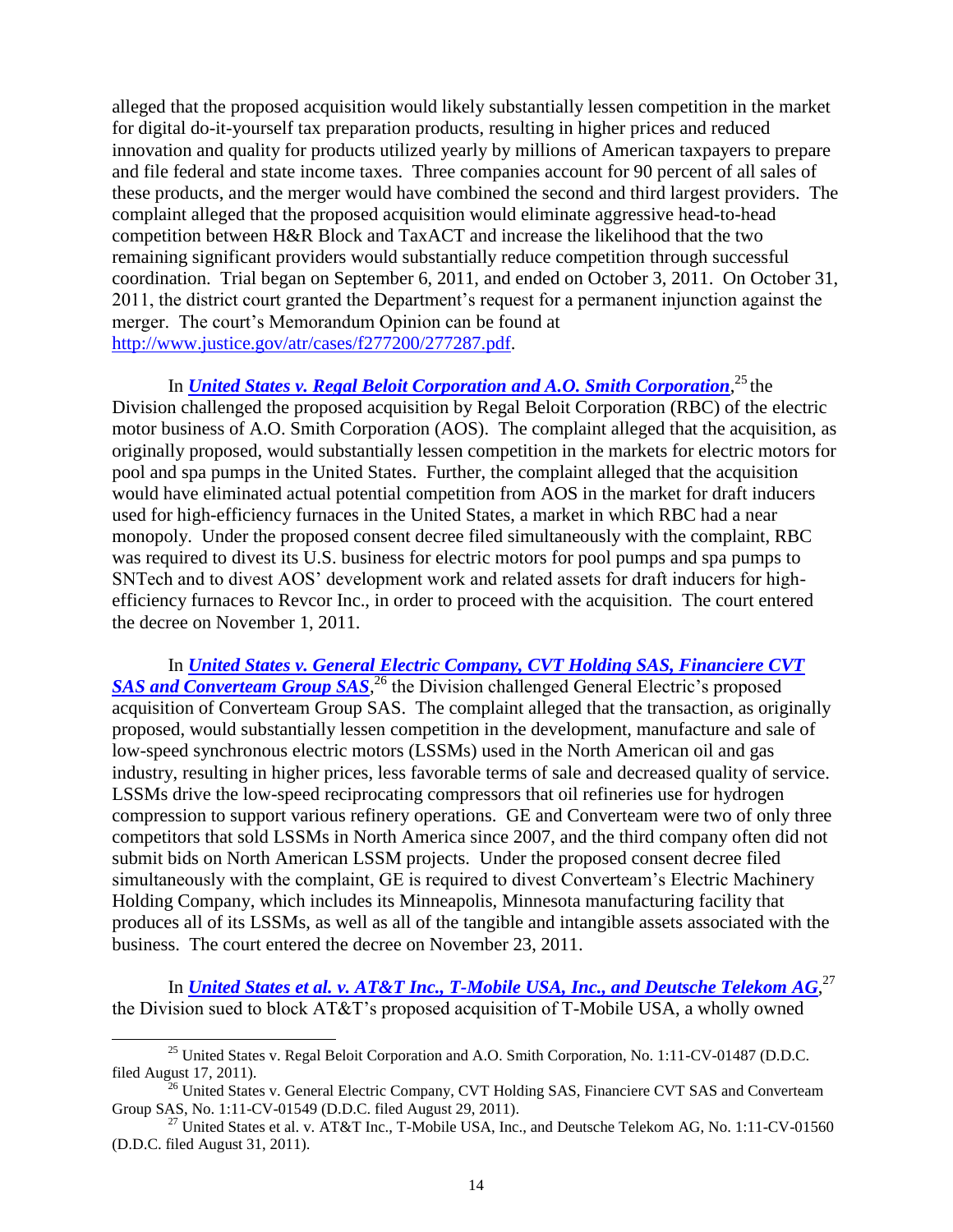subsidiary of Deutsche Telekom. The complaint alleged that the proposed \$39 billion transaction would substantially lessen competition for mobile wireless telecommunications services nationwide resulting in higher prices, poorer quality services, fewer choices and fewer innovative products for consumers. The transaction would have combined two of the four nationwide providers of these services, eliminating from the market T-Mobile, which has historically been a value provider, offering particularly aggressive pricing. AT&T and T-Mobile compete head-to-head nationwide, including in 97 of the nation's largest 100 cellular marketing areas, and compete nationwide to attract business and government customers. Seven states (New York, Washington, California, Illinois, Massachusetts, Ohio and Pennsylvania) and Puerto Rico subsequently joined the Division's lawsuit. On December 19, 2011, AT&T announced it was abandoning the proposed acquisition. On December 20, 2011, the Division and plaintiff states filed a motion to dismiss.

In *United States [v. Cumulus Media Inc. and Citadel Broadcasting Corporation](http://www.justice.gov/atr/cases/cumulus.html)*, <sup>28</sup> the Division challenged Cumulus Media Inc.'s proposed acquisition of Citadel Broadcasting Corporation. The complaint alleged that the transaction, as originally proposed, would likely substantially lessen competition in the sale of radio advertising in the Flint, Michigan and Harrisburg-Lebanon-Carlisle, Pennsylvania markets. The Division filed a proposed consent decree simultaneously with the complaint. The decree, which was entered on November 29, 2011, required Cumulus to divest two radio stations in Harrisburg-Lebanon-Carlisle and one station in Flint.

Additionally, during fiscal year 2011, the Division settled via consent decree a merger challenge brought in 2010. *[In United States et al. v. Dean Foods Company](http://www.justice.gov/atr/cases/deanfoods.htm)*, Case No. 10-CV-0059 (E.D. WI filed January  $22$ ,  $2010)^{29}$ , the Division filed a proposed consent decree on March 29, 2011. Under the decree, which was entered by the court on July 29, 2011, Dean Foods was required to divest a significant milk processing plant in Waukesha, Wisconsin and related assets it acquired from the Foremost Farms USA Cooperative, including the Golden Guernsey brand name. In addition, Dean is required to notify the Division before it acquires any milk processing plant for \$3 million or more.

Further, in fiscal year 2011, the Division investigated two bank merger transactions for which divestiture was required prior to the consummation. On April 1, 2011, the Division entered into a letter of agreement with Hancock Holding Company and Whitney Holding Corporation, requiring the merging parties to divest eight Whitney branch offices in Louisiana and Mississippi. The divestiture included Whitney's entire branch network in the Biloxi and Gulfport area in Mississippi and a branch in Washington Parish, Louisiana. The Division advised the Board of Governors of the Federal Reserve System, whose final approval of the merger was required, that with these divestitures, the merger would not have an adverse effect on competition in local markets for retail banking or small business banking services.<sup>30</sup> Similarly, the Division entered into a letter of agreement on May 18, 2011, with Berkshire Hills Bancorp Inc. and Legacy Bancorp Inc., requiring a divestiture of four Legacy branch offices in Berkshire County, Massachusetts. The merger of Berkshire and Legacy was subject to the final approval of the Office of the Thrift Supervision, and the Division advised the bank agency that it would not

l

<sup>&</sup>lt;sup>28</sup> United States v. Cumulus Media Inc. and Citadel Broadcasting Corporation, No. 1:11-CV-01619 (D.D.C. filed September 8, 2011).

 $29$  See the HSR Annual Report, Fiscal Year 2010 for a description of this case.

 $30$  http://www.justice.gov/atr/public/press\_releases/2011/269239.htm.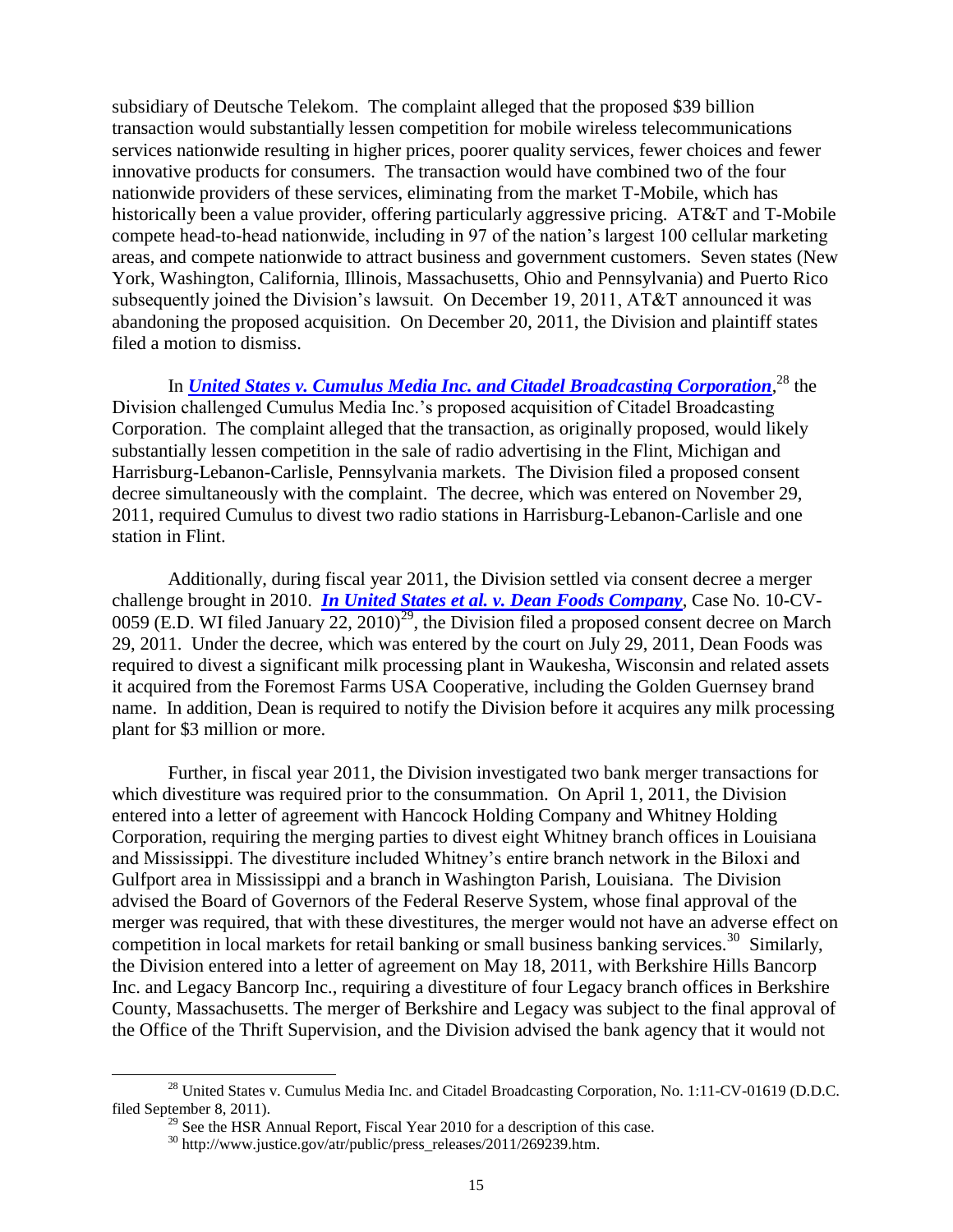challenge the transaction provided that the parties comply with the divestiture agreement.<sup>31</sup> In both transactions, the parties were required to divest loans and deposits associated with the branch offices to be divested.

#### 2. *The Federal Trade Commission*

During fiscal year 2011, the Commission pursued 17 merger enforcement challenges<sup>32</sup>, resulting in nine consent agreements, five transactions abandoned or restructured as a result of antitrust concerns raised during the course of the investigation, and three cases in which the Commission issued administrative complaints and contemporaneously filed motions for preliminary injunctions in federal court. In two of the litigated cases, the Commission challenged consummated mergers and sought federal court orders enjoining the defendants from further consolidating their operations with those of their recently-acquired competitors. In the third, the Commission sought an injunction to halt the defendant from consummating the intended transaction.

The three litigated matters include:

In *ProMedica / [St. Luke's Hospital](http://www.ftc.gov/os/caselist/1010167/index.shtm)*,<sup>33</sup> continuing its efforts to protect healthcare consumers, the Federal Trade Commission challenged ProMedica Health System, Inc.'s consummated acquisition of rival St. Luke's Hospital in Lucas County, Ohio (the Toledo area). The Commission's administrative complaint alleged that the deal would reduce competition and allow ProMedica to raise prices for general acute-care and inpatient obstetrical services, significantly harming patients and local employers and employees. The U.S. District Court for the Northern District of Ohio, Western Division granted the preliminary injunction on March 29, 2011. With an Initial Decision issued on December, 5, 2011, Chief Administrative Law Judge D. Michael Chappell ruled that the challenged transaction harmed competition in violation of U.S. antitrust law and would allow ProMedica to raise the prices of general acute care inpatient hospital services in Lucas County, Ohio. Judge Chappell ordered ProMedica to divest St. Luke's Hospital to a Commission-approved buyer within 180 days after the order becomes final. ProMedica appealed the ALJ's decision to the full Commission, oral argument was heard on February 6, 2012, and the Commission issued an opinion and order largely upholding the ALJ's decision on March 22, 2012.

In *[Phoebe Putney / Palmyra](http://www.ftc.gov/os/caselist/1110067/index.shtm)*, <sup>34</sup> the Commission challenged Phoebe Putney Health System, Inc.'s (Phoebe's) proposed acquisition of rival Palmyra Park Hospital, Inc. (Palmyra) from HCA, in Albany, Georgia. The Commission's administrative complaint alleged that the deal would reduce competition significantly and allow the combined Phoebe/Palmyra to raise prices for general acute-care hospital services charged to commercial health plans, substantially harming patients and local employers and employees. The Commission also alleged that Phoebe

 $\overline{a}$ 

<sup>31</sup> http://www.justice.gov/atr/public/press\_releases/2011/271411.htm.

 $32$  To avoid double counting, this report includes only those merger enforcement actions in which the Commission took its first public action during fiscal year 2011.

 $33$  FTC v. ProMedica Health System, Inc., Dkt. No. 9346 (administrative complaint issued Jan. 6, 2011).

<sup>&</sup>lt;sup>34</sup> FTC v. Phoebe Putney Health System, Inc., Phoebe Putney Memorial Hospital, Inc., Phoebe North, Inc., HCA Inc., Palmyra Park Hospital, Inc., and Hospital Authority of Albany-Dougherty County, Dkt. No. 9348 (administrative complaint issued Apr. 20, 2011).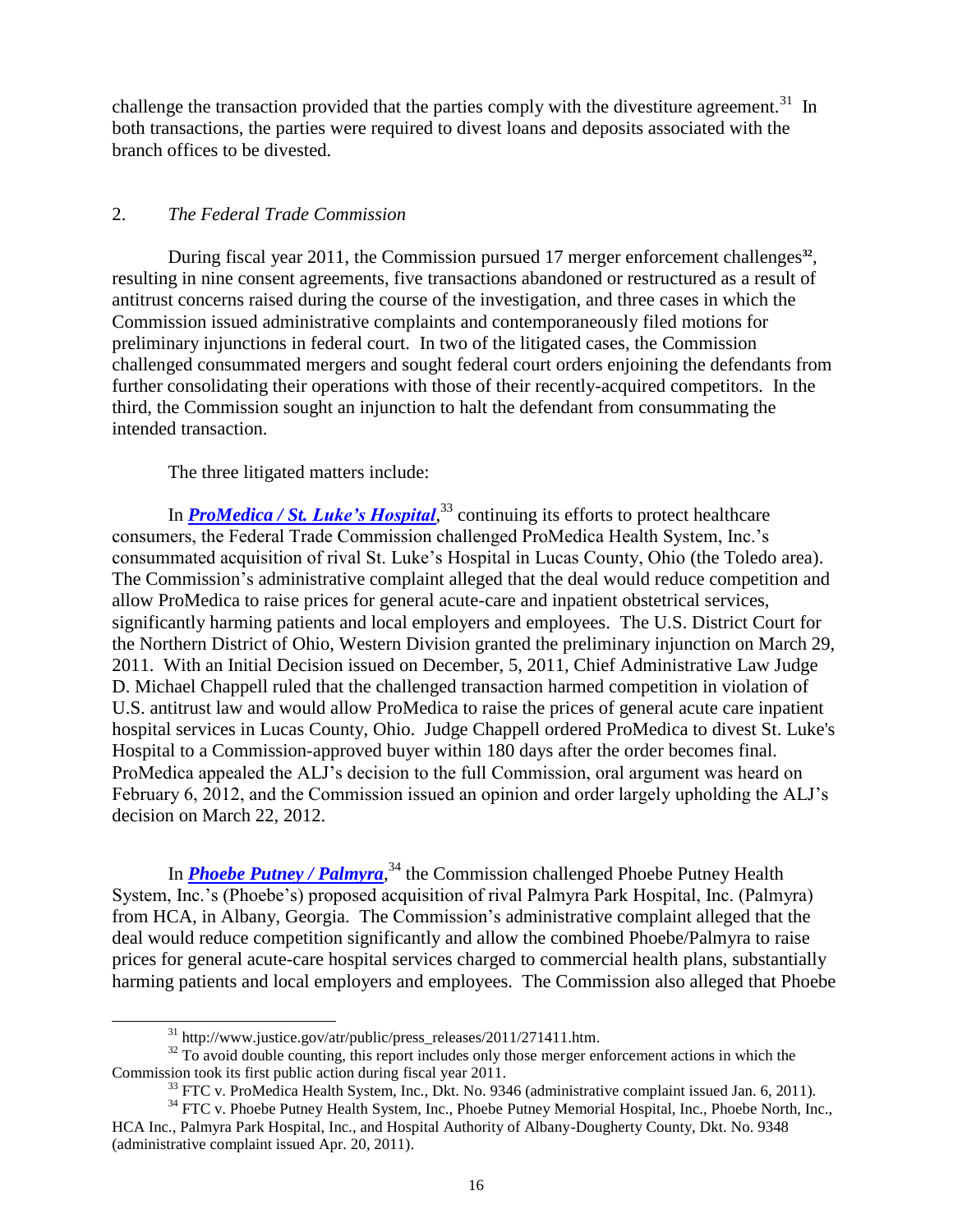has structured the deal in a way that uses the Hospital Authority of Albany-Dougherty County in an attempt to shield the anticompetitive acquisition from federal antitrust scrutiny under the "state action" doctrine. The Commission's staff, together with the Attorney General of the State of Georgia, also filed a separate complaint in federal district court in Albany, Georgia, seeking a preliminary injunction to halt any transaction until the conclusion of the Commission's administrative proceeding and any subsequent appeals. After initially granting a Temporary Restraining Order on April 20, 2011, on June 13, 2011, the federal district court granted the defendants' motion to dismiss the Commission's petition for a preliminary injunction. Following an appeal by the Commission, on December 9, 2011, the Eleventh Circuit issued its opinion affirming the district court's decision. On March 23, 2012 the Office of the Solicitor General filed a petition for certiorari with the U.S. Supreme Court.

In *[Lab Corp / Westcliff Medical Laboratories](http://www.ftc.gov/os/caselist/1010152/index.shtm)*, <sup>35</sup> the Commission challenged Laboratory Corporation of America's \$57.5 million acquisition of rival clinical laboratory testing company Westcliff Medical Laboratories, Inc., alleging that the transaction would harm competition in Southern California. The agency issued an administrative complaint charging that Lab Corp's acquisition of Westcliff, which was completed on June 16, 2010, violated the antitrust laws and would lead to higher prices and lower quality in the Southern California market for the sale of clinical laboratory testing services to physician groups because it would leave only two significant competitors in Southern California. After the District Court for the Central District of California denied the FTC's request for a preliminary injunction, the Commission withdrew the matter from administrative adjudication and issued an order dismissing its complaint and closing its investigation of the matter.

In fiscal year 2011, the Commission accepted consent agreements and issued proposed orders for public comment in nine merger cases. Six of the consent orders became final in fiscal year 2011; three either became final in fiscal year 2012 or are still pending.

In *[Hikma Pharmaceuticals / Baxter International](http://www.ftc.gov/os/caselist/1110051/index.shtm)*, <sup>36</sup> the Commission required Hikma Pharmaceuticals PLC (Hikma) to divest two generic injectable pharmaceuticals – phenytoin and promethazine – as part of a settlement allowing Hikma to acquire certain assets from Baxter Healthcare Corporation, Inc. (Baxter). Hikma proposed to acquire Baxter's entire generic injectable pharmaceutical business for \$111.5 million, including Baxter's Cherry Hill, New Jersey, manufacturing facility and a warehouse and distribution center in Memphis, Tennessee. Phenytoin is an anti-convulsant drug used to control and prevent seizures during or after surgery while Promethazine is used to prevent some types of allergies or allergic reactions, to prevent or control motion sickness, nausea, vomiting, and dizziness, and to help patients go to sleep and control their pain or anxiety before or after surgery. The Commission's complaint alleges that the U.S. markets for both products are already highly concentrated, with only Hikma, Baxter, and Hospira, Inc. currently competing to provide phenytoin and promethazine. Accordingly, without the Commission's ordered divestitures, the proposed acquisition would have reduced the number of suppliers in each market from three to two.

l

<sup>&</sup>lt;sup>35</sup> FTC v. Laboratory Corporation of America and Laboratory Corporation of America Holdings, Dkt. No. 9345 (administrative complaint issued Dec. 1, 2010).

<sup>&</sup>lt;sup>36</sup> In the matter of Hikma Pharmaceuticals/Baxter International, Docket No. C4320 (proposed order issued Apr. 27, 2011).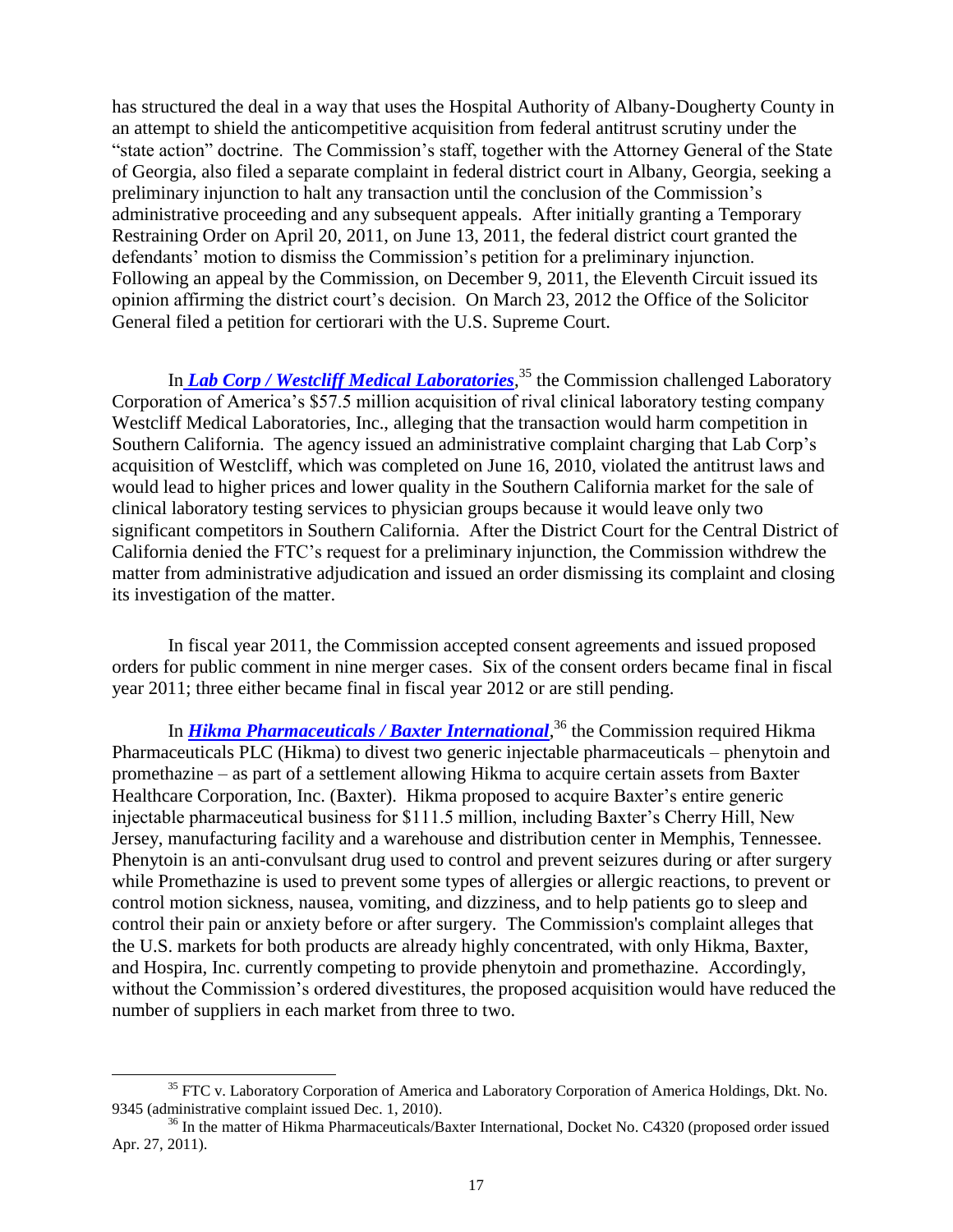In *[Irving / Exxon Mobil](http://www.ftc.gov/os/caselist/1010021/index.shtm)*,<sup>37</sup> the Commission required Irving Oil Terminals Inc. and Irving Oil Limited (collectively, Irving) to relinquish the rights to terminal and pipeline assets in Maine that Irving had acquired from ExxonMobil. According to the FTC's complaint, the original transaction would have substantially increased concentration in certain geographic markets in Maine where Irving and ExxonMobil are two of only three firms that can independently offer or provide gasoline terminaling services in the Bangor/Penobscot Bay area, and two of only four in the South Portland area. Similarly, they are two of only four firms that can independently offer distillates terminaling services in the Bangor/Penobscot Bay area, and two of six in the South Portland area. The Commission, which worked closely with the Maine Attorney General's Office on this matter, ordered the divestitures to maintain competition in gasoline and distillates terminaling services in the South Portland and Bangor/Penobscot Bay areas and to resolve the Commission's charges that the acquisition was anticompetitive and could result in higher gasoline and diesel prices for consumers.

In *[Keystone / Compagnie de Saint-](http://www.ftc.gov/os/caselist/1010175/index.shtm) Gobain*, <sup>38</sup> the Commission preserved competition in the North American market for alumina wear tile by imposing conditions on Keystone Holdings, LLC and Compagnie de Saint-Gobain in a settlement involving Keystone's planned acquisition of Saint-Gobain's Advanced Ceramics Business. According to the Commission's complaint, the deal as originally structured would have reduced competition in the relevant markets by eliminating direct competition between CoorsTek – the Keystone subsidiary that manufactures its tiles – and Saint-Gobain. Under the Order, Keystone and Saint-Gobain modified their transaction to allow Saint-Gobain to retain its Latrobe, Pennsylvania facility, which manufactures most of the alumina wear tile Saint-Gobain sells in the United States. Keystone has agreed to notify the Commission before acquiring, and Saint-Gobain before selling, certain alumina wear tile assets in the future.

In *[Universal Health Services /Psychiatric Solutions](http://www.ftc.gov/os/caselist/1010142/index.shtm)*, <sup>39</sup> the Commission required Universal Health Services, Inc., one of the nation's largest hospital management companies, to sell 15 psychiatric facilities as a condition of its \$3.1 billion acquisition of Psychiatric Solutions, Inc. As originally proposed, the acquisition would have reduced competition in the provision of acute inpatient psychiatric services in three local markets: Delaware, Puerto Rico, and metropolitan Las Vegas, Nevada. Acute inpatient psychiatric services are intensive hospital services provided to patients who pose a danger to themselves or others, or are unable to perform basic life functions, due to an acute psychiatric episode. Facilities owned by Universal Health and Psychiatric Solutions were the leading providers of these critical services in each of the three divestiture markets. The required divestitures assure that competition in these markets is not reduced because of the acquisitions.

In **[Simon Property Group / Prime Outlets](http://www.ftc.gov/os/caselist/1010061/index.shtm)**,<sup>40</sup> under the terms of the Commission's settlement, Simon Property Group, Inc. had to divest property and modify tenant leases to preserve outlet center competition in parts of southwest Ohio, Chicago, Illinois, and Orlando, Florida, in the wake of Simon's purchase of Prime Outlets Acquisition Company, LLC. In

 $\overline{a}$ 

<sup>&</sup>lt;sup>37</sup> In the matter of Irving/Exxon Mobil, Docket No. C-4328 (proposed order issued Jul. 15, 2011).

<sup>&</sup>lt;sup>38</sup> In the matter of Keystone/Compagnie de Saint-Gobain, Docket No. C-4314 (consent issued Dec. 29, 2010)

<sup>&</sup>lt;sup>39</sup> In the matter of Universal Health Services/Psychiatric Solutions, Docket No. C-4309 (proposed order issued Nov. 15, 2011).

<sup>&</sup>lt;sup>40</sup> In the matter of Simon Property Group/Prime Outlets, Docket No. C-4307 (proposed order issued Nov. 10, 2011).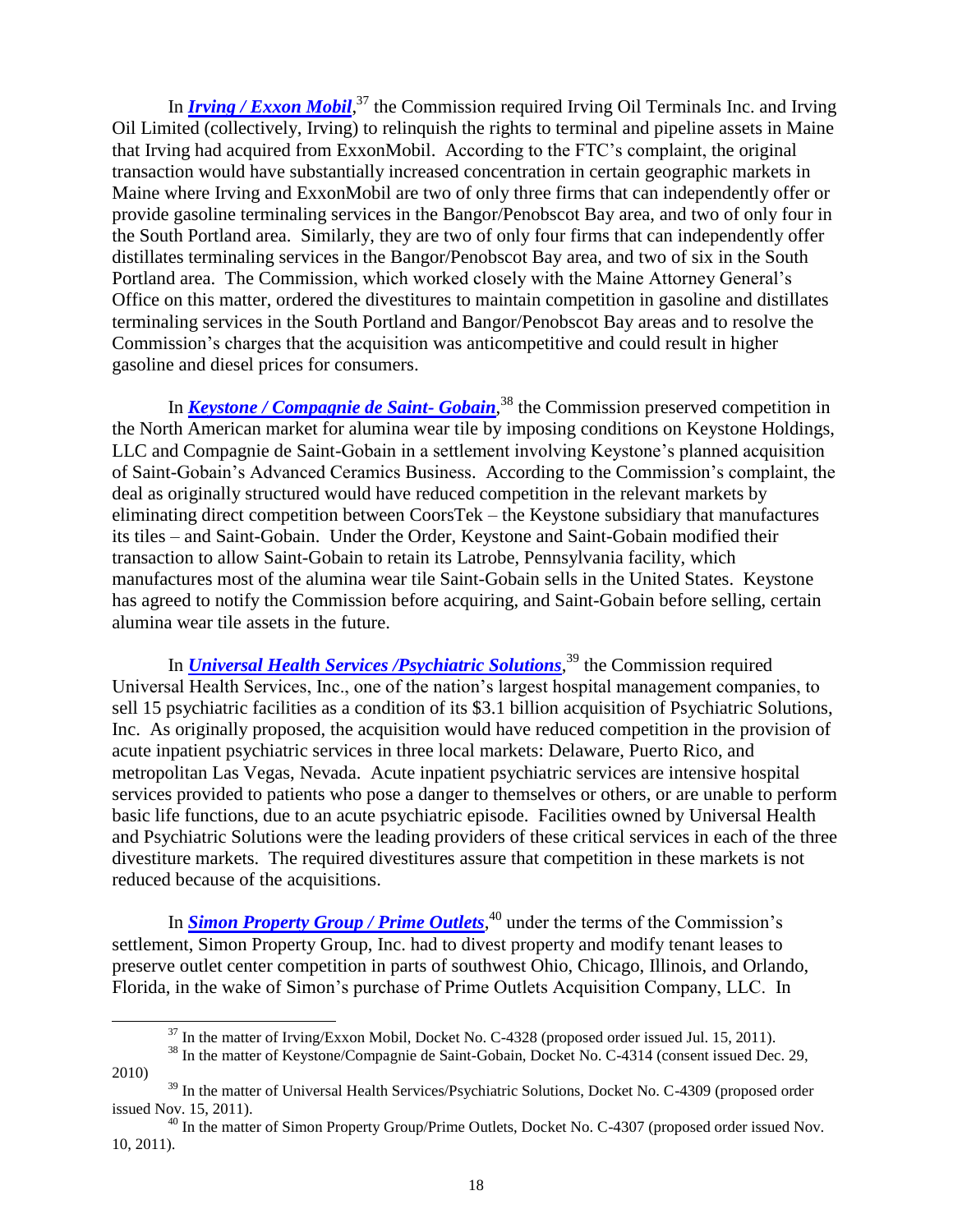addition, Simon agreed to remove radius restrictions for tenants with stores in its outlet malls serving the Chicago and Orlando markets. According to the complaint, Simon's acquisition of Prime would have illegally reduced outlet center competition by eliminating direct and substantial competition between Simon and Prime in the three markets, by giving Simon a monopoly in outlet centers serving the Southwest Ohio market, and by allowing Simon to prevent or limit new outlet center entry and competition in the Chicago and Orlando local markets. The settlement order resolves the Commission's concerns about the acquisition's likely anticompetitive effects.

In *[Grifols/Talecris](http://www.ftc.gov/os/caselist/1010153/index.shtm)*,<sup>41</sup> the Commission required Grifols, S.A., a manufacturer of plasmaderived drugs, to make significant divestitures as part of a settlement allowing Grifols to acquire a competing and leading plasma-derived drug manufacturer, Talecris Biotherapeutics Holdings Corp. As alleged in the FTC's complaint, the proposed acquisition would have lessened competition in the U.S. markets for three blood plasma-derived products: immune globulin, which is used to treat, among other things, immune deficiencies and neurological disorders; albumin, which is used to expand blood volume, prime heart valves during cardiac surgery, treat burn victims, and replace proteins in patients suffering from liver failure; and plasma-derived Factor VIII, which is used to treat bleeding disorders, primarily Hemophilia A and von Willebrand disease. The consent order resolves the Commission's concerns that the acquisition as originally structured would have harmed competition and led to reduced supply and higher prices.

In *[Cardinal Health, Inc. / Biotech Pharmacy, Inc.](http://www.ftc.gov/os/caselist/0910136/index.shtm)*,<sup>42</sup> the Commission required Cardinal Health, Inc. to reconstitute and sell nuclear pharmacies in Las Vegas, Nevada; Albuquerque, New Mexico; and El Paso, Texas that it had previously acquired from Biotech. The consent order resolved the agency's charges that Cardinal's July 2009 purchase of the nuclear pharmacies, which distribute radiopharmaceuticals to hospitals and cardiology clinics for the diagnosis and treatment of various diseases, reduced competition for low-energy radiopharmaceuticals in the three cities. The order is designed to remedy the alleged anticompetitive effects of Cardinal's acquisition by requiring Cardinal to reconstitute the three nuclear pharmacies it had operated in these markets prior to the acquisition, and sell each one to an FTC-approved buyer.

In *[Perrigo / Paddock Laboratories](http://www.ftc.gov/os/caselist/1110083/index.shtm)*, <sup>43</sup> the Commission required generic drug manufacturers Perrigo Company and Paddock Laboratories, Inc. to sell six generic drugs under a proposed settlement resolving charges that Perrigo's proposed \$540 million acquisition of Paddock, its competitor in these markets, would be anticompetitive. The FTC's complaint alleges that the transaction would have reduced the number of manufacturers for four products used to treat conditions such as skin disorders, allergic reactions, and nausea. The Commission's complaint also charged that the deal would have eliminated future competition for two other products, a generic topical steroid and a generic anti-inflammatory drug. The proposed settlement also contains provisions to ensure future competition in the market for a generic testosterone gel product.

 $\overline{\phantom{a}}$ 

<sup>&</sup>lt;sup>41</sup> In the matter of Grifols/Talecris, Docket No. C-4322 (proposed order issued June 1, 2011).

<sup>&</sup>lt;sup>42</sup> In the matter of Cardinal Health, Inc./BioTech Pharmacy, Inc., Docket No. C-4339 (proposed order issued July 21, 2011).

<sup>&</sup>lt;sup>43</sup> In the matter of Perrigo/Paddock Laboratories, Docket No. C-4322 (proposed order issued July 26, 2011).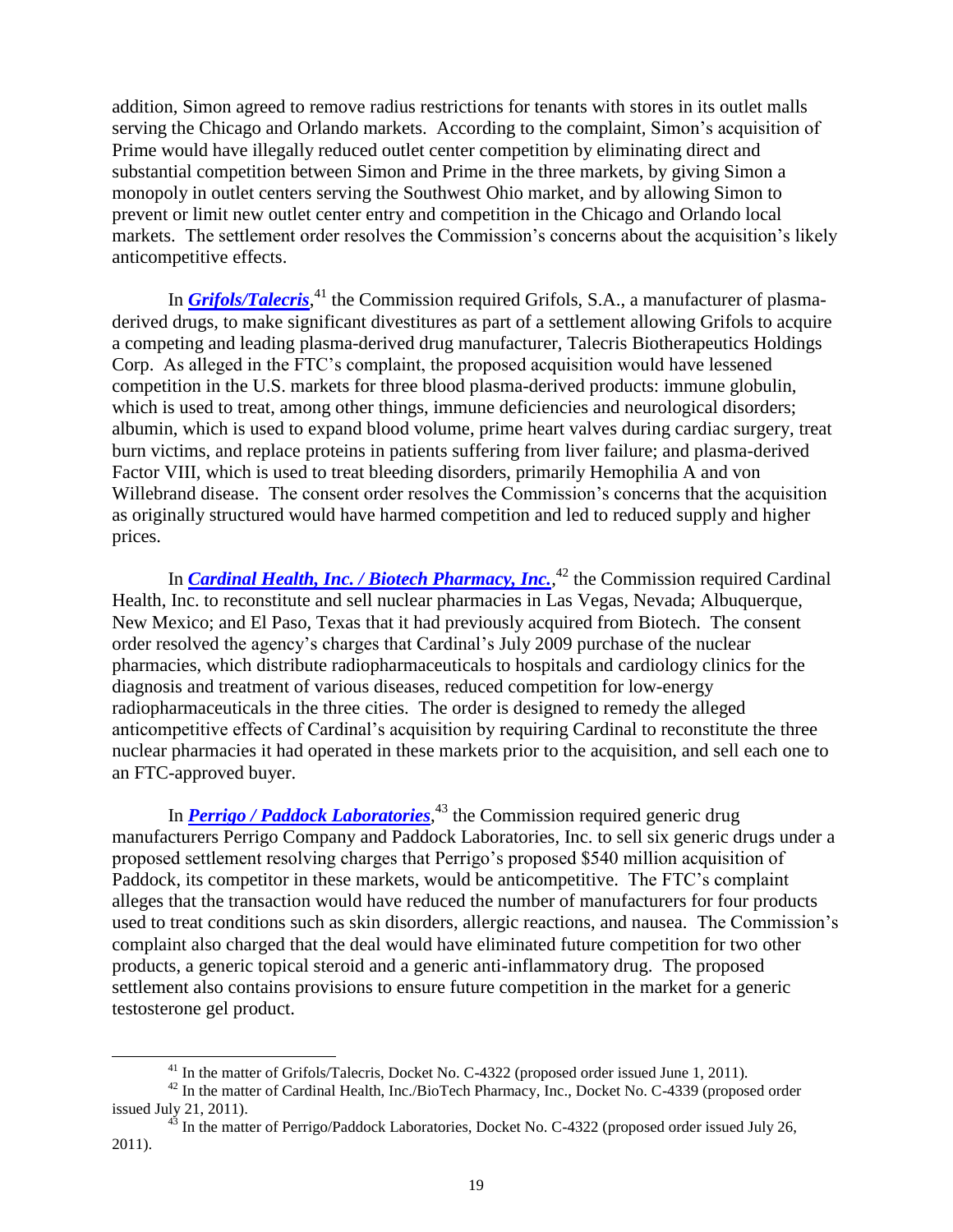In *[DaVita / DSI Renal](http://www.ftc.gov/os/caselist/1110103/index.shtm)*,<sup>44</sup> the Commission required dialysis services company DaVita, Inc. to sell 29 outpatient dialysis clinics around the United States, under a proposed settlement that resolved Commission charges that DaVita's proposed \$689 million acquisition of rival CDSI I Holding Company, Inc., also known as DSI, would be anticompetitive. DaVita is based in Denver, Colorado and is the second largest provider of outpatient dialysis services in the United States. It operates 1,612 outpatient dialysis clinics in 42 states and the District of Columbia. DSI, headquartered in Nashville, Tennessee, is a privately held company and the fifth largest provider of outpatient dialysis services in the United States, with 106 dialysis centers in 23 states. The proposed settlement preserves competition in 22 geographic markets where the FTC alleges that consumers would have been harmed by DaVita's acquisition of DSI.

#### **ONGOING REASSESSMENT OF THE EFFECTS OF THE PREMERGER NOTIFICATION PROGRAM**

The Commission and the Antitrust Division continually review the impact of the premerger notification program on the business community and antitrust enforcement. As indicated in past annual reports, the HSR program ensures that virtually all relatively large mergers or acquisitions that affect consumers in the United States will be reviewed by the antitrust agencies prior to consummation. The agencies generally have the opportunity to challenge unlawful transactions before they occur, thus avoiding the problem of constructing effective post-acquisition relief. As a result, the HSR Act is doing what Congress intended, giving the government the opportunity to investigate and challenge those relatively large mergers that are likely to harm consumers *before* injury can arise. Prior to the premerger notification program, businesses could, and frequently did, consummate transactions that raised significant antitrust concerns before the antitrust agencies had the opportunity to consider adequately their competitive effects. The enforcement agencies were forced to pursue lengthy post-acquisition litigation, during the course of which harm from the consummated transaction continued (and afterwards as well, where achievement of effective post-acquisition relief was not practicable). Because the premerger notification program requires reporting before consummation, this problem has been significantly reduced.

Always cognizant of the program's impact and effectiveness, the enforcement agencies continue to seek ways to speed up the review process and reduce burdens for companies. As in past years, the agencies will continue their ongoing assessment of the HSR program to increase accessibility, promote transparency, and reduce the burden on the filing parties without compromising the agencies' ability to investigate and interdict proposed transactions that may substantially lessen competition.

 $\overline{a}$ 

<sup>&</sup>lt;sup>44</sup> In the matter of DaVita/DSI Renal, Docket No. C-4334 (proposed order issued Sept. 2, 2011).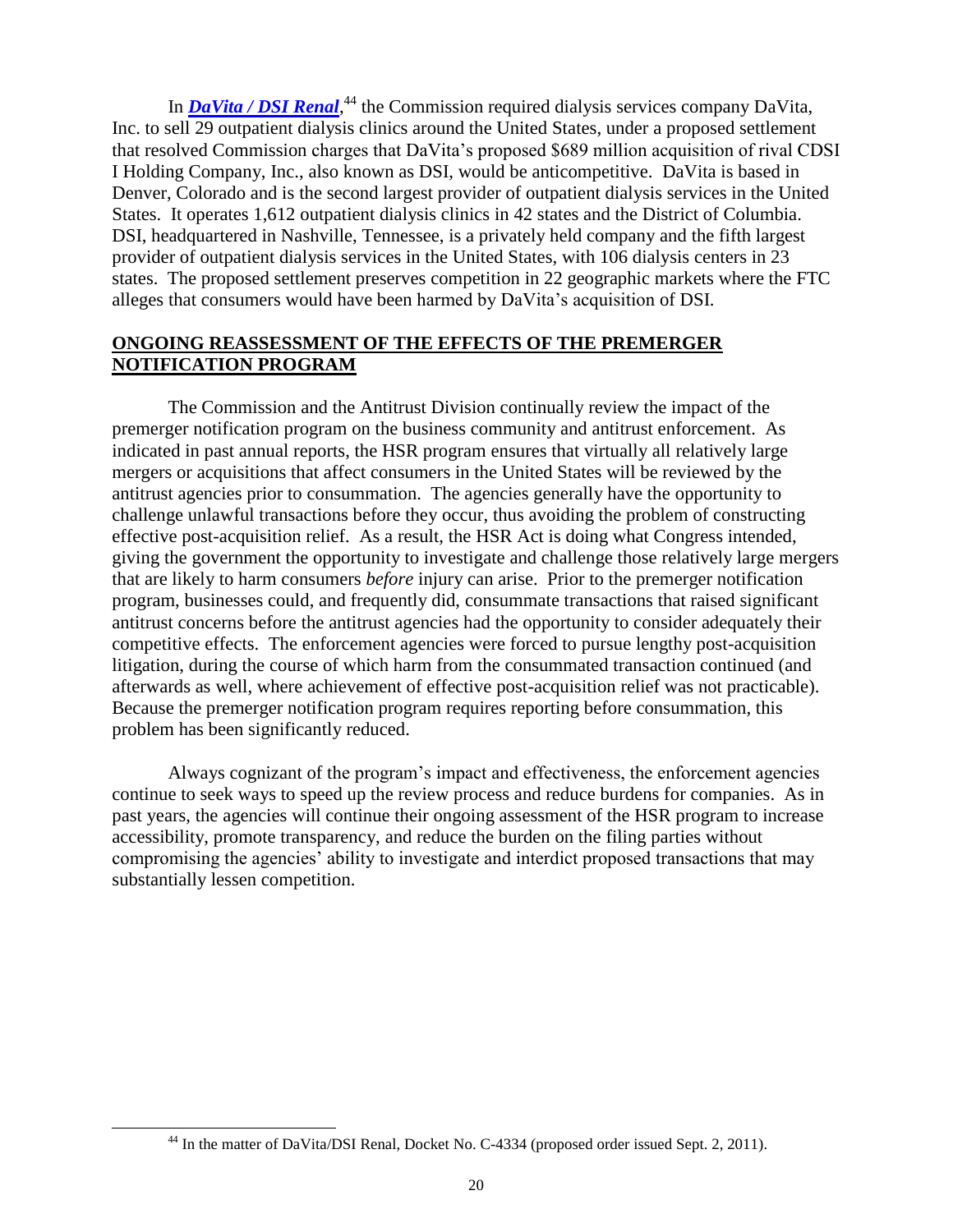#### **LIST OF APPENDICES**

| Appendix A - | Summary of Transactions, Fiscal Years 2002 - 2011                                             |
|--------------|-----------------------------------------------------------------------------------------------|
| Appendix B - | Number of Transactions reported and Filings Received by Month for<br>Fiscal Years 2002 - 2011 |

## **LIST OF EXHIBITS**

Exhibit A - Statistical Tables for Fiscal year 2011, Presenting Data Profiling Hart-Scott-Rodino Premerger Notification Filings and Enforcement Interests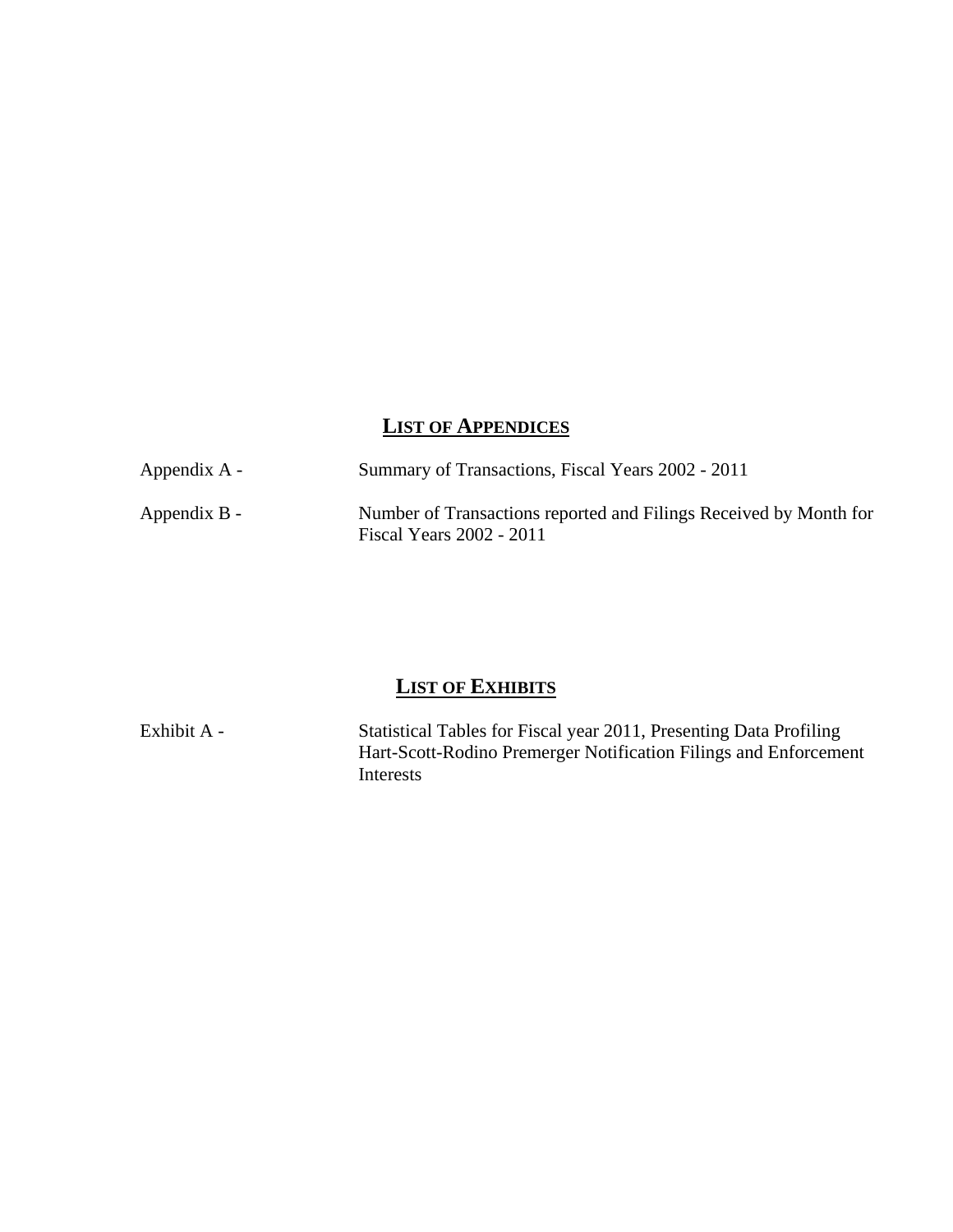**APPENDIX A** 

**SUMMARY OF TRANSACTIONS**

**FISCAL YEARS 2002 – 2011**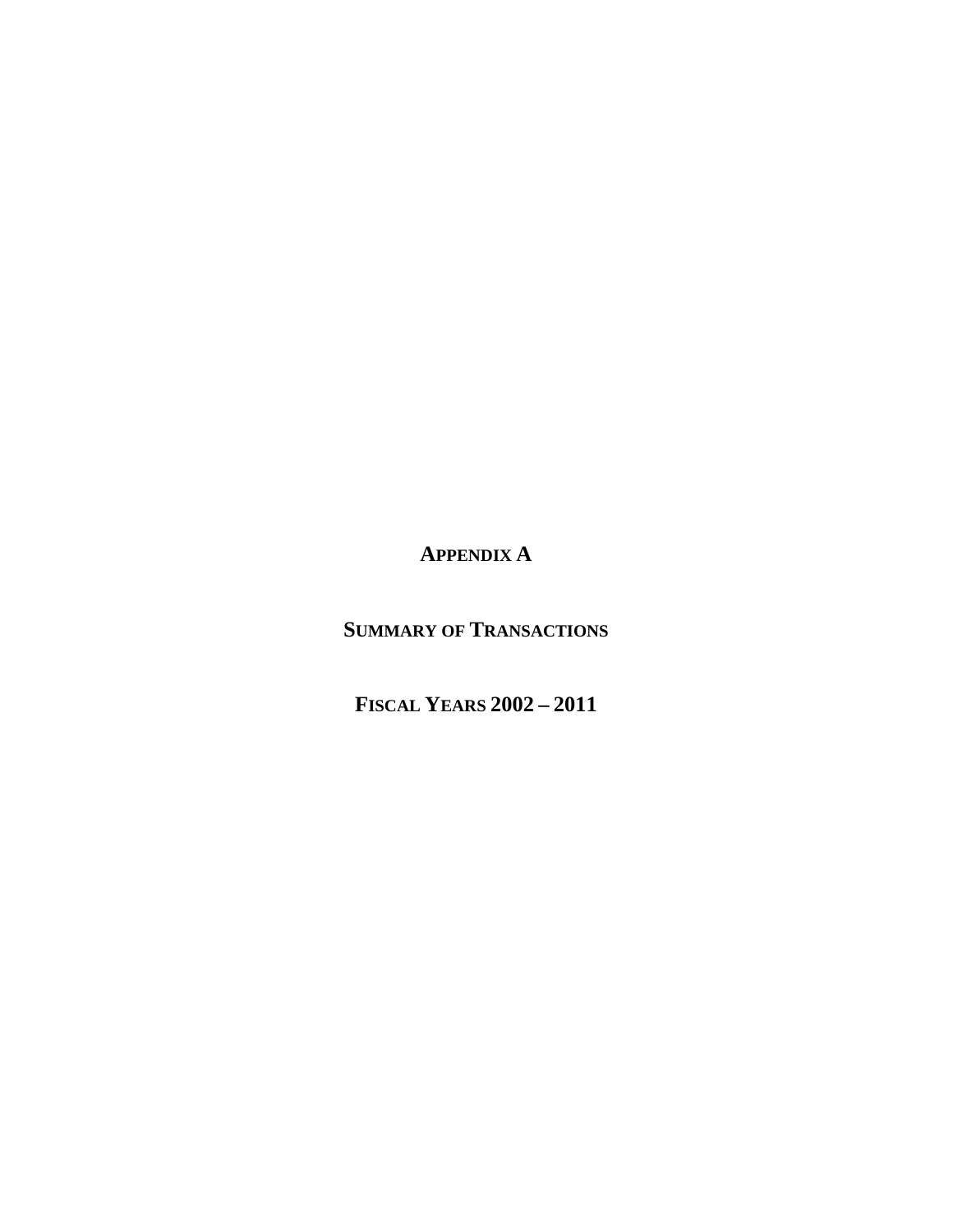|                                                                                                        |                                       |       | <b>APPENDIX A</b> |       |       |       |       |      |       |       |
|--------------------------------------------------------------------------------------------------------|---------------------------------------|-------|-------------------|-------|-------|-------|-------|------|-------|-------|
|                                                                                                        | <b>SUMMARY OF TRANSACTION BY YEAR</b> |       |                   |       |       |       |       |      |       |       |
|                                                                                                        |                                       |       |                   |       |       |       |       |      |       |       |
|                                                                                                        | 2002                                  | 2003  | 2004              | 2005  | 2006  | 2007  | 2008  | 2009 | 2010  | 2011  |
| <b>Transactions Reported</b>                                                                           | 1,187                                 | 1,014 | 1,428             | 1,675 | 1,768 | 2,201 | 1,726 | 716  | 1,166 | 1,450 |
| Filings Received                                                                                       | 2,369                                 | 2,001 | 2,825             | 3,287 | 3,510 | 4,378 | 3,455 | 1411 | 2,318 | 2,882 |
| <b>Adjusted Transactions In Which A</b><br><b>Second Request Could Have Been</b><br>Isued <sup>2</sup> | 1,142                                 | 968   | 1,377             | 1,610 | 1,746 | 2,108 | 1,656 | 684  | 1,128 | 1,414 |
| <b>Investigations in Which Second Requests</b><br>Were Issued                                          | 49                                    | 35    | 35                | 50    | 45    | 63    | 41    | 31   | 46    | 58    |
| FTC <sup>3</sup>                                                                                       | 27                                    | 15    | 20                | 25    | 28    | 31    | 21    | 15   | 20    | 24    |
| Percent <sup>4</sup>                                                                                   | 2.4%                                  | 1.5%  | 1.5%              | 1.6%  | 1.6%  | 1.5%  | 1.3%  | 2.2% | 1.8%  | 1.7%  |
| DOJ <sup>3</sup>                                                                                       | 22                                    | 20    | 15                | 25    | 17    | 32    | 20    | 16   | 26    | 34    |
| Percent <sup>4</sup>                                                                                   | 1.9%                                  | 2.1%  | 1.1%              | 1.6%  | 1.0%  | 1.5%  | 1.2%  | 2.3% | 2.3%  | 2.4%  |
| <b>Transactions Involving a Request For</b><br>Early Termination <sup>3</sup>                          | 1,042                                 | 700   | 1,241             | 1,385 | 1,468 | 1,840 | 1,385 | 575  | 953   | 1,157 |
| Granted <sup>5</sup>                                                                                   | 793                                   | 606   | 943               | 997   | 1,098 | 1,402 | 1,021 | 396  | 704   | 888   |
| Not Granted <sup>5</sup>                                                                               | 249                                   | 94    | 298               | 388   | 370   | 438   | 364   | 179  | 249   | 269   |

Note: The data for FY 2004 and FY 2005 "Transactions Reported" and for FY 2004 – FY 2007 "Filings Received" reflect corrections to some prior Annual reports to account for a coding error.

<sup>1</sup> Usually, two filings are received, one from the acquiring person and one from the acquired person when a transaction is reported. Only one application is received when an acquiring party files for an exemption under Section 7A  $(c)$  (6) or  $(c)$  (8) of the Clayton Act.

<sup>&</sup>lt;sup>2</sup> These figures omit from the total number of transactions reported all transactions for which the agencies were not authorized to request additional information. These include (1) incomplete transactions (only one party filed a complete notification); (2) transactions reported pursuant to the exemption provisions of Sections 7A (c) (6) and 7A(c)(8) of the Act; (3) transactions which were found to be non-reportable; and (4) transactions withdrawn before the waiting period began. In addition, where a party filed more than one notification in the same year to acquire voting securities of the same corporation, e.g., filing one threshold and later filing for a higher threshold, only a single consolidated transaction has been counted because as a practical matter the agencies do not issue more than one Second Request in such a case. These statistics also omit from the total number the transactions reported secondary acquisitions filed pursuant to 801.4 of the Premerger Notification rules. Secondary acquisitions have been deducted in order to be consistent with the statistics presented in most of the prior annual reports.

These statistics are based on the date the request was issued and not the date the investigation was opened.

Second Requests investigations are a percentage of the total number of adjusted transactions. The total percentage reflected in Figure 2 may not equal the sum of reported component values due to rounding.

<sup>&</sup>lt;sup>5</sup> These statistics are based on the date of the HSR filing and not the date action was taken on the request.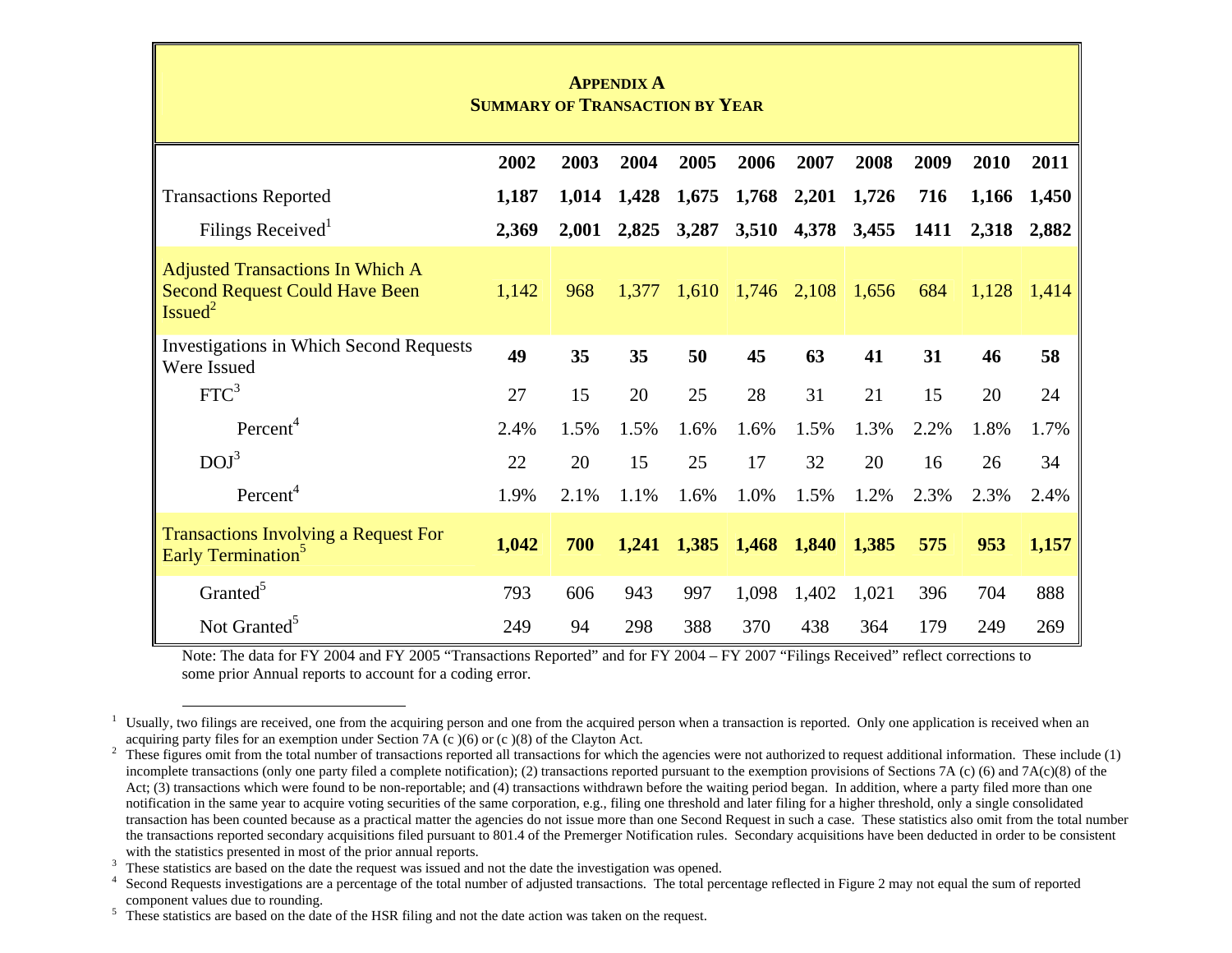### **APPENDIX B**

### **NUMBER OF TRANSACTIONS REPORTED**

**AND**

**FILINGS RECEIVED BY MONTH** 

**FOR**

**FISCAL YEARS 2002 - 2011**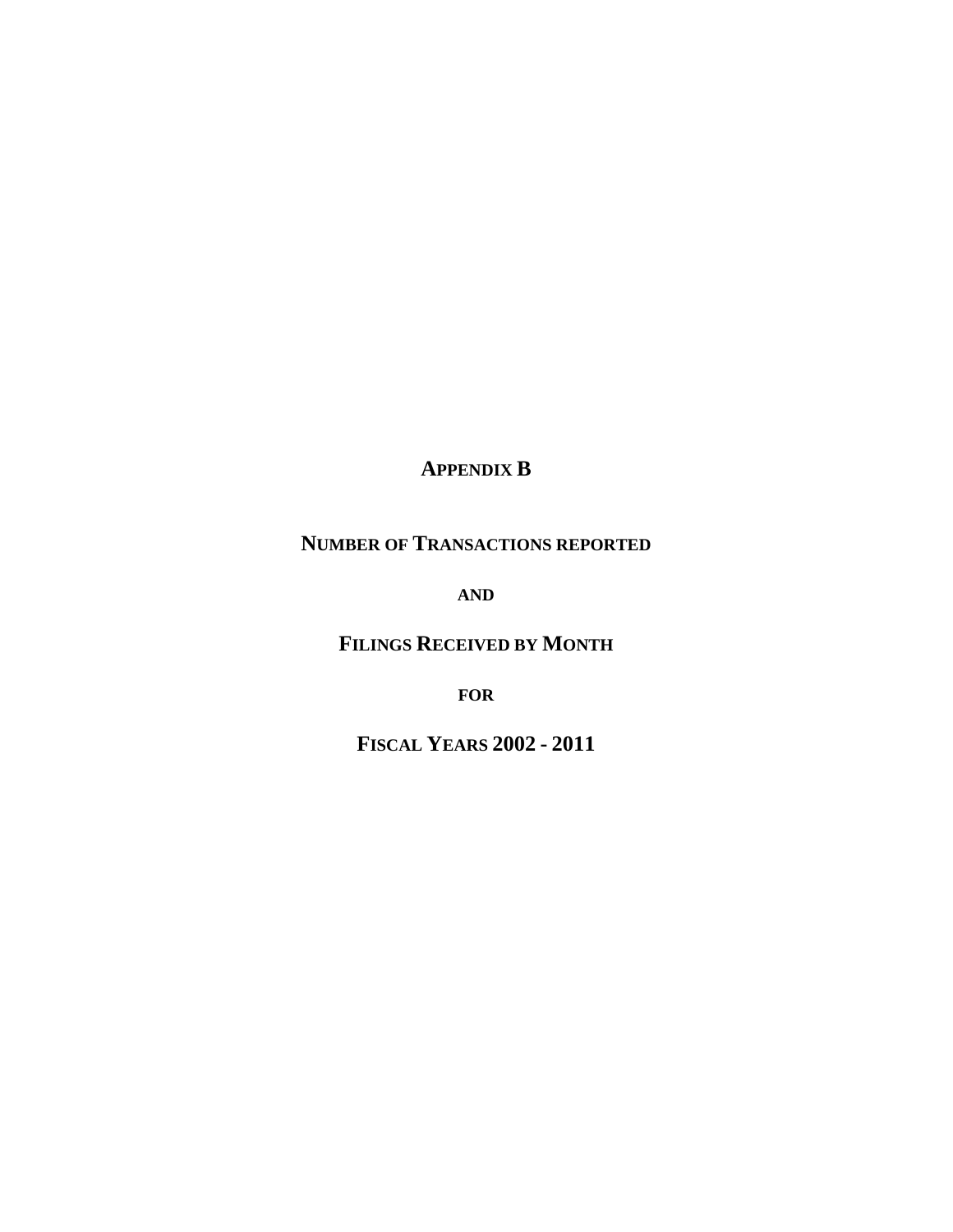|                                                                           |                                                                              |       |       |       | <b>APPENDIX B</b><br><b>FISCAL YEARS 2002 - 2011</b> |       | <b>TABLE 1. NUMBER OF TRANSACTIONS REPORTED BY MONTH FOR</b> |     |       |       |  |  |  |  |  |
|---------------------------------------------------------------------------|------------------------------------------------------------------------------|-------|-------|-------|------------------------------------------------------|-------|--------------------------------------------------------------|-----|-------|-------|--|--|--|--|--|
|                                                                           | 2002<br>2003<br>2005<br>2006<br>2007<br>2008<br>2011<br>2004<br>2009<br>2010 |       |       |       |                                                      |       |                                                              |     |       |       |  |  |  |  |  |
| October                                                                   | 89                                                                           | 77    | 93    | 139   | 130                                                  | 201   | 158                                                          | 91  | 66    | 128   |  |  |  |  |  |
| November                                                                  | 105                                                                          | 104   | 127   | 160   | 148                                                  | 189   | 191                                                          | 85  | 135   | 217   |  |  |  |  |  |
| 78<br>37<br>91<br>95<br>143<br>126<br>137<br>84<br>December<br>151<br>172 |                                                                              |       |       |       |                                                      |       |                                                              |     |       |       |  |  |  |  |  |
| 97<br>85<br>93<br>42<br>138<br>142<br>143<br>158<br>62<br>111<br>January  |                                                                              |       |       |       |                                                      |       |                                                              |     |       |       |  |  |  |  |  |
| February                                                                  | 87                                                                           | 71    | 109   | 99    | 124                                                  | 157   | 119                                                          | 32  | 61    | 81    |  |  |  |  |  |
| March                                                                     | 109                                                                          | 74    | 137   | 121   | 150                                                  | 194   | 131                                                          | 42  | 116   | 97    |  |  |  |  |  |
| April                                                                     | 99                                                                           | 92    | 127   | 121   | 125                                                  | 156   | 128                                                          | 60  | 92    | 96    |  |  |  |  |  |
| May                                                                       | 111                                                                          | 83    | 125   | 171   | 158                                                  | 250   | 150                                                          | 58  | 108   | 142   |  |  |  |  |  |
| June                                                                      | 88                                                                           | 80    | 117   | 153   | 172                                                  | 202   | 146                                                          | 51  | 108   | 117   |  |  |  |  |  |
| July                                                                      | 121                                                                          | 86    | 123   | 118   | 141                                                  | 219   | 128                                                          | 62  | 94    | 120   |  |  |  |  |  |
| August                                                                    | 97                                                                           | 85    | 134   | 170   | 186                                                  | 200   | 126                                                          | 77  | 120   | 164   |  |  |  |  |  |
| September                                                                 | 75                                                                           | 91    | 108   | 159   | 155                                                  | 139   | 119                                                          | 79  | 120   | 100   |  |  |  |  |  |
| <b>TOTAL</b>                                                              | 1,187                                                                        | 1,014 | 1,428 | 1,675 | 1,768                                                | 2,201 | 1,726                                                        | 716 | 1,166 | 1,450 |  |  |  |  |  |

Note: The data for FY 2004 and FY 2005 "Transactions Reported" reflect corrections to some prior Annual reports to account for a coding error.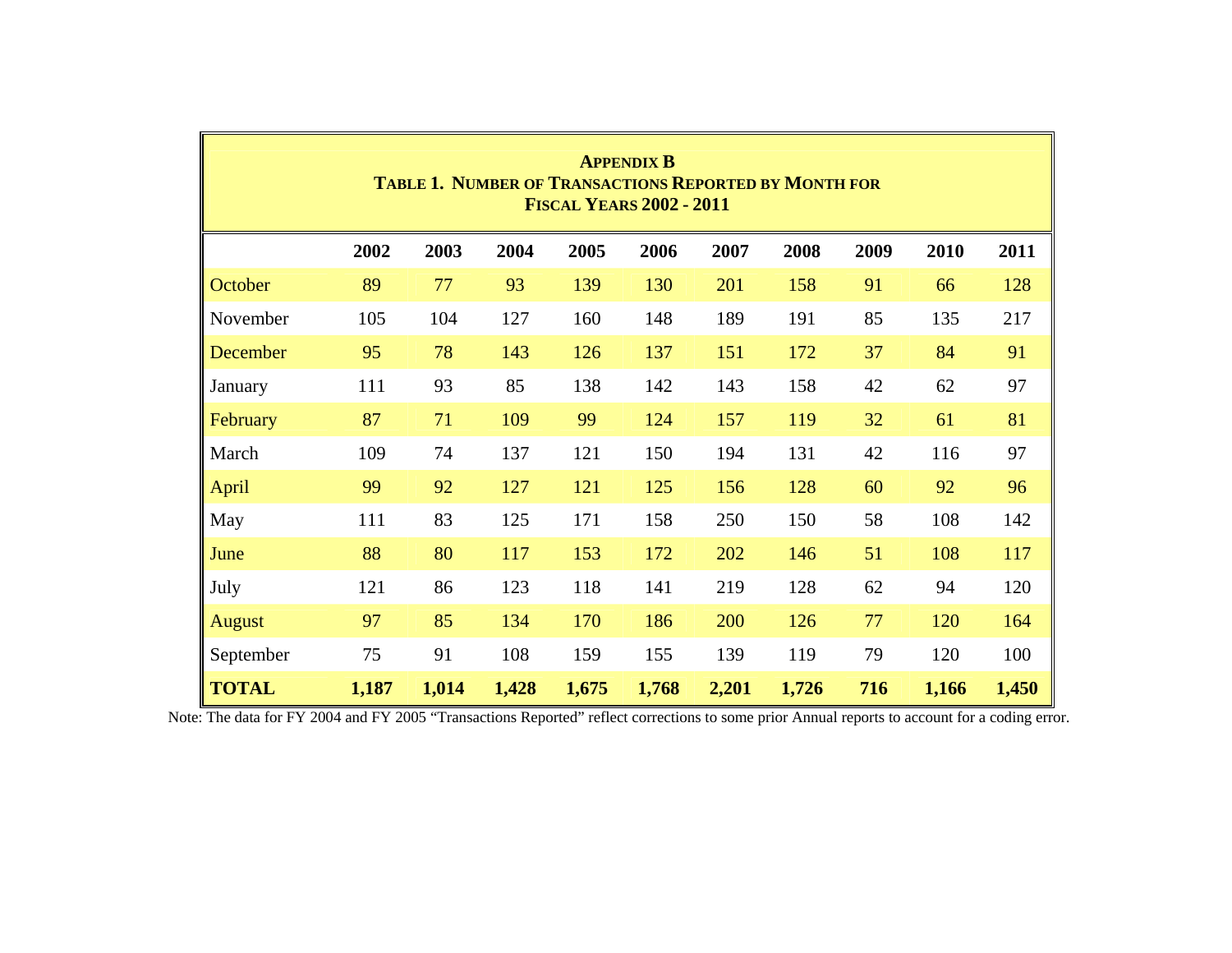|                                                                              |                                                                   |       | <b>TABLE 2. NUMBER OF FILINGS RECEIVED<sup>1</sup> BY MONTH FOR</b> |       | <b>APPENDIX B</b><br><b>FISCAL YEARS 2002 - 2011</b> |       |       |       |       |       |  |  |  |  |  |
|------------------------------------------------------------------------------|-------------------------------------------------------------------|-------|---------------------------------------------------------------------|-------|------------------------------------------------------|-------|-------|-------|-------|-------|--|--|--|--|--|
|                                                                              | 2002                                                              | 2003  | 2004                                                                | 2005  | 2006                                                 | 2007  | 2008  | 2009  | 2010  | 2011  |  |  |  |  |  |
| October                                                                      | 190                                                               | 148   | 185                                                                 | 277   | 261                                                  | 401   | 319   | 185   | 146   | 252   |  |  |  |  |  |
| November                                                                     | 211                                                               | 206   | 254                                                                 | 324   | 311                                                  | 376   | 380   | 165   | 242   | 422   |  |  |  |  |  |
| December                                                                     | 183<br>150<br>238<br>79<br>177<br>193<br>280<br>260<br>294<br>343 |       |                                                                     |       |                                                      |       |       |       |       |       |  |  |  |  |  |
| 188<br>288<br>316<br>224<br>179<br>161<br>259<br>279<br>77<br>126<br>January |                                                                   |       |                                                                     |       |                                                      |       |       |       |       |       |  |  |  |  |  |
| February                                                                     | 174                                                               | 146   | 207                                                                 | 201   | 257                                                  | 317   | 246   | 63    | 116   | 157   |  |  |  |  |  |
| March                                                                        | 230                                                               | 144   | 277                                                                 | 239   | 309                                                  | 381   | 242   | 81    | 232   | 195   |  |  |  |  |  |
| April                                                                        | 203                                                               | 182   | 245                                                                 | 242   | 270                                                  | 312   | 272   | 119   | 182   | 190   |  |  |  |  |  |
| May                                                                          | 212                                                               | 168   | 258                                                                 | 337   | 300                                                  | 481   | 294   | 114   | 216   | 284   |  |  |  |  |  |
| June                                                                         | 170                                                               | 158   | 241                                                                 | 297   | 346                                                  | 403   | 293   | 99    | 213   | 231   |  |  |  |  |  |
| July                                                                         | 230                                                               | 170   | 234                                                                 | 236   | 255                                                  | 441   | 259   | 121   | 187   | 240   |  |  |  |  |  |
| August                                                                       | 191                                                               | 164   | 270                                                                 | 328   | 367                                                  | 396   | 251   | 149   | 238   | 329   |  |  |  |  |  |
| September                                                                    | 151                                                               | 186   | 213                                                                 | 309   | 295                                                  | 288   | 240   | 159   | 243   | 201   |  |  |  |  |  |
| <b>TOTAL</b>                                                                 | 2,369                                                             | 2,001 | 2,825                                                               | 3,287 | 3,510                                                | 4,378 | 3,455 | 1,411 | 2,318 | 2,882 |  |  |  |  |  |

Note: The data for FY 2004 – FY 2007 "Filings Received" reflect corrections to some prior Annual reports to account for a coding error.

 $\overline{a}$ 

 $1$  Usually, two filings are received, one from the acquiring person and one from the acquired person, when the transaction is reported. Only one filing is received when an acquiring person files for a transaction that is exempt under Sections 7A(c)(6) and (c)(8) of the Clayton Act.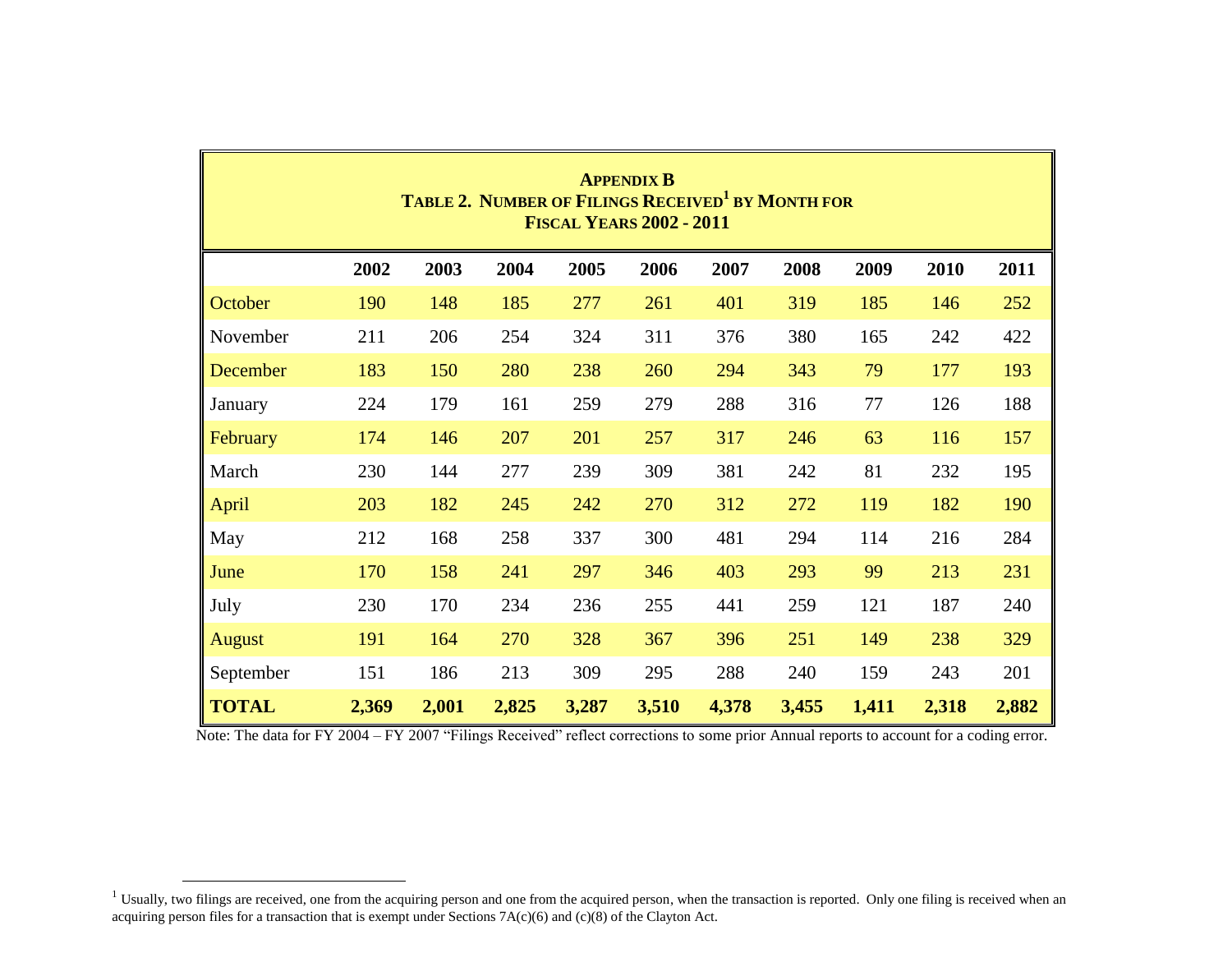# **EXHIBIT A**

## **STATISTICAL TABLES**

### **FOR**

# **FISCAL YEAR 2011**

# **DATA PROFILING HART-SCOTT-RODINO PREMERGER**

**NOTIFICATION FILINGS AND ENFORCEMENT INTERESTS**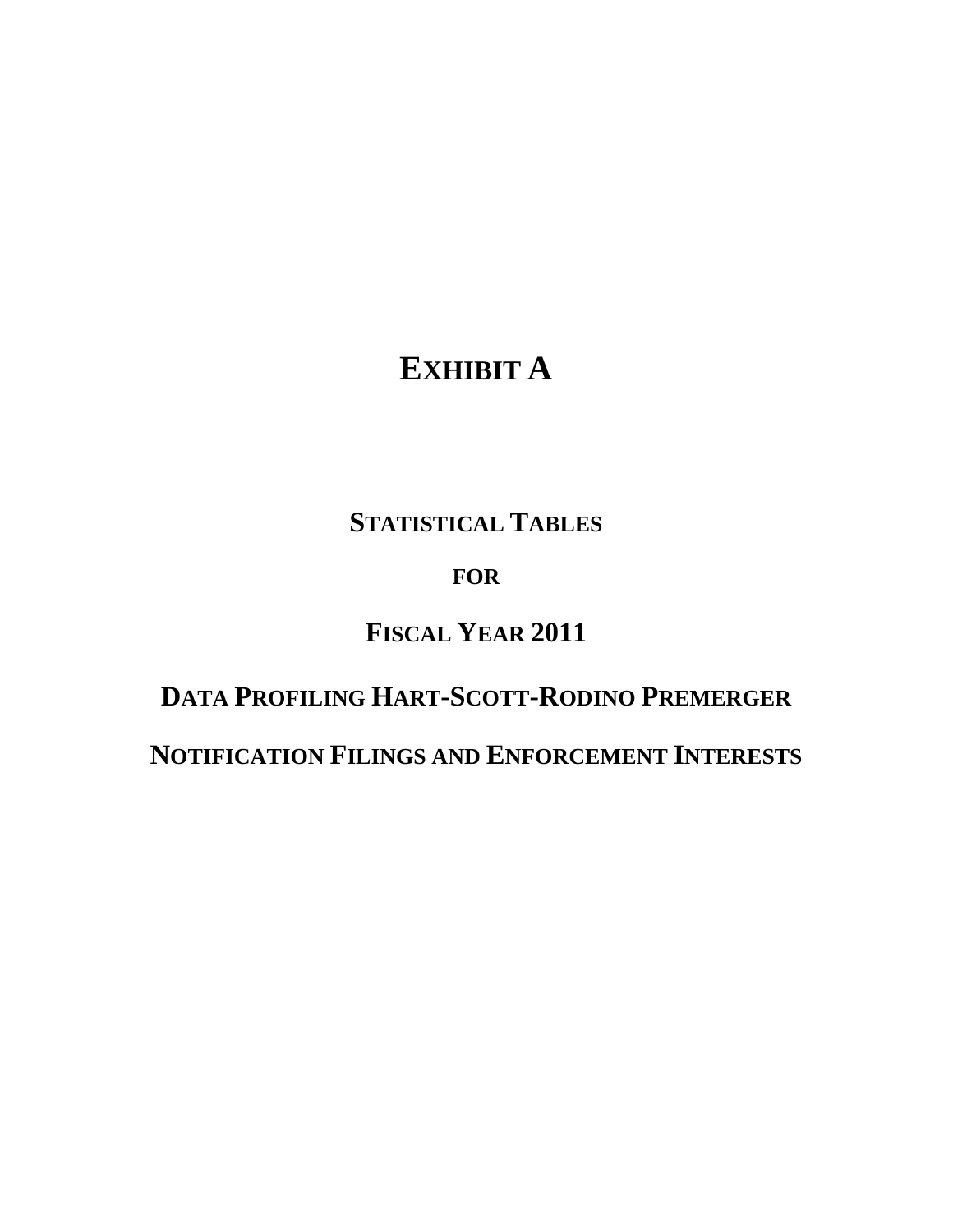|                                          |                                                                                                   | <b>ACQUISITIONS BY SIZE OF TRANSACTION (BY SIZE RANGE)<sup>2</sup></b>                                                                                                                                                                                                                                                             |          |          | <b>TABLE I</b><br><b>FISCAL YEAR 2011</b> |         |       |          |          |      |         |                                                   |  |
|------------------------------------------|---------------------------------------------------------------------------------------------------|------------------------------------------------------------------------------------------------------------------------------------------------------------------------------------------------------------------------------------------------------------------------------------------------------------------------------------|----------|----------|-------------------------------------------|---------|-------|----------|----------|------|---------|---------------------------------------------------|--|
|                                          |                                                                                                   | <b>HSR TRANSACTIONS</b>                                                                                                                                                                                                                                                                                                            |          |          | <b>CLEARANCE GRANTED TO FTC OR DOJ</b>    |         |       |          |          |      |         | <b>SECOND REQUEST INVESTIGATIONS</b> <sup>5</sup> |  |
| <b>TRANSACTION RANGE</b><br>(\$MILLIONS) | <b>NUMBER</b>                                                                                     | <b>PERCENT OF</b><br><b>PERCENT OF</b><br><b>TRANSACTION RANGE</b><br><b>NUMBER</b><br><b>TRANSACTION RANGE</b><br><b>NUMBER</b><br><b>PERCENT</b><br><b>GROUP</b><br><b>GROUP</b><br><b>FTC</b><br><b>FTC</b><br><b>DOJ</b><br><b>FTC</b><br><b>DOJ</b><br><b>TOTAL</b><br><b>DOJ</b><br><b>FTC</b><br><b>DOJ</b><br><b>TOTAL</b> |          |          |                                           |         |       |          |          |      |         |                                                   |  |
|                                          |                                                                                                   |                                                                                                                                                                                                                                                                                                                                    |          |          |                                           |         |       |          |          |      |         |                                                   |  |
| <b>Below 50M</b> <sup>5</sup>            |                                                                                                   | 0.1%                                                                                                                                                                                                                                                                                                                               | $\Omega$ | $\Omega$ | 0.0%                                      | $0.0\%$ | 0.0%  | $\Omega$ | $\Omega$ | 0.0% | 0.0%    | 0.0%                                              |  |
| $50M - 100M$                             | 232                                                                                               | 16.4%                                                                                                                                                                                                                                                                                                                              | 24       | 6        | 10.3%                                     | 2.6%    | 12.9% | 2        | $\Omega$ | 0.9% | $0.0\%$ | 0.9%                                              |  |
| 100M - 150M                              | 261                                                                                               | 18.5%                                                                                                                                                                                                                                                                                                                              | 23       | 9        | 8.8%                                      | 3.4%    | 12.3% |          | 1        | 0.4% | 0.4%    | 0.8%                                              |  |
| 150M - 200M                              | 134                                                                                               | 9.5%                                                                                                                                                                                                                                                                                                                               | 11       | $\tau$   | 8.2%                                      | 5.2%    | 13.4% |          | 3        | 0.7% | 2.2%    | 3.0%                                              |  |
| $200M - 300M$                            | 201                                                                                               | 14.2%                                                                                                                                                                                                                                                                                                                              | 22       | 9        | 10.9%                                     | 4.5%    | 15.4% | 2        | 3        | 1.0% | 1.5%    | 2.5%                                              |  |
| 300M - 500M                              | 193                                                                                               | 13.6%                                                                                                                                                                                                                                                                                                                              | 23       | 11       | 11.9%                                     | 5.7%    | 17.6% | $\tau$   | 4        | 3.6% | 2.1%    | 5.7%                                              |  |
| 500M - 1000M                             | 233<br>28<br>20<br>12.0%<br>4.3%<br>16.5%<br>8.6%<br>20.6%<br>$\overline{4}$<br>6<br>1.7%<br>2.6% |                                                                                                                                                                                                                                                                                                                                    |          |          |                                           |         |       |          |          |      |         |                                                   |  |
| Over 1000M                               | $\tau$<br>32<br>159<br>11.2%<br>32<br>20.1%<br>40.3%<br>17<br>10.7%<br>15.1%<br>20.1%<br>4.4%     |                                                                                                                                                                                                                                                                                                                                    |          |          |                                           |         |       |          |          |      |         |                                                   |  |
| <b>ALL TRANSACTIONS</b>                  | 1,414                                                                                             | 100.0%                                                                                                                                                                                                                                                                                                                             | 163      | 94       | 11.5%                                     | 6.6%    | 18.2% | 24       | 34       | 1.7% | 2.4%    | 4.1%                                              |  |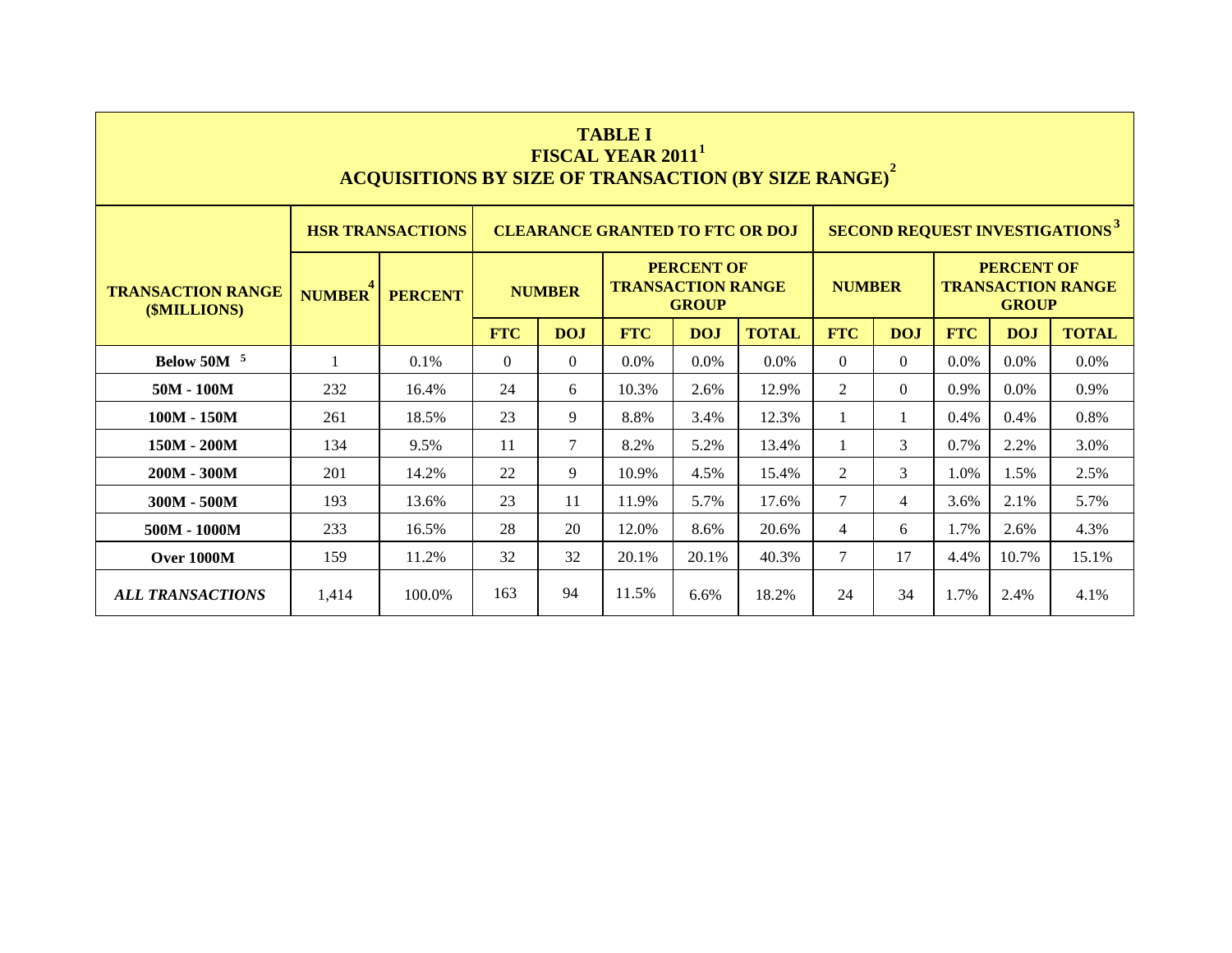|                                          |                                                                                      | <b>ACQUISITIONS BY SIZE OF TRANSACTION (CUMULATIVE)</b>                                                                                                                                                           |            |            | <b>TABLE II</b><br><b>FISCAL YEAR 2011</b> |            |              |                |            |            |            |                                                  |  |
|------------------------------------------|--------------------------------------------------------------------------------------|-------------------------------------------------------------------------------------------------------------------------------------------------------------------------------------------------------------------|------------|------------|--------------------------------------------|------------|--------------|----------------|------------|------------|------------|--------------------------------------------------|--|
|                                          |                                                                                      | <b>HSR TRANSACTIONS</b>                                                                                                                                                                                           |            |            | <b>CLEARANCE GRANTED TO FTC OR DOJ</b>     |            |              |                |            |            |            | <b>SECOND REQUEST INVESTIGATIONS<sup>3</sup></b> |  |
| <b>TRANSACTION RANGE</b><br>(\$MILLIONS) | <b>NUMBER</b>                                                                        | <b>PERCENTAGE OF</b><br><b>PERCENTAGE OF</b><br><b>TOTAL NUMBER OF</b><br><b>TOTAL NUMBER OF</b><br><b>NUMBER</b><br><b>NUMBER</b><br><b>PERCENT</b><br><b>CLEARANCES</b><br><b>SECOND REQUESTS</b><br><b>FTC</b> |            |            |                                            |            |              |                |            |            |            |                                                  |  |
|                                          |                                                                                      |                                                                                                                                                                                                                   | <b>FTC</b> | <b>DOJ</b> |                                            | <b>DOJ</b> | <b>TOTAL</b> | <b>FTC</b>     | <b>DOJ</b> | <b>FTC</b> | <b>DOJ</b> | <b>TOTAL</b>                                     |  |
| LESS THAN 50 <sup>5</sup>                | 1                                                                                    | $0.1\%$                                                                                                                                                                                                           | $\Omega$   | $\theta$   | $0.0\%$                                    | $0.0\%$    | $0.0\%$      | $\Omega$       | $\Omega$   | 0.0%       | $0.0\%$    | $0.0\%$                                          |  |
| <b>LESS THAN 100</b>                     | 233                                                                                  | 16.5%                                                                                                                                                                                                             | 24         | 6          | 9.3%                                       | 2.3%       | 11.7%        | 2              | $\Omega$   | 3.4%       | 0.0%       | 3.4%                                             |  |
| <b>LESS THAN 150</b>                     | 494                                                                                  | 34.9%                                                                                                                                                                                                             | 47         | 15         | 18.3%                                      | 5.8%       | 24.1%        | 3              |            | 5.2%       | 1.7%       | 6.9%                                             |  |
| <b>LESS THAN 200</b>                     | 628                                                                                  | 44.4%                                                                                                                                                                                                             | 58         | 22         | 22.6%                                      | 8.6%       | 31.1%        | $\overline{4}$ | 4          | 6.9%       | 6.9%       | 13.8%                                            |  |
| <b>LESS THAN 300</b>                     | 829                                                                                  | 58.6%                                                                                                                                                                                                             | 80         | 31         | 31.1%                                      | 12.1%      | 43.2%        | 6              | 7          | 10.3%      | 12.1%      | 22.4%                                            |  |
| <b>LESS THAN 500</b>                     | 1,022                                                                                | 72.3%                                                                                                                                                                                                             | 103        | 42         | 40.1%                                      | 16.3%      | 56.4%        | 13             | 11         | 22.4%      | 19.0%      | 41.4%                                            |  |
| <b>LESS THAN 1000</b>                    | 62<br>17<br>17<br>1,252<br>88.5%<br>131<br>51.0%<br>24.1%<br>75.1%<br>29.3%<br>29.3% |                                                                                                                                                                                                                   |            |            |                                            |            |              |                |            | 58.6%      |            |                                                  |  |
| <b>ALL TRANSACTIONS</b>                  | 1,414                                                                                | 94<br>163<br>24<br>34<br>63.4%<br>100.0%<br>58.6%<br>36.6%<br>41.4%<br>100.0%                                                                                                                                     |            |            |                                            |            |              |                |            |            |            |                                                  |  |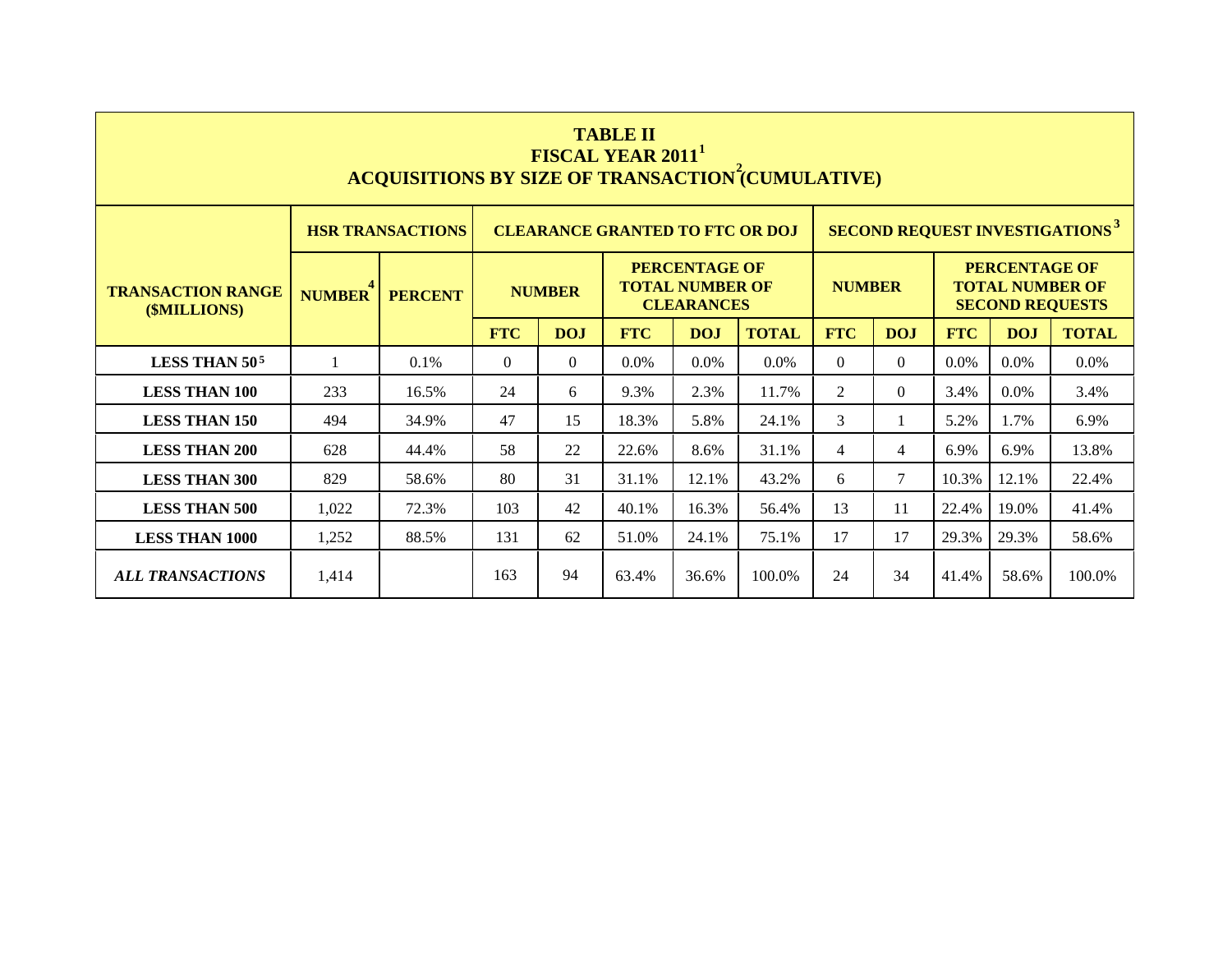|                                          |            |                                    |              |                                                                                             | <b>TABLE III</b><br>FISCAL YEAR 2011 <sup>1</sup> |                                                         | <b>TRANSACTIONS INVOLVING THE GRANTING OF CLEARANCE BY AGENCY</b> |        |       |                                                               |        |  |  |  |  |
|------------------------------------------|------------|------------------------------------|--------------|---------------------------------------------------------------------------------------------|---------------------------------------------------|---------------------------------------------------------|-------------------------------------------------------------------|--------|-------|---------------------------------------------------------------|--------|--|--|--|--|
|                                          |            | <b>CLEARANCES</b>                  |              |                                                                                             |                                                   |                                                         | <b>CLEARANCE GRANTED AS A PERCENTAGE OF:</b>                      |        |       |                                                               |        |  |  |  |  |
| <b>TRANSACTION RANGE</b><br>(\$MILLIONS) |            | <b>GRANTED TO</b><br><b>AGENCY</b> |              |                                                                                             | <b>GROUP</b>                                      | <b>TRANSACTIONS IN EACH</b><br><b>TRANSACTION RANGE</b> | <b>TOTAL NUMBER</b><br><b>OF CLEARANCES</b><br><b>PER AGENCY</b>  |        |       | <b>TOTAL NUMBER OF</b><br><b>CLEARANCES</b><br><b>GRANTED</b> |        |  |  |  |  |
|                                          | <b>FTC</b> | DOJ                                | <b>TOTAL</b> | <b>FTC</b><br><b>TOTAL</b><br><b>FTC</b><br><b>FTC</b><br><b>TOTAL</b><br>DOJ<br>DOJ<br>DOJ |                                                   |                                                         |                                                                   |        |       |                                                               |        |  |  |  |  |
| Below $50M5$                             | $\Omega$   | $\Omega$                           | $\Omega$     | $0.0\%$<br>$0.0\%$<br>$0.0\%$<br>$0.0\%$<br>0.0%<br>$0.0\%$<br>$0.0\%$<br>$0.0\%$           |                                                   |                                                         |                                                                   |        |       |                                                               |        |  |  |  |  |
| $50M - 100M$                             | 24         | 6                                  | 30           | 10.3%                                                                                       | 2.6%                                              | 12.9%                                                   | 14.7%                                                             | 6.4%   | 9.3%  | 2.3%                                                          | 11.7%  |  |  |  |  |
| $100M - 150M$                            | 23         | 9                                  | 32           | 8.8%                                                                                        | 3.4%                                              | 12.3%                                                   | 14.1%                                                             | 9.6%   | 8.9%  | 3.5%                                                          | 12.5%  |  |  |  |  |
| $150M - 200M$                            | 11         | 7                                  | 18           | 8.2%                                                                                        | 5.2%                                              | 13.4%                                                   | 6.7%                                                              | 7.4%   | 4.3%  | 2.7%                                                          | 7.0%   |  |  |  |  |
| 200M - 300M                              | 22         | 9                                  | 31           | 10.9%                                                                                       | 4.5%                                              | 15.4%                                                   | 13.5%                                                             | 9.6%   | 8.6%  | 3.5%                                                          | 12.1%  |  |  |  |  |
| 300M - 500M                              | 23         | 11                                 | 34           | 11.9%                                                                                       | 5.7%                                              | 17.6%                                                   | 14.1%                                                             | 11.7%  | 8.9%  | 4.3%                                                          | 13.2%  |  |  |  |  |
| 500M - 1000M                             | 28         | 20                                 | 48           | 12.0%                                                                                       | 8.6%                                              | 20.6%                                                   | 17.2%                                                             | 21.3%  | 10.9% | 7.8%                                                          | 18.7%  |  |  |  |  |
| <b>Over 1000M</b>                        | 32         | 32                                 | 64           | 20.1%                                                                                       | 20.1%                                             | 40.3%                                                   | 19.6%                                                             | 34.0%  | 12.5% | 12.5%                                                         | 24.9%  |  |  |  |  |
| <b>ALL TRANSACTIONS</b>                  | 163        | 94                                 | 257          | 11.5%                                                                                       | 6.6%                                              | 18.2%                                                   | 100.0%                                                            | 100.0% | 63.4% | 36.6%                                                         | 100.0% |  |  |  |  |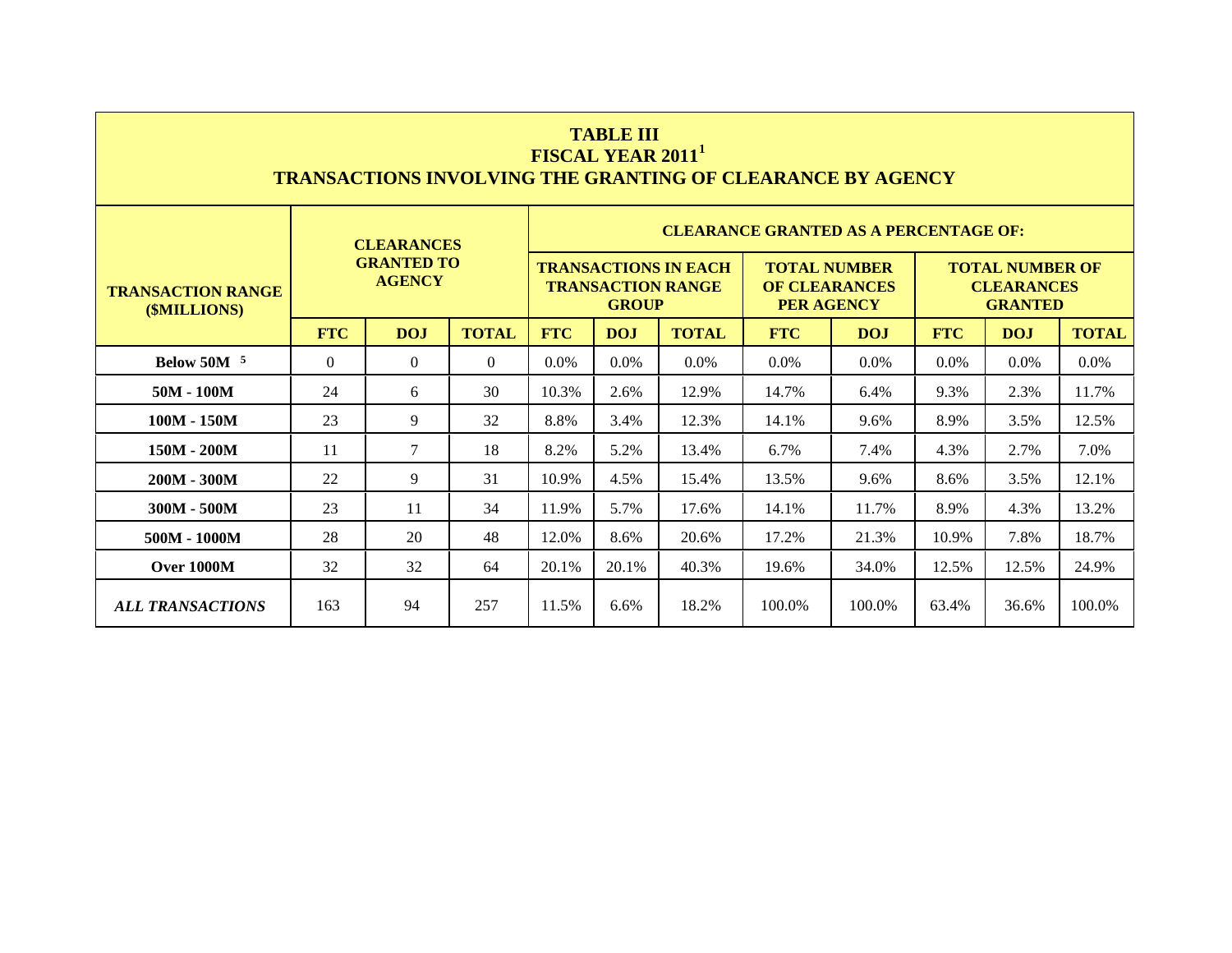|                                          |                                                                                                     | <b>TRANSACTIONS IN WHICH SECOND REQUESTS WERE ISSUED</b>                                                                                                |                | FISCAL YEAR 2011 <sup>1</sup>                                           | <b>TABLE IV</b>                               |      |      |                                                                         |                                                   |       |                                                                          |        |  |  |
|------------------------------------------|-----------------------------------------------------------------------------------------------------|---------------------------------------------------------------------------------------------------------------------------------------------------------|----------------|-------------------------------------------------------------------------|-----------------------------------------------|------|------|-------------------------------------------------------------------------|---------------------------------------------------|-------|--------------------------------------------------------------------------|--------|--|--|
|                                          |                                                                                                     | <b>INVESTIGATIONS IN</b>                                                                                                                                |                |                                                                         |                                               |      |      |                                                                         | <b>SECOND REQUESTS ISSUED AS A PERCENTAGE OF:</b> |       |                                                                          |        |  |  |
| <b>TRANSACTION RANGE</b><br>(\$MILLIONS) |                                                                                                     | <b>WHICH SECOND</b><br><b>REQUEST WERE</b><br><b>ISSUED</b> <sup>3</sup>                                                                                |                |                                                                         | <b>TOTAL NUMBER OF</b><br><b>TRANSACTIONS</b> |      |      | <b>TRANSACTIONS IN</b><br><b>EACH TRANSACTION</b><br><b>RANGE GROUP</b> |                                                   |       | <b>TOTAL NUMBER OF</b><br><b>SECOND REQUEST</b><br><b>INVESTIGATIONS</b> |        |  |  |
|                                          | <b>FTC</b>                                                                                          | <b>FTC</b><br><b>DOJ</b><br><b>TOTAL</b><br><b>TOTAL</b><br><b>FTC</b><br><b>DOJ</b><br><b>TOTAL</b><br><b>FTC</b><br><b>TOTAL</b><br><b>DOJ</b><br>DOJ |                |                                                                         |                                               |      |      |                                                                         |                                                   |       |                                                                          |        |  |  |
| Below $50M5$                             | $\Omega$                                                                                            | $\Omega$                                                                                                                                                | $\overline{0}$ | 0.0%<br>0.0%<br>0.0%<br>0.0%<br>$0.0\%$<br>0.0%<br>0.0%<br>0.0%<br>0.0% |                                               |      |      |                                                                         |                                                   |       |                                                                          |        |  |  |
| $50M - 100M$                             | 2                                                                                                   | $\Omega$                                                                                                                                                | $\overline{2}$ | 0.1%                                                                    | 0.0%                                          | 0.1% | 0.9% | $0.0\%$                                                                 | 0.9%                                              | 3.4%  | $0.0\%$                                                                  | 3.4%   |  |  |
| $100M - 150M$                            |                                                                                                     |                                                                                                                                                         | $\overline{2}$ | 0.1%                                                                    | 0.1%                                          | 0.1% | 0.4% | 0.4%                                                                    | 0.8%                                              | 1.7%  | 1.7%                                                                     | 3.4%   |  |  |
| 150M - 200M                              |                                                                                                     | 3                                                                                                                                                       | $\overline{4}$ | 0.1%                                                                    | 0.2%                                          | 0.3% | 0.7% | 2.2%                                                                    | 3.0%                                              | 1.7%  | 5.2%                                                                     | 6.9%   |  |  |
| $200M - 300M$                            | 2                                                                                                   | 3                                                                                                                                                       | 5              | 0.1%                                                                    | 0.2%                                          | 0.4% | 1.0% | 1.5%                                                                    | 2.5%                                              | 3.4%  | 5.2%                                                                     | 8.6%   |  |  |
| 300M - 500M                              | $\tau$                                                                                              | $\overline{4}$                                                                                                                                          | 11             | 0.5%                                                                    | 0.3%                                          | 0.8% | 3.6% | 2.1%                                                                    | 5.7%                                              | 12.1% | 6.9%                                                                     | 19.0%  |  |  |
| 500M - 1000M                             | 17.2%<br>0.3%<br>0.4%<br>0.7%<br>1.7%<br>4.3%<br>6.9%<br>10.3%<br>$\overline{4}$<br>6<br>10<br>2.6% |                                                                                                                                                         |                |                                                                         |                                               |      |      |                                                                         |                                                   |       |                                                                          |        |  |  |
| <b>Over 1000M</b>                        | $\tau$<br>17<br>24<br>0.5%<br>1.2%<br>1.7%<br>10.7%<br>15.1%<br>12.1%<br>29.3%<br>4.4%<br>41.4%     |                                                                                                                                                         |                |                                                                         |                                               |      |      |                                                                         |                                                   |       |                                                                          |        |  |  |
| <b>ALL TRANSACTIONS</b>                  | 24                                                                                                  | 34                                                                                                                                                      | 58             | 1.7%                                                                    | 2.4%                                          | 4.1% | 1.7% | 2.4%                                                                    | 4.1%                                              | 41.4% | 58.6%                                                                    | 100.0% |  |  |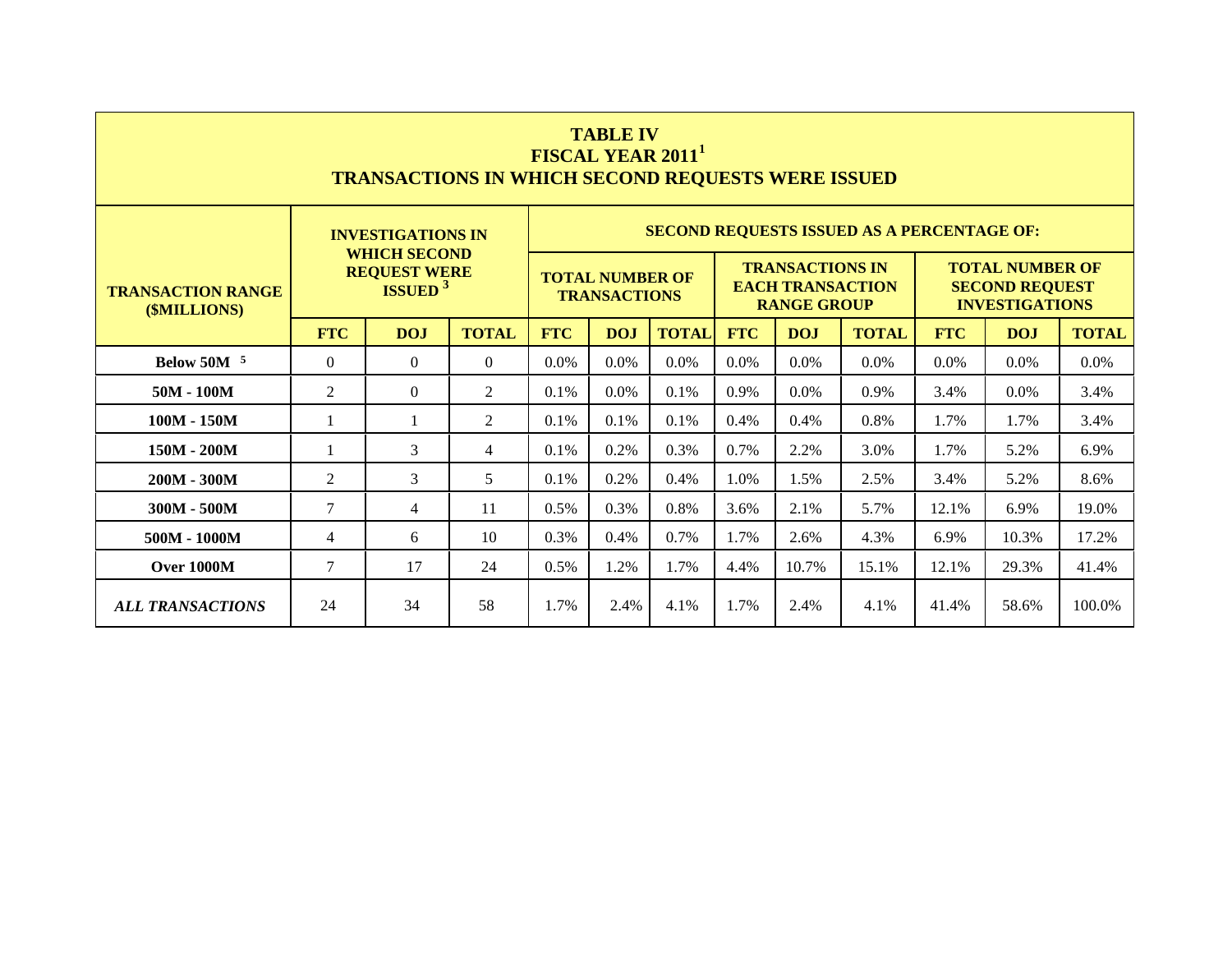|                                                                                                             |                |                         |                |                | <b>TABLE V</b><br>FISCAL YEAR 2011     |                                             | <b>ACQUISITIONS BY REPORTING THRESHOLD</b> |               |                |            |                   |                                                  |
|-------------------------------------------------------------------------------------------------------------|----------------|-------------------------|----------------|----------------|----------------------------------------|---------------------------------------------|--------------------------------------------|---------------|----------------|------------|-------------------|--------------------------------------------------|
|                                                                                                             |                | <b>HSR TRANSACTIONS</b> |                |                | <b>CLEARANCE GRANTED TO FTC OR DOJ</b> |                                             |                                            |               |                |            |                   | <b>SECOND REQUEST INVESTIGATIONS<sup>3</sup></b> |
| <b>THRESHOLD<sup>6</sup></b>                                                                                | <b>NUMBER</b>  | <b>PERCENT</b>          |                | <b>NUMBER</b>  |                                        | <b>PERCENT OF</b><br><b>THRESHOLD GROUP</b> |                                            | <b>NUMBER</b> |                |            | <b>PERCENT OF</b> | <b>THRESHOLD GROUP</b>                           |
|                                                                                                             |                |                         | <b>FTC</b>     | <b>DOJ</b>     | <b>FTC</b>                             | <b>DOJ</b>                                  | <b>TOTAL</b>                               | <b>FTC</b>    | <b>DOJ</b>     | <b>FTC</b> | <b>DOJ</b>        | <b>TOTAL</b>                                     |
| \$50M (as adjusted)                                                                                         | 47             | 3.3%                    | $\theta$       | $\overline{0}$ | $0.0\%$                                | $0.0\%$                                     | $0.0\%$                                    | $\theta$      | $\overline{0}$ | 0.0%       | 0.0%              | 0.0%                                             |
| \$100M (as adjusted)                                                                                        | 72             | 5.1%                    | 2              | 2              | 2.8%                                   | 2.8%                                        | 5.6%                                       | $\Omega$      | $\theta$       | 0.0%       | 0.0%              | $0.0\%$                                          |
| \$500M (as adjusted)                                                                                        | 27             | 1.9%                    | $\overline{2}$ | 1              | 7.4%                                   | 3.7%                                        | 11.1%                                      | $\Omega$      | $\mathbf{1}$   | 0.0%       | 3.7%              | 3.7%                                             |
| 25%                                                                                                         | $\overline{4}$ | $0.3\%$                 | $\Omega$       | 1              | $0.0\%$                                | 25.0%                                       | 25.0%                                      | $\Omega$      | 1              | 0.0%       | 25.0%             | 25.0%                                            |
| 50%                                                                                                         | 828            | 58.6%                   | 111            | 64             | 13.4%                                  | 7.7%                                        | 21.1%                                      | 13            | 23             | 1.6%       | 2.8%              | 4.3%                                             |
| 9<br>48<br>436<br>30.8%<br>26<br>11.0%<br>6.0%<br>17.0%<br>11<br>2.5%<br>2.1%<br>4.6%<br><b>ASSETS ONLY</b> |                |                         |                |                |                                        |                                             |                                            |               |                |            |                   |                                                  |
| <b>ALL TRANSACTIONS</b>                                                                                     | 1,414          | 100.0%                  | 163            | 94             | 11.5%                                  | 6.6%                                        | 18.2%                                      | 24            | 34             | 1.7%       | 2.4%              | 4.1%                                             |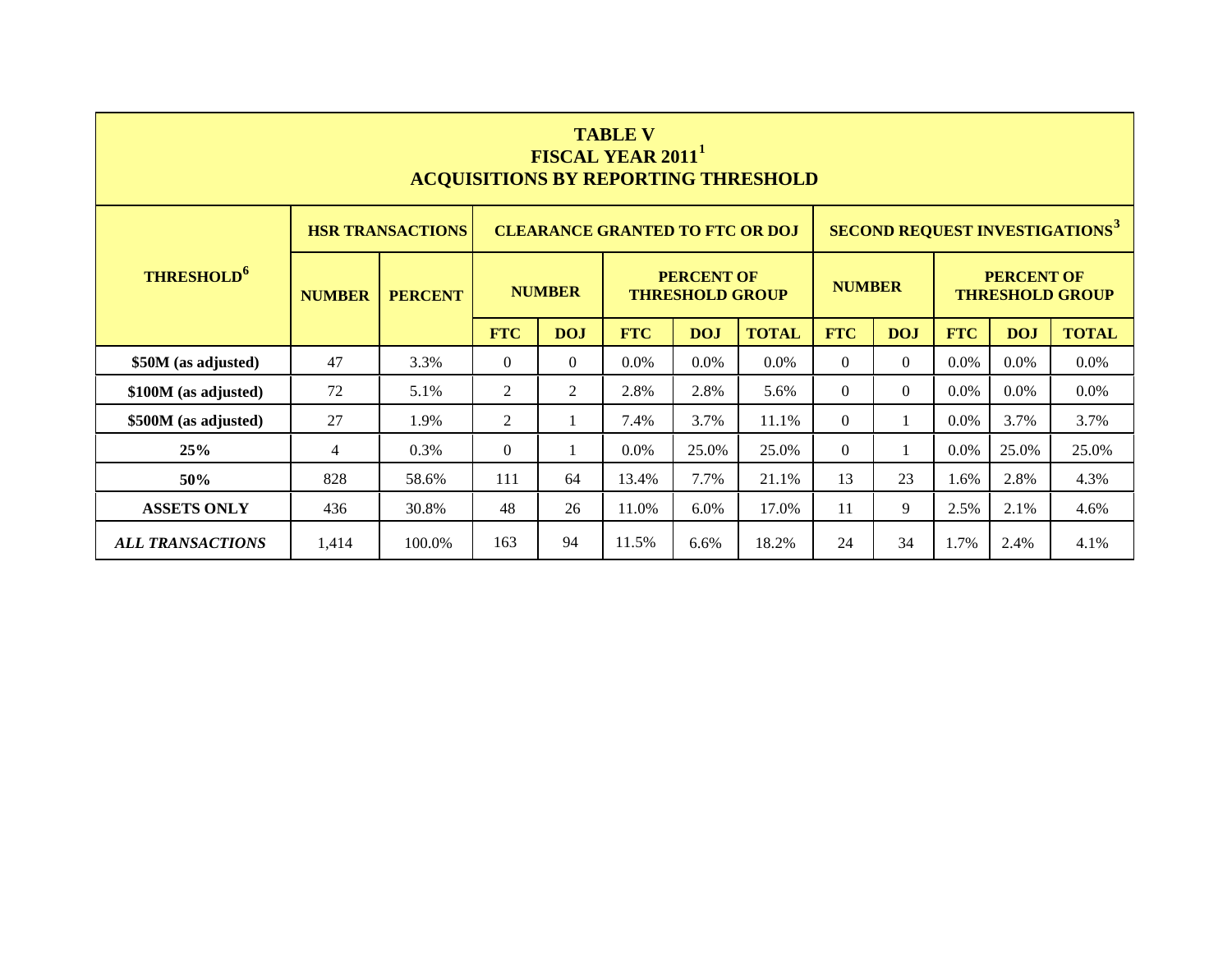| <b>TABLE VI</b><br><b>FISCAL YEAR 2011</b><br><b>TRANSACTION BY ASSETS OF ACQUIRING PERSON</b> |                                                                                                        |                                                                                   |                                                                                                                         |                |                                        |                                                         |       |               |          |      |                                                         |                                                  |  |  |
|------------------------------------------------------------------------------------------------|--------------------------------------------------------------------------------------------------------|-----------------------------------------------------------------------------------|-------------------------------------------------------------------------------------------------------------------------|----------------|----------------------------------------|---------------------------------------------------------|-------|---------------|----------|------|---------------------------------------------------------|--------------------------------------------------|--|--|
|                                                                                                |                                                                                                        | <b>HSR TRANSACTIONS</b>                                                           |                                                                                                                         |                | <b>CLEARANCE GRANTED TO FTC OR DOJ</b> |                                                         |       |               |          |      |                                                         | <b>SECOND REQUEST INVESTIGATIONS<sup>3</sup></b> |  |  |
| <b>ASSET RANGE</b><br>(\$MILLIONS)                                                             | <b>NUMBER</b>                                                                                          | <b>PERCENT</b>                                                                    |                                                                                                                         | <b>NUMBER</b>  |                                        | <b>PERCENT OF</b><br><b>ASSET RANGE</b><br><b>GROUP</b> |       | <b>NUMBER</b> |          |      | <b>PERCENT OF</b><br><b>ASSET RANGE</b><br><b>GROUP</b> |                                                  |  |  |
|                                                                                                |                                                                                                        |                                                                                   | <b>FTC</b><br><b>FTC</b><br><b>DOJ</b><br><b>FTC</b><br><b>TOTAL</b><br><b>FTC</b><br><b>TOTAL</b><br>DOJ<br>DOJ<br>DOJ |                |                                        |                                                         |       |               |          |      |                                                         |                                                  |  |  |
| <b>Below 50M</b>                                                                               | 96                                                                                                     | 6.8%                                                                              | $\Omega$                                                                                                                | 4              | $0.0\%$                                | 4.2%                                                    | 4.2%  | $\Omega$      | 1        | 0.0% | 1.0%                                                    | 1.0%                                             |  |  |
| $50M - 100M$                                                                                   | 23                                                                                                     | 1.6%                                                                              | $\mathbf{1}$                                                                                                            | $\theta$       | 4.3%                                   | $0.0\%$                                                 | 4.3%  | $\Omega$      | $\Omega$ | 0.0% | 0.0%                                                    | 0.0%                                             |  |  |
| $100M - 150M$                                                                                  | 24                                                                                                     | 1.7%                                                                              | $\Omega$                                                                                                                | 1              | 0.0%                                   | 4.2%                                                    | 4.2%  | $\Omega$      | $\Omega$ | 0.0% | 0.0%                                                    | 0.0%                                             |  |  |
| 150M - 200M                                                                                    | 34                                                                                                     | 2.4%                                                                              | $\overline{2}$                                                                                                          | $\Omega$       | 5.9%                                   | $0.0\%$                                                 | 5.9%  | $\theta$      | $\Omega$ | 0.0% | 0.0%                                                    | 0.0%                                             |  |  |
| $200M - 300M$                                                                                  | 46                                                                                                     | 3.3%                                                                              | 5                                                                                                                       | 1              | 10.9%                                  | 2.2%                                                    | 13.0% | $\Omega$      | 1        | 0.0% | 2.2%                                                    | 2.2%                                             |  |  |
| $300M - 500M$                                                                                  | 79                                                                                                     | 5.6%                                                                              | 5                                                                                                                       | $\overline{4}$ | 6.3%                                   | 5.1%                                                    | 11.4% | $\Omega$      | $\Omega$ | 0.0% | 0.0%                                                    | 0.0%                                             |  |  |
| $500M - 1000M$                                                                                 | $\overline{2}$<br>158<br>11.2%<br>11<br>3.8%<br>10.8%<br>$\Omega$<br>1.3%<br>0.0%<br>1.3%<br>6<br>7.0% |                                                                                   |                                                                                                                         |                |                                        |                                                         |       |               |          |      |                                                         |                                                  |  |  |
| Over 1000M                                                                                     | 954                                                                                                    | 67.5%                                                                             | 139                                                                                                                     | 78             | 14.6%                                  | 8.2%                                                    | 22.7% | 22            | 32       | 2.3% | 3.4%                                                    | 5.7%                                             |  |  |
| <b>ALL TRANSACTIONS</b>                                                                        | 1,414                                                                                                  | 163<br>94<br>11.5%<br>24<br>34<br>1.7%<br>100.0%<br>18.2%<br>4.1%<br>6.6%<br>2.4% |                                                                                                                         |                |                                        |                                                         |       |               |          |      |                                                         |                                                  |  |  |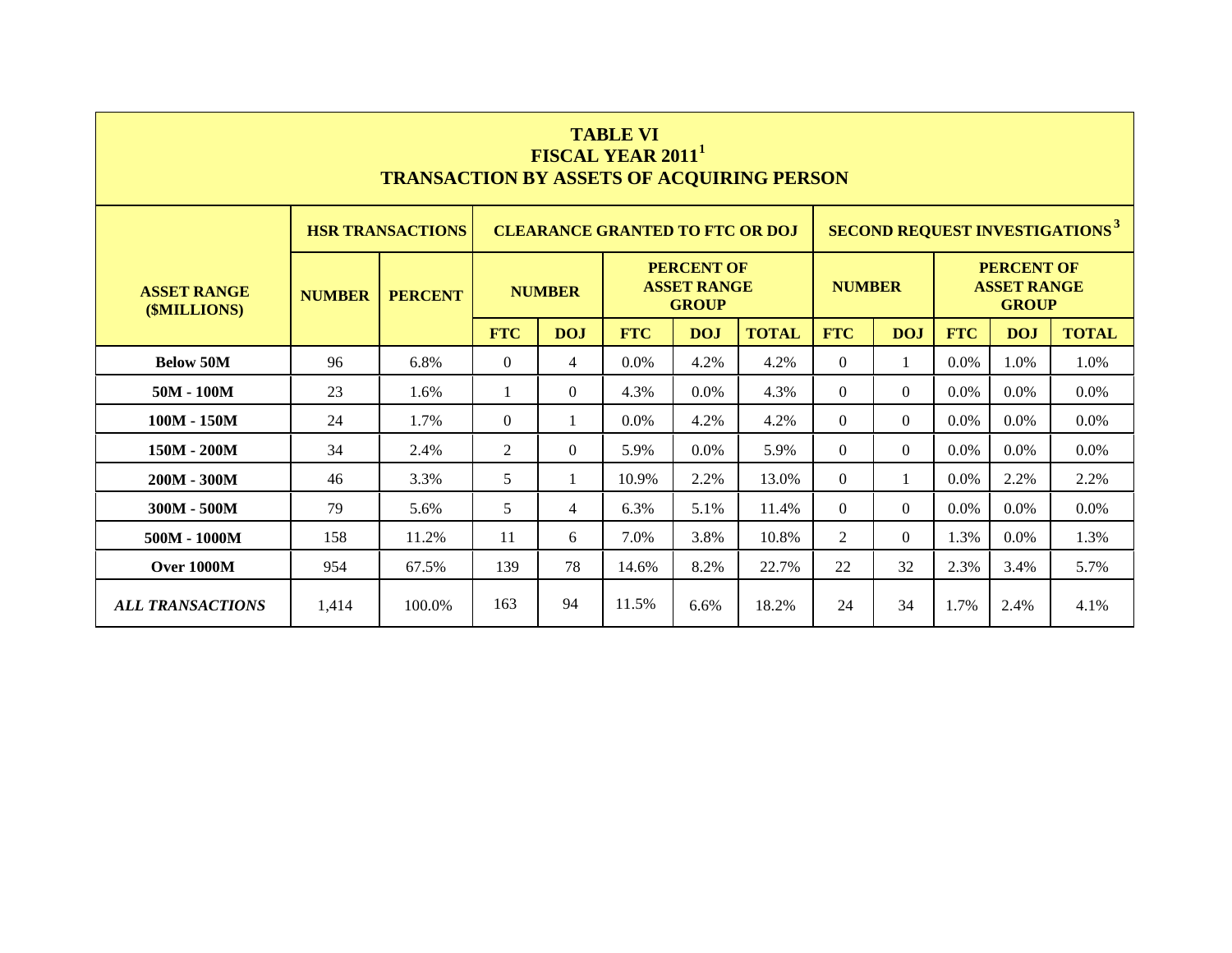|                                    |                                                                                 | <b>TRANSACTION BY SALES OF ACQUIRING PERSON</b>                                   |            |                | <b>TABLE VII</b><br><b>FISCAL YEAR 2011</b> |                                                         |              |                |                |            |                                                         |                                                  |  |
|------------------------------------|---------------------------------------------------------------------------------|-----------------------------------------------------------------------------------|------------|----------------|---------------------------------------------|---------------------------------------------------------|--------------|----------------|----------------|------------|---------------------------------------------------------|--------------------------------------------------|--|
|                                    |                                                                                 | <b>HSR TRANSACTIONS</b>                                                           |            |                | <b>CLEARANCE GRANTED TO FTC OR DOJ</b>      |                                                         |              |                |                |            |                                                         | <b>SECOND REQUEST INVESTIGATIONS<sup>3</sup></b> |  |
| <b>SALES RANGE</b><br>(\$MILLIONS) | <b>NUMBER</b>                                                                   | <b>PERCENT</b>                                                                    |            | <b>NUMBER</b>  |                                             | <b>PERCENT OF</b><br><b>SALES RANGE</b><br><b>GROUP</b> |              | <b>NUMBER</b>  |                |            | <b>PERCENT OF</b><br><b>SALES RANGE</b><br><b>GROUP</b> |                                                  |  |
|                                    |                                                                                 |                                                                                   | <b>FTC</b> | <b>DOJ</b>     | <b>FTC</b>                                  | <b>DOJ</b>                                              | <b>TOTAL</b> | <b>FTC</b>     | <b>DOJ</b>     | <b>FTC</b> | <b>DOJ</b>                                              | <b>TOTAL</b>                                     |  |
| <b>Below 50M</b>                   | 98                                                                              | 6.9%                                                                              | -1         | 1              | 1.0%                                        | 1.0%                                                    | 2.0%         | $\theta$       | $\overline{0}$ | 0.0%       | 0.0%                                                    | 0.0%                                             |  |
| $50M - 100M$                       | 35                                                                              | 2.5%                                                                              | 2          | $\overline{0}$ | 5.7%                                        | $0.0\%$                                                 | 5.7%         | $\Omega$       | $\Omega$       | 0.0%       | $0.0\%$                                                 | 0.0%                                             |  |
| $100M - 150M$                      | 33                                                                              | 2.3%                                                                              | $\Omega$   | 1              | $0.0\%$                                     | 3.0%                                                    | 3.0%         | $\theta$       | $\Omega$       | 0.0%       | 0.0%                                                    | $0.0\%$                                          |  |
| $150M - 200M$                      | 31                                                                              | 2.2%                                                                              | -1         | $\theta$       | 3.2%                                        | $0.0\%$                                                 | 3.2%         | $\Omega$       | $\Omega$       | 0.0%       | $0.0\%$                                                 | $0.0\%$                                          |  |
| $200M - 300M$                      | 68                                                                              | 4.8%                                                                              | 5          | 2              | 7.4%                                        | 2.9%                                                    | 10.3%        | $\mathbf{1}$   | 1              | 1.5%       | 1.5%                                                    | 2.9%                                             |  |
| $300M - 500M$                      | 90                                                                              | 6.4%                                                                              | 5          | 6              | 5.6%                                        | 6.7%                                                    | 12.2%        | $\Omega$       | $\Omega$       | 0.0%       | $0.0\%$                                                 | $0.0\%$                                          |  |
| $500M - 1000M$                     | 150                                                                             | 10.6%                                                                             | 17         | 3              | 11.3%                                       | 2.0%                                                    | 13.3%        | $\overline{2}$ | 1              | 1.3%       | 0.7%                                                    | 2.0%                                             |  |
| <b>Over 1000M</b>                  | 77<br>132<br>21<br>31<br>3.7%<br>836<br>59.1%<br>15.8%<br>9.2%<br>25.0%<br>2.5% |                                                                                   |            |                |                                             |                                                         |              |                |                |            | 6.2%                                                    |                                                  |  |
| Sales Not Available <sup>7</sup>   | 73                                                                              | 5.2%                                                                              | $\Omega$   | $\overline{4}$ | $0.0\%$                                     | 5.5%                                                    | 5.5%         | $\theta$       | 1              | $0.0\%$    | 1.4%                                                    | 1.4%                                             |  |
| <b>ALL TRANSACTIONS</b>            | 1,414                                                                           | 163<br>94<br>11.5%<br>24<br>34<br>1.7%<br>4.1%<br>100.0%<br>6.6%<br>18.2%<br>2.4% |            |                |                                             |                                                         |              |                |                |            |                                                         |                                                  |  |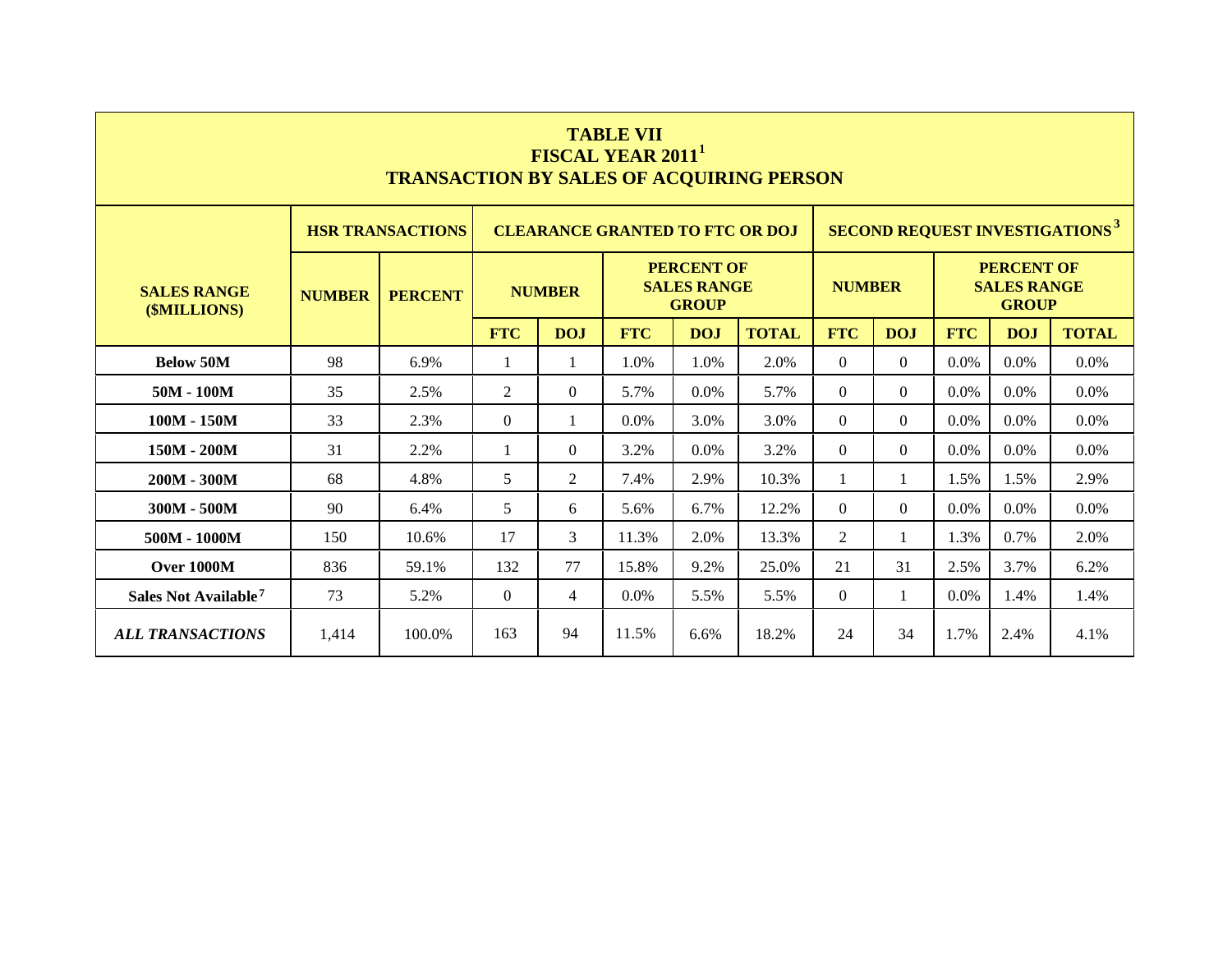|                                         |               | <b>TRANSACTION BY ASSETS OF ACQUIRED ENTITIES®</b>                                |                                                             |                | <b>TABLE VIII</b><br><b>FISCAL YEAR 2011</b> |                                                         |              |                |                |            |                                                         |                                                  |
|-----------------------------------------|---------------|-----------------------------------------------------------------------------------|-------------------------------------------------------------|----------------|----------------------------------------------|---------------------------------------------------------|--------------|----------------|----------------|------------|---------------------------------------------------------|--------------------------------------------------|
|                                         |               | <b>HSR TRANSACTIONS</b>                                                           |                                                             |                | <b>CLEARANCE GRANTED TO FTC OR DOJ</b>       |                                                         |              |                |                |            |                                                         | <b>SECOND REQUEST INVESTIGATIONS<sup>3</sup></b> |
| <b>ASSET RANGE</b><br>(\$MILLIONS)      | <b>NUMBER</b> | <b>PERCENT</b>                                                                    |                                                             | <b>NUMBER</b>  |                                              | <b>PERCENT OF</b><br><b>ASSET RANGE</b><br><b>GROUP</b> |              | <b>NUMBER</b>  |                |            | <b>PERCENT OF</b><br><b>ASSET RANGE</b><br><b>GROUP</b> |                                                  |
|                                         |               |                                                                                   | <b>FTC</b>                                                  | <b>DOJ</b>     | <b>FTC</b>                                   | <b>DOJ</b>                                              | <b>TOTAL</b> | <b>FTC</b>     | <b>DOJ</b>     | <b>FTC</b> | DOJ                                                     | <b>TOTAL</b>                                     |
| <b>Below 50M</b>                        | 241           | 17.0%                                                                             | 29                                                          | 8              | 12.0%                                        | 3.3%                                                    | 15.4%        | 3              | $\overline{2}$ | 1.2%       | 0.8%                                                    | 2.1%                                             |
| $50M - 100M$                            | 216           | 15.3%                                                                             | 26                                                          | $\tau$         | 12.0%                                        | 3.2%                                                    | 15.3%        | 3              | $\overline{2}$ | 1.4%       | 0.9%                                                    | 2.3%                                             |
| $100M - 150M$                           | 114           | 8.1%                                                                              | 13                                                          | 6              | 11.4%                                        | 5.3%                                                    | 16.7%        | $\overline{2}$ | $\overline{2}$ | 1.8%       | 1.8%                                                    | 3.5%                                             |
| $150M - 200M$                           | 88            | 6.2%                                                                              | 8                                                           | 6              | 9.1%                                         | 6.8%                                                    | 15.9%        | 1              | $\overline{2}$ | 1.1%       | 2.3%                                                    | 3.4%                                             |
| $200M - 300M$                           | 100           | 7.1%                                                                              | 12                                                          | $\overline{4}$ | 12.0%                                        | 4.0%                                                    | 16.0%        | $\Omega$       | 1              | 0.0%       | 1.0%                                                    | 1.0%                                             |
| $300M - 500M$                           | 114           | 8.1%                                                                              | 17                                                          | 10             | 14.9%                                        | 8.8%                                                    | 23.7%        | $\overline{2}$ | 2              | 1.8%       | 1.8%                                                    | 3.5%                                             |
| $500M - 1000M$                          | 110           | 7.8%                                                                              | 15                                                          | 12             | 13.6%                                        | 10.9%                                                   | 24.5%        | 5              | $\overline{4}$ | 4.5%       | 3.6%                                                    | 8.2%                                             |
| <b>Over 1000M</b>                       | 251           | 17.8%                                                                             | $\tau$<br>30<br>22.3%<br>2.8%<br>26<br>10.4%<br>12.0%<br>17 |                |                                              |                                                         |              |                |                |            | 6.8%                                                    | 9.6%                                             |
| <b>Assets Not Available<sup>8</sup></b> | 180           | 12.7%                                                                             | 17                                                          | 11             | 9.4%                                         | 6.1%                                                    | 15.6%        | $\mathbf{1}$   | 2              | 0.6%       | 1.1%                                                    | 1.7%                                             |
| <b>ALL TRANSACTIONS</b>                 | 1,414         | 163<br>94<br>11.5%<br>18.2%<br>24<br>34<br>1.7%<br>100.0%<br>2.4%<br>4.1%<br>6.6% |                                                             |                |                                              |                                                         |              |                |                |            |                                                         |                                                  |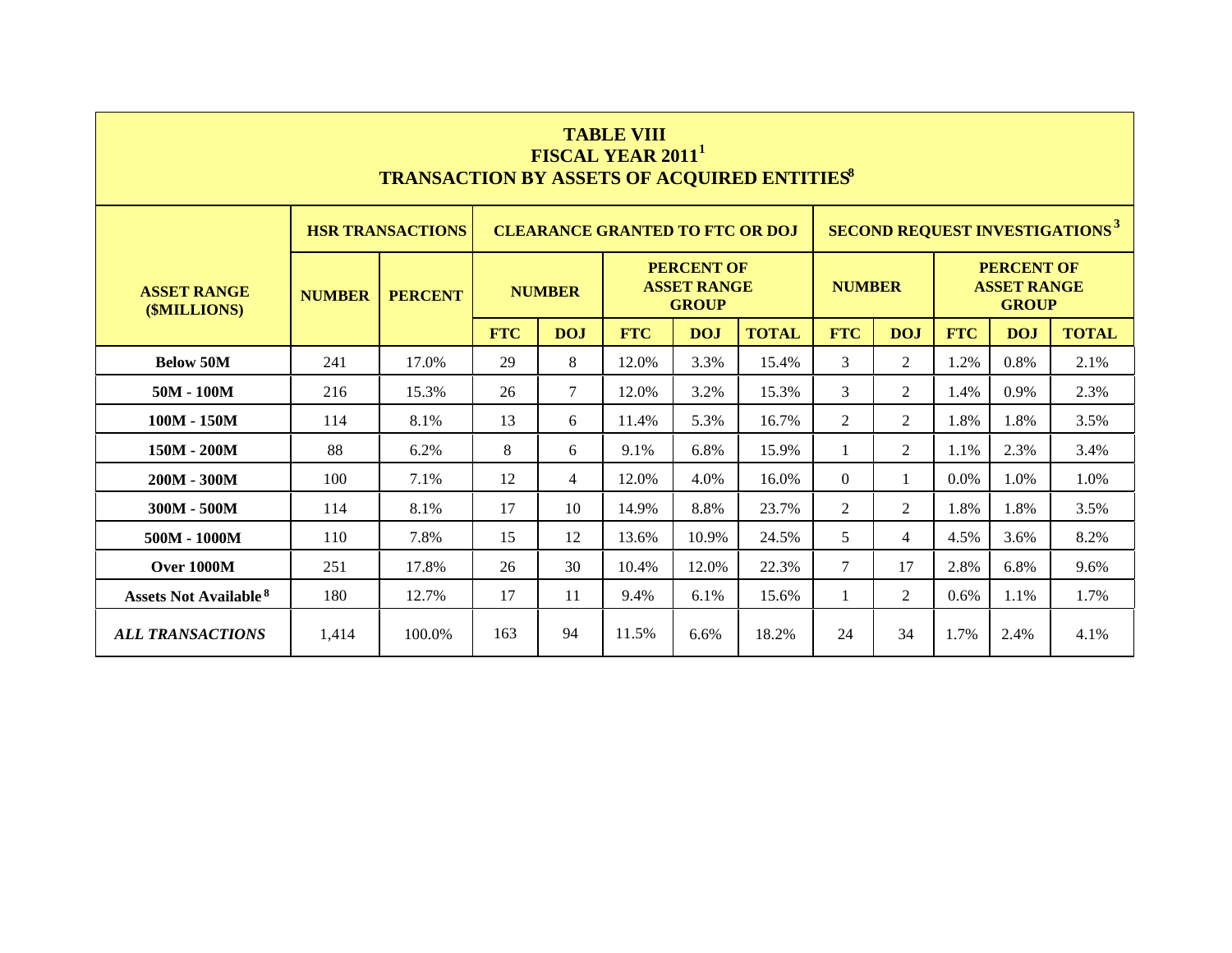| <b>TABLE IX</b><br><b>FISCAL YEAR 2011</b><br><b>TRANSACTION BY SALES OF ACQUIRED ENTITIES<sup>9</sup></b>    |               |                |            |                                                                          |            |            |              |                |                |                                                         |      |              |  |  |  |
|---------------------------------------------------------------------------------------------------------------|---------------|----------------|------------|--------------------------------------------------------------------------|------------|------------|--------------|----------------|----------------|---------------------------------------------------------|------|--------------|--|--|--|
| <b>HSR TRANSACTIONS</b><br><b>CLEARANCE GRANTED TO FTC OR DOJ</b>                                             |               |                |            |                                                                          |            |            |              |                |                | <b>SECOND REQUEST INVESTIGATIONS<sup>3</sup></b>        |      |              |  |  |  |
| <b>SALES RANGE</b><br>(\$MILLIONS)                                                                            | <b>NUMBER</b> | <b>PERCENT</b> |            | <b>PERCENT OF</b><br><b>SALES RANGE</b><br><b>NUMBER</b><br><b>GROUP</b> |            |            |              |                | <b>NUMBER</b>  | <b>PERCENT OF</b><br><b>SALES RANGE</b><br><b>GROUP</b> |      |              |  |  |  |
|                                                                                                               |               |                | <b>FTC</b> | <b>DOJ</b>                                                               | <b>FTC</b> | <b>DOJ</b> | <b>TOTAL</b> | <b>FTC</b>     | <b>DOJ</b>     | <b>FTC</b>                                              | DOJ  | <b>TOTAL</b> |  |  |  |
| <b>Below 50M</b>                                                                                              | 279           | 19.7%          | 20         | 23                                                                       | 7.2%       | 8.2%       | 15.4%        | $\overline{4}$ | 7              | 1.4%                                                    | 2.5% | 3.9%         |  |  |  |
| $50M - 100M$                                                                                                  | 229           | 16.2%          | 33         | 5                                                                        | 14.4%      | 2.2%       | 16.6%        | $\mathfrak{Z}$ | $\overline{2}$ | 1.3%                                                    | 0.9% | 2.2%         |  |  |  |
| $100M - 150M$                                                                                                 | 122           | 8.6%           | 15         | $\overline{4}$                                                           | 12.3%      | 3.3%       | 15.6%        | $\overline{2}$ | $\mathbf{1}$   | 1.6%                                                    | 0.8% | 2.5%         |  |  |  |
| 150M - 200M                                                                                                   | 125           | 8.8%           | 20         | 3                                                                        | 16.0%      | 2.4%       | 18.4%        | $\mathfrak{Z}$ | $\Omega$       | 2.4%                                                    | 0.0% | 2.4%         |  |  |  |
| $200M - 300M$                                                                                                 | 132           | 9.3%           | 11         | 13                                                                       | 8.3%       | 9.8%       | 18.2%        | 1              | 3              | 0.8%                                                    | 2.3% | 3.0%         |  |  |  |
| $300M - 500M$                                                                                                 | 127           | 9.0%           | 18         | 5                                                                        | 14.2%      | 3.9%       | 18.1%        | 3              | $\mathbf{1}$   | 2.4%                                                    | 0.8% | 3.1%         |  |  |  |
| $500M - 1000M$                                                                                                | 117           | 8.3%           | 14         | 13                                                                       | 12.0%      | 11.1%      | 23.1%        | $\overline{2}$ | $\overline{2}$ | 1.7%                                                    | 1.7% | 3.4%         |  |  |  |
| <b>Over 1000M</b>                                                                                             | 248           | 17.5%          | 27         | 23                                                                       | 10.9%      | 9.3%       | 20.2%        | 6              | 16             | 2.4%                                                    | 6.5% | 8.9%         |  |  |  |
| Sales not Available 10                                                                                        | 35            | 2.5%           | 5          | 5                                                                        | 14.3%      | 14.3%      | $\theta$     | 2              | 0.0%           | 5.7%                                                    | 5.7% |              |  |  |  |
| 163<br>94<br>11.5%<br><b>ALL TRANSACTIONS</b><br>18.2%<br>24<br>34<br>1.7%<br>1,414<br>100.0%<br>6.6%<br>2.4% |               |                |            |                                                                          |            |            |              |                |                | 4.1%                                                    |      |              |  |  |  |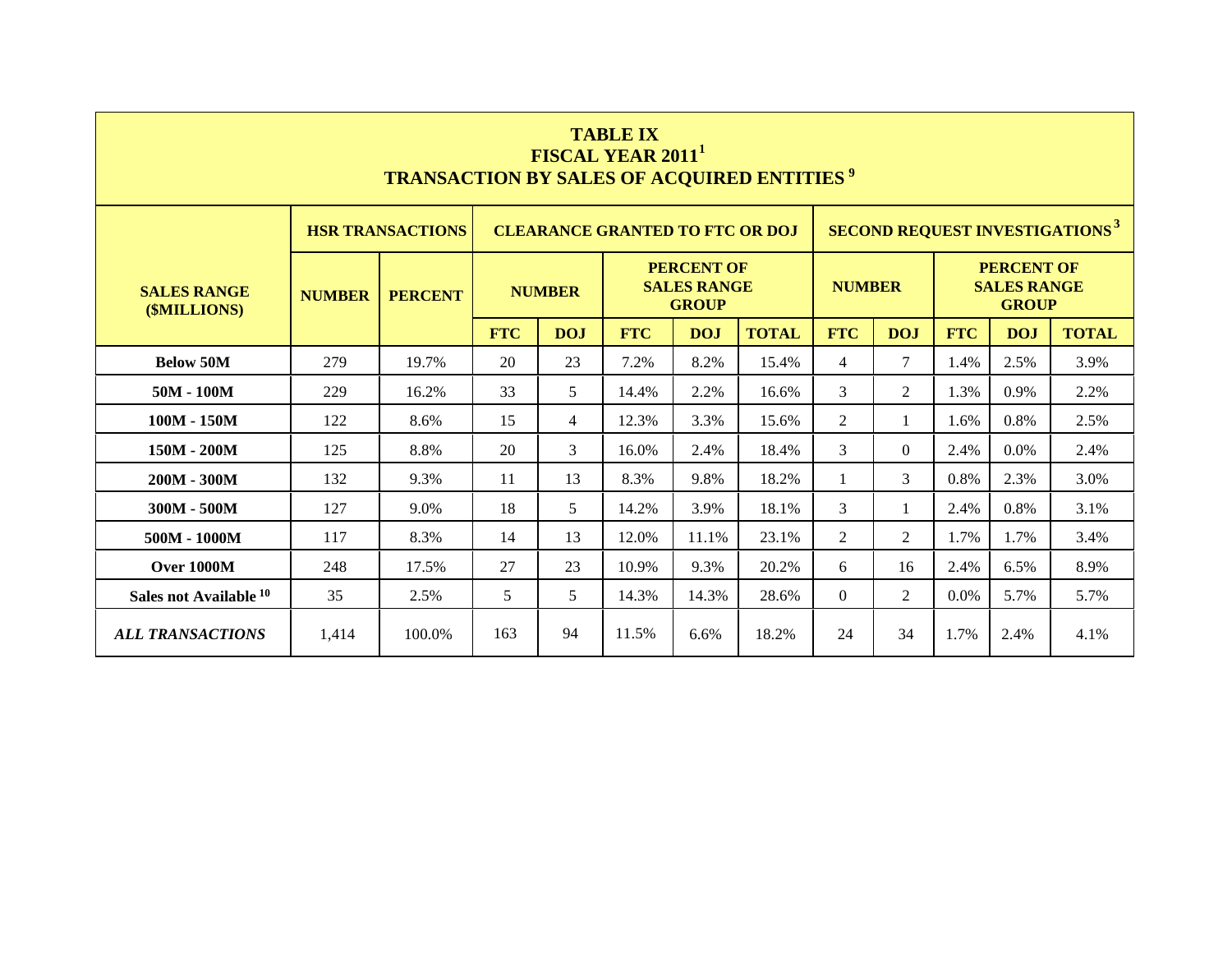|                                               | <b>TABLE X</b><br>FISCAL YEAR 2011 <sup>1</sup><br><b>INDUSTRY GROUP OF ACQUIRING PERSON</b> |                     |                                   |                                             |                  |                                                            |                  |                  |                                                            |                  |  |  |  |
|-----------------------------------------------|----------------------------------------------------------------------------------------------|---------------------|-----------------------------------|---------------------------------------------|------------------|------------------------------------------------------------|------------------|------------------|------------------------------------------------------------|------------------|--|--|--|
| 3 DIGIT<br><b>NAICS</b><br>CODE <sup>11</sup> | <b>INDUSTRY DESCRIPTION</b>                                                                  | NUMBER <sup>4</sup> | <b>PERCENT</b><br><b>OF TOTAL</b> | % POINTS<br><b>CHANGE</b><br><b>FROM FY</b> |                  | <b>CLEARANCE</b><br><b>GRANTED TO FTC</b><br><b>OR DOJ</b> |                  |                  | <b>SECOND REQUEST</b><br><b>INVESTIGATIONS<sup>3</sup></b> |                  |  |  |  |
|                                               |                                                                                              |                     |                                   | $2010^{12}$                                 | <b>FTC</b>       | <b>DOJ</b>                                                 | <b>TOTAL</b>     | <b>FTC</b>       | <b>DOJ</b>                                                 | <b>TOTAL</b>     |  |  |  |
| 00013                                         | <b>Not Available</b>                                                                         | 92                  | 6.5%                              | $-0.3%$                                     | $\mathbf{1}$     | $\overline{4}$                                             | 5                | $\Omega$         | $\mathbf{1}$                                               | $\mathbf{1}$     |  |  |  |
| 111                                           | <b>Crop Production</b>                                                                       | $\overline{4}$      | 0.3%                              | 0.3%                                        | $\overline{0}$   | $\boldsymbol{0}$                                           | $\overline{0}$   | $\overline{0}$   | $\overline{0}$                                             | $\overline{0}$   |  |  |  |
| 112                                           | <b>Animal Production</b>                                                                     | $\overline{2}$      | 0.1%                              | 0.1%                                        | $\mathbf{0}$     | $\mathbf{0}$                                               | $\boldsymbol{0}$ | $\overline{0}$   | $\boldsymbol{0}$                                           | $\mathbf{0}$     |  |  |  |
| 113                                           | <b>Forestry and and Logging</b>                                                              | 1                   | 0.1%                              | 0.1%                                        | $\Omega$         | $\Omega$                                                   | $\overline{0}$   | $\Omega$         | $\Omega$                                                   | $\mathbf{0}$     |  |  |  |
| 211                                           | <b>Oil and Gas Extraction</b>                                                                | 20                  | 1.4%                              | $-0.4%$                                     | $\overline{2}$   | $\mathbf{0}$                                               | 2                | $\boldsymbol{0}$ | $\overline{0}$                                             | $\overline{0}$   |  |  |  |
| 212                                           | Mining (except Oil and Gas)                                                                  | 9                   | 0.6%                              | 0.2%                                        | $\mathbf{2}$     | $\mathbf{0}$                                               | $\overline{2}$   | $\overline{0}$   | $\overline{0}$                                             | $\mathbf{0}$     |  |  |  |
| 213                                           | <b>Support Activities for Mining</b>                                                         | 17                  | 1.2%                              | 0.7%                                        | $\boldsymbol{0}$ | $\overline{2}$                                             | $\overline{2}$   | $\overline{0}$   | $\boldsymbol{0}$                                           | $\boldsymbol{0}$ |  |  |  |
| 221                                           | <b>Utilities</b>                                                                             | 35                  | 2.5%                              | $-1.0%$                                     | $\mathbf{2}$     | 3                                                          | $5\overline{)}$  | $\overline{0}$   | $\overline{2}$                                             | $\overline{2}$   |  |  |  |
| 236                                           | <b>Construction of Buildings</b>                                                             | $\overline{7}$      | 0.5%                              | 0.5%                                        | $\boldsymbol{0}$ | $\mathbf{0}$                                               | $\overline{0}$   | $\overline{0}$   | $\overline{0}$                                             | $\mathbf{0}$     |  |  |  |
| 237                                           | <b>Heavy and Civil Engineering Construction</b>                                              | 8                   | 0.6%                              | $-0.7\%$                                    | $\Omega$         | 1                                                          | 1                | $\Omega$         | $\Omega$                                                   | $\mathbf{0}$     |  |  |  |
| 238                                           | <b>Specialty Trade Contractors</b>                                                           | 3                   | 0.2%                              | $-0.1%$                                     | 1                | $\mathbf{0}$                                               | $\mathbf{1}$     | $\overline{0}$   | $\overline{0}$                                             | $\overline{0}$   |  |  |  |
| 311                                           | <b>Food and Kindred Products</b>                                                             | 34                  | 2.4%                              | $-0.7%$                                     | $\tau$           | 5                                                          | 12               | $\overline{0}$   | $\overline{2}$                                             | $\overline{2}$   |  |  |  |
| 312                                           | <b>Beverage and Tobacco Product Manufacturing</b>                                            | $\overline{2}$      | $0.1\%$                           | $-0.1\%$                                    | $\Omega$         | $\Omega$                                                   | $\theta$         | $\Omega$         | $\Omega$                                                   | $\theta$         |  |  |  |
| 321                                           | <b>Wood Product Manufacturing</b>                                                            | $\overline{4}$      | 0.3%                              | 0.1%                                        | 1                | $\Omega$                                                   | $\mathbf{1}$     | $\Omega$         | $\Omega$                                                   | $\Omega$         |  |  |  |
| 322                                           | <b>Paper Manufacturing</b>                                                                   | 9                   | 0.6%                              | $-0.2%$                                     | $\Omega$         | 2                                                          | $\overline{2}$   | $\Omega$         | 1                                                          | 1                |  |  |  |
| 323                                           | <b>Printing and Related Support Actitivies</b>                                               | 5                   | 0.4%                              | 0.1%                                        | $\Omega$         | $\Omega$                                                   | $\theta$         | $\Omega$         | $\Omega$                                                   | $\boldsymbol{0}$ |  |  |  |
| 324                                           | <b>Petroleum and Coal Products Manufacturing</b>                                             | 9                   | 0.6%                              | 0.0%                                        | $\Omega$         | $\Omega$                                                   | $\theta$         | $\Omega$         | $\Omega$                                                   | $\Omega$         |  |  |  |
| 325                                           | <b>Chemical Manufacturing</b>                                                                | 77                  | 5.4%                              | $-0.5%$                                     | 26               | 1                                                          | 27               | 5                | 1                                                          | 6                |  |  |  |
| 326                                           | <b>Plastics and Rubber Manfuacturing</b>                                                     | 20                  | 1.4%                              | 0.4%                                        | $\mathbf{2}$     | $\mathfrak{2}$                                             | $\overline{4}$   | $\boldsymbol{0}$ | $\Omega$                                                   | $\boldsymbol{0}$ |  |  |  |
| 327                                           | <b>Nonmetallic Mineral Product Manufacturing</b>                                             | 5                   | 0.4%                              | 0.0%                                        | 1                | $\theta$                                                   | $\mathbf{1}$     | $\Omega$         | $\theta$                                                   | $\boldsymbol{0}$ |  |  |  |
| 331                                           | <b>Primary Metal Manufacturing</b>                                                           | 18                  | 1.3%                              | 0.7%                                        | 5                | $\boldsymbol{0}$                                           | 5                | $\overline{2}$   | $\Omega$                                                   | $\overline{2}$   |  |  |  |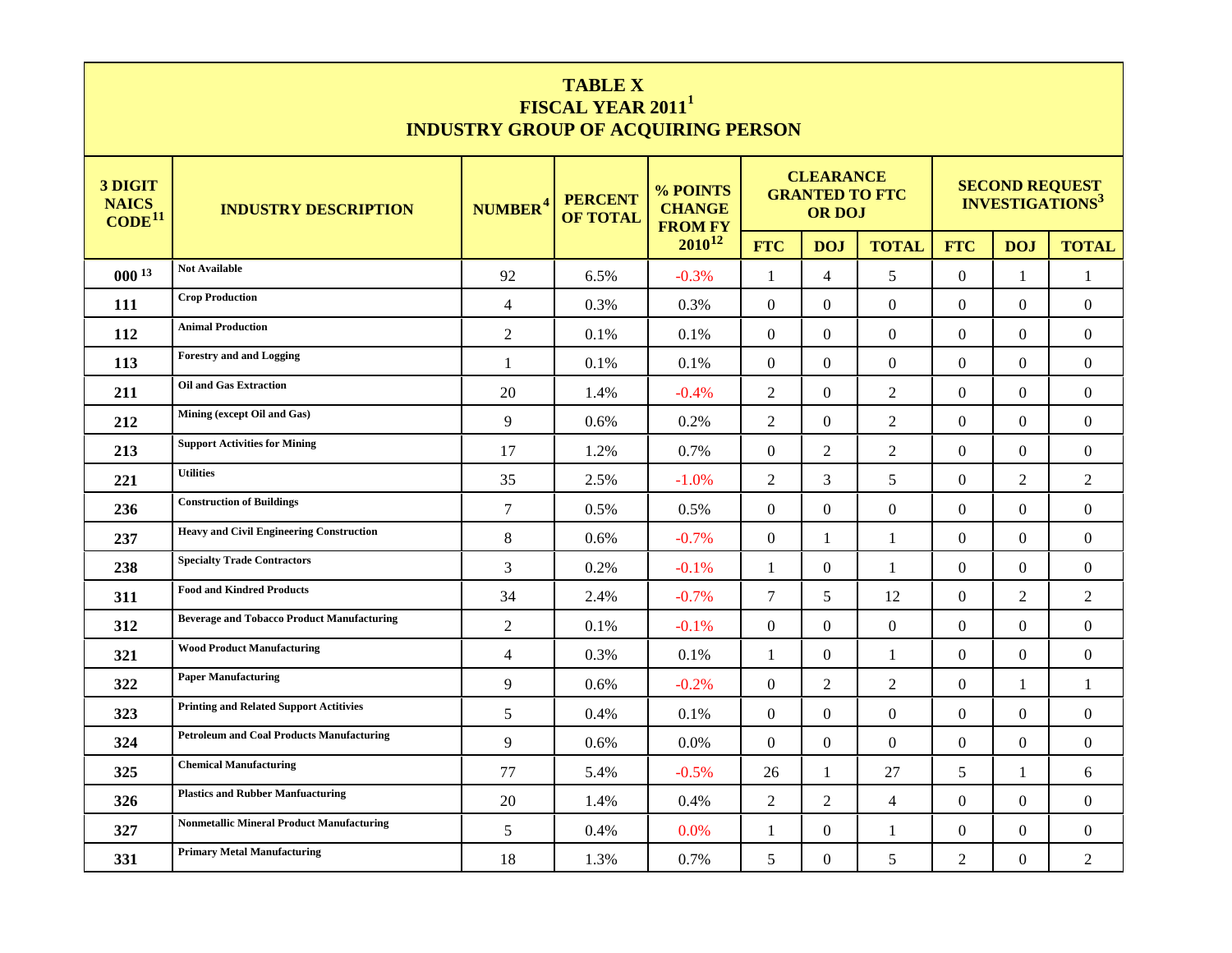| <b>TABLE X</b>                            |
|-------------------------------------------|
| FISCAL YEAR 2011 <sup>1</sup>             |
| <b>INDUSTRY GROUP OF ACQUIRING PERSON</b> |

| 3 DIGIT<br><b>NAICS</b><br>$\text{CODE}^{11}$ | <b>INDUSTRY DESCRIPTION</b>                                             | NUMBER <sup>4</sup> | <b>PERCENT</b><br><b>OF TOTAL</b> | % POINTS<br><b>CHANGE</b><br><b>FROM FY</b> |                | <b>CLEARANCE</b><br><b>GRANTED TO FTC</b><br><b>OR DOJ</b> |                | <b>SECOND REQUEST<br/>INVESTIGATIONS<sup>3</sup></b> |                  |                  |  |
|-----------------------------------------------|-------------------------------------------------------------------------|---------------------|-----------------------------------|---------------------------------------------|----------------|------------------------------------------------------------|----------------|------------------------------------------------------|------------------|------------------|--|
|                                               |                                                                         |                     |                                   | $2010^{12}$                                 | <b>FTC</b>     | <b>DOJ</b>                                                 | <b>TOTAL</b>   | <b>FTC</b>                                           | <b>DOJ</b>       | <b>TOTAL</b>     |  |
| 332                                           | <b>Fabricated Metal Product Manufacturing</b>                           | 23                  | 1.6%                              | 0.1%                                        | 1              | $\mathbf{0}$                                               | 1              | $\overline{0}$                                       | $\mathbf{0}$     | $\boldsymbol{0}$ |  |
| 333                                           | <b>Machinery Manufacturing</b>                                          | 29                  | 2.1%                              | 0.6%                                        | 3              | 7                                                          | 10             | $\mathbf{1}$                                         | 3                | $\overline{4}$   |  |
| 334                                           | <b>Computer and Electronic Product Manufacturing</b>                    | 45                  | 3.2%                              | $-1.0%$                                     | 10             | 3                                                          | 13             | $\overline{0}$                                       | $\boldsymbol{0}$ | $\overline{0}$   |  |
| 335                                           | <b>Electrical Equipment, Applicance, and Component</b><br>Manufacturing | 13                  | 0.9%                              | 0.2%                                        | -1             | 3                                                          | $\overline{4}$ | $\boldsymbol{0}$                                     | 1                | $\mathbf{1}$     |  |
| 336                                           | <b>Transportation Equipment Manufacturing</b>                           | 42                  | 3.0%                              | $-0.1%$                                     | 3              | 6                                                          | 9              | $\overline{0}$                                       | $\boldsymbol{0}$ | $\overline{0}$   |  |
| 339                                           | <b>Miscellaneous Manufacturing</b>                                      | 20                  | 1.4%                              | $-0.2%$                                     | 3              | $\Omega$                                                   | 3              | $\overline{0}$                                       | $\boldsymbol{0}$ | $\overline{0}$   |  |
| 422                                           | <b>Wholesale Trade, Nondurable Goods</b>                                | 1                   | 0.1%                              | 0.0%                                        | $\theta$       | $\Omega$                                                   | $\overline{0}$ | $\overline{0}$                                       | $\theta$         | $\overline{0}$   |  |
| 423                                           | <b>Merchant Wholesalers, Durable Goods</b>                              | 115                 | 8.1%                              | 2.5%                                        | 12             | $\overline{7}$                                             | 19             | $\overline{2}$                                       | 5                | $\tau$           |  |
| 424                                           | <b>Merchant Wholesales, Nondurable Goods</b>                            | 78                  | 5.5%                              | $-0.2%$                                     | 21             | $\overline{2}$                                             | 23             | $\overline{2}$                                       | $\mathbf{0}$     | 2                |  |
| 425                                           | <b>Wholesale Electric Markets and Agent and Brokers</b>                 | $\overline{2}$      | 0.1%                              | 0.1%                                        | -1             | $\Omega$                                                   | $\mathbf{1}$   | $\Omega$                                             | $\theta$         | $\Omega$         |  |
| 441                                           | <b>Motor Vehicle and Parts Dealers</b>                                  | 5                   | 0.4%                              | 0.2%                                        | $\theta$       | $\Omega$                                                   | $\overline{0}$ | $\overline{0}$                                       | $\theta$         | $\overline{0}$   |  |
| 442                                           | <b>Furniture and Home Furnishing Stores</b>                             | $\overline{2}$      | 0.1%                              | 0.1%                                        | $\Omega$       | $\Omega$                                                   | $\overline{0}$ | $\overline{0}$                                       | $\theta$         | $\Omega$         |  |
| 443                                           | <b>Miscellaneous Repair Services</b>                                    | 1                   | 0.1%                              | 0.1%                                        | $\theta$       | $\Omega$                                                   | $\overline{0}$ | $\Omega$                                             | $\theta$         | $\Omega$         |  |
| 445                                           | <b>Food and Beverage Stores</b>                                         | 8                   | 0.6%                              | 0.0%                                        | $\theta$       | $\Omega$                                                   | $\Omega$       | $\Omega$                                             | $\theta$         | $\Omega$         |  |
| 446                                           | <b>Health and Personal Care Stores</b>                                  | $\overline{7}$      | 0.5%                              | $-0.1\%$                                    | $\overline{4}$ | $\Omega$                                                   | $\overline{4}$ | 1                                                    | $\theta$         | 1                |  |
| 447                                           | <b>Gasoline Stations</b>                                                | $\overline{7}$      | 0.5%                              | 0.2%                                        | 2              | $\Omega$                                                   | 2              | $\Omega$                                             | $\Omega$         | $\Omega$         |  |
| 448                                           | <b>Clothing and Clothing Accessories Stores</b>                         | 5                   | 0.4%                              | $-0.1%$                                     | $\theta$       | $\Omega$                                                   | $\overline{0}$ | $\Omega$                                             | $\Omega$         | $\Omega$         |  |
| 452                                           | <b>General Merchandise Stores</b>                                       | 2                   | 0.1%                              | 0.1%                                        | $\theta$       | $\Omega$                                                   | $\overline{0}$ | $\Omega$                                             | $\Omega$         | $\Omega$         |  |
| 453                                           | <b>Miscellaneous Store Retailers</b>                                    | $\mathbf{1}$        | 0.1%                              | $-0.3%$                                     | $\theta$       | $\Omega$                                                   | $\mathbf{0}$   | $\Omega$                                             | $\theta$         | $\Omega$         |  |
| 454                                           | <b>Nonstore Retailers</b>                                               | 11                  | 0.8%                              | $-0.5%$                                     | 1              | $\mathbf{0}$                                               | 1              | 1                                                    | $\overline{0}$   | 1                |  |
| 481                                           | <b>Air Transportation</b>                                               | 4                   | 0.3%                              | $-0.1%$                                     | $\theta$       | 3                                                          | 3              | $\mathbf{0}$                                         | 3                | 3                |  |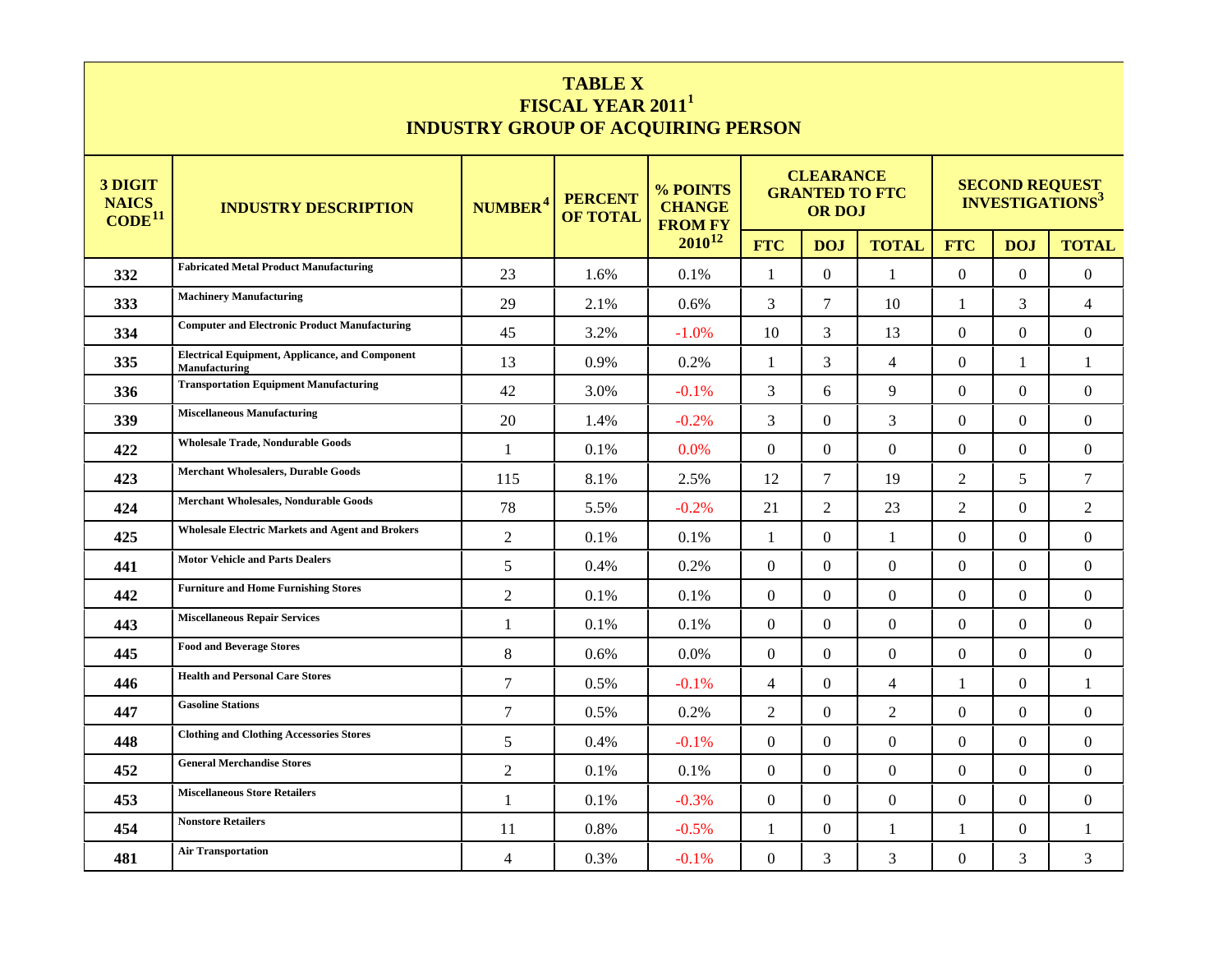| <b>TABLE X</b>                            |
|-------------------------------------------|
| FISCAL YEAR 2011 <sup>1</sup>             |
| <b>INDUSTRY GROUP OF ACQUIRING PERSON</b> |

| 3 DIGIT<br><b>NAICS</b><br>CODE <sup>11</sup> | <b>INDUSTRY DESCRIPTION</b>                                                                               | NUMBER <sup>4</sup> | <b>PERCENT</b><br><b>OF TOTAL</b> | % POINTS<br><b>CHANGE</b><br><b>FROM FY</b> |                | <b>CLEARANCE</b><br><b>GRANTED TO FTC</b><br><b>OR DOJ</b> |                  | <b>SECOND REQUEST<br/>INVESTIGATIONS<sup>3</sup></b> |              |                  |  |
|-----------------------------------------------|-----------------------------------------------------------------------------------------------------------|---------------------|-----------------------------------|---------------------------------------------|----------------|------------------------------------------------------------|------------------|------------------------------------------------------|--------------|------------------|--|
|                                               |                                                                                                           |                     |                                   | $2010^{12}$                                 | <b>FTC</b>     | <b>DOJ</b>                                                 | <b>TOTAL</b>     | <b>FTC</b>                                           | <b>DOJ</b>   | <b>TOTAL</b>     |  |
| 482                                           | <b>Railroad Transportation</b>                                                                            | 1                   | 0.1%                              | 0.1%                                        | $\Omega$       | $\Omega$                                                   | $\Omega$         | $\overline{0}$                                       | $\Omega$     | $\boldsymbol{0}$ |  |
| 483                                           | <b>Water Transportation</b>                                                                               | 3                   | 0.2%                              | 0.1%                                        | $\Omega$       | 1                                                          | $\mathbf{1}$     | $\Omega$                                             | 1            | $\mathbf{1}$     |  |
| 484                                           | <b>Truck Transportation</b>                                                                               | $\mathbf{1}$        | 0.1%                              | 0.0%                                        | $\Omega$       | $\theta$                                                   | $\boldsymbol{0}$ | $\overline{0}$                                       | $\Omega$     | $\Omega$         |  |
| 486                                           | <b>Pipeline Transportation</b>                                                                            | 8                   | 0.6%                              | 0.0%                                        | -1             | $\theta$                                                   | 1                | $\overline{0}$                                       | $\Omega$     | $\overline{0}$   |  |
| 487                                           | <b>Scenic and Sightseeing Transportation</b>                                                              | 1                   | 0.1%                              | 0.1%                                        | $\Omega$       | $\theta$                                                   | $\overline{0}$   | $\boldsymbol{0}$                                     | $\Omega$     | $\Omega$         |  |
| 488                                           | <b>Support Actitivies for Transportation</b>                                                              | 10                  | 0.7%                              | 0.5%                                        | $\Omega$       | $\theta$                                                   | $\overline{0}$   | $\boldsymbol{0}$                                     | $\mathbf{0}$ | $\overline{0}$   |  |
| 492                                           | <b>Couriers</b>                                                                                           | 2                   | 0.1%                              | 0.1%                                        | $\theta$       | $\theta$                                                   | $\overline{0}$   | $\overline{0}$                                       | $\Omega$     | $\Omega$         |  |
| 511                                           | <b>Publishing Industries (except Internet)</b>                                                            | 45                  | 3.2%                              | $-0.3%$                                     | $\overline{4}$ | 10                                                         | 14               | $\mathbf{1}$                                         | $\Omega$     | 1                |  |
| 512                                           | <b>Motion Pictures and Sound Recording Industries</b>                                                     | $\overline{4}$      | 0.3%                              | $0.0\%$                                     | $\Omega$       | $\Omega$                                                   | $\Omega$         | $\Omega$                                             | $\Omega$     | $\theta$         |  |
| 514                                           | <b>Information Services and Data Processing Services</b>                                                  | 1                   | 0.1%                              | 0.0%                                        | $\Omega$       | 1                                                          | 1                | $\Omega$                                             | 1            | 1                |  |
| 515                                           | <b>Broadcasting (except Internet)</b>                                                                     | 10                  | 0.7%                              | $-0.2%$                                     | $\mathbf{1}$   | 1                                                          | 2                | $\Omega$                                             | $\Omega$     | $\Omega$         |  |
| 516                                           | <b>Internet Publishing and Broadcasting</b>                                                               | 2                   | 0.1%                              | $-0.2%$                                     | $\Omega$       | $\theta$                                                   | $\overline{0}$   | $\Omega$                                             | $\Omega$     | $\overline{0}$   |  |
| 517                                           | <b>Telecommunications</b>                                                                                 | 38                  | 2.7%                              | $-0.1\%$                                    | $\Omega$       | 5                                                          | 5                | $\Omega$                                             | 2            | 2                |  |
| 518                                           | <b>Internet Service Providers, Web Search Portals, and Data</b><br><b>Processing Services</b>             | 21                  | 1.5%                              | 0.1%                                        | $\Omega$       | 3                                                          | 3                | $\Omega$                                             | 1            | 1                |  |
| 519                                           | <b>Other Information Services</b>                                                                         | 8                   | 0.6%                              | 0.5%                                        | 1              | 1                                                          | 2                | 1                                                    | $\Omega$     | 1                |  |
| 522                                           | <b>Credit Intermediation and Related Activities</b>                                                       | 29                  | 2.1%                              | $-0.6%$                                     | -1             | 1                                                          | 2                | $\Omega$                                             | $\Omega$     | $\theta$         |  |
| 523                                           | <b>Securitites, Commodity Contracts, and Other Financial</b><br><b>Investments and Related Activities</b> | 107                 | 7.6%                              | $-0.2%$                                     | 3              | 4                                                          | $\tau$           | $\Omega$                                             | 4            | $\overline{4}$   |  |
| 524                                           | <b>Insurance Carriers and Related Actitivities</b>                                                        | 57                  | 4.0%                              | 0.5%                                        | 4              | 3                                                          | 7                | 1                                                    | $\Omega$     | 1                |  |
| 525                                           | <b>Funds, Trusts, and Other Financial Vehicles</b>                                                        | 23                  | 1.6%                              | $-0.6%$                                     | $\Omega$       | 1                                                          | 1                | $\Omega$                                             | $\Omega$     | $\theta$         |  |
| 531                                           | <b>Real Estate</b>                                                                                        | 5                   | 0.4%                              | 0.3%                                        | 1              | $\theta$                                                   | 1                | $\boldsymbol{0}$                                     | $\Omega$     | $\theta$         |  |
| 532                                           | <b>Rental and Leasing Services</b>                                                                        | 8                   | 0.6%                              | $-0.2%$                                     | 1              | $\boldsymbol{0}$                                           | 1                | $\mathbf{1}$                                         | $\Omega$     | 1                |  |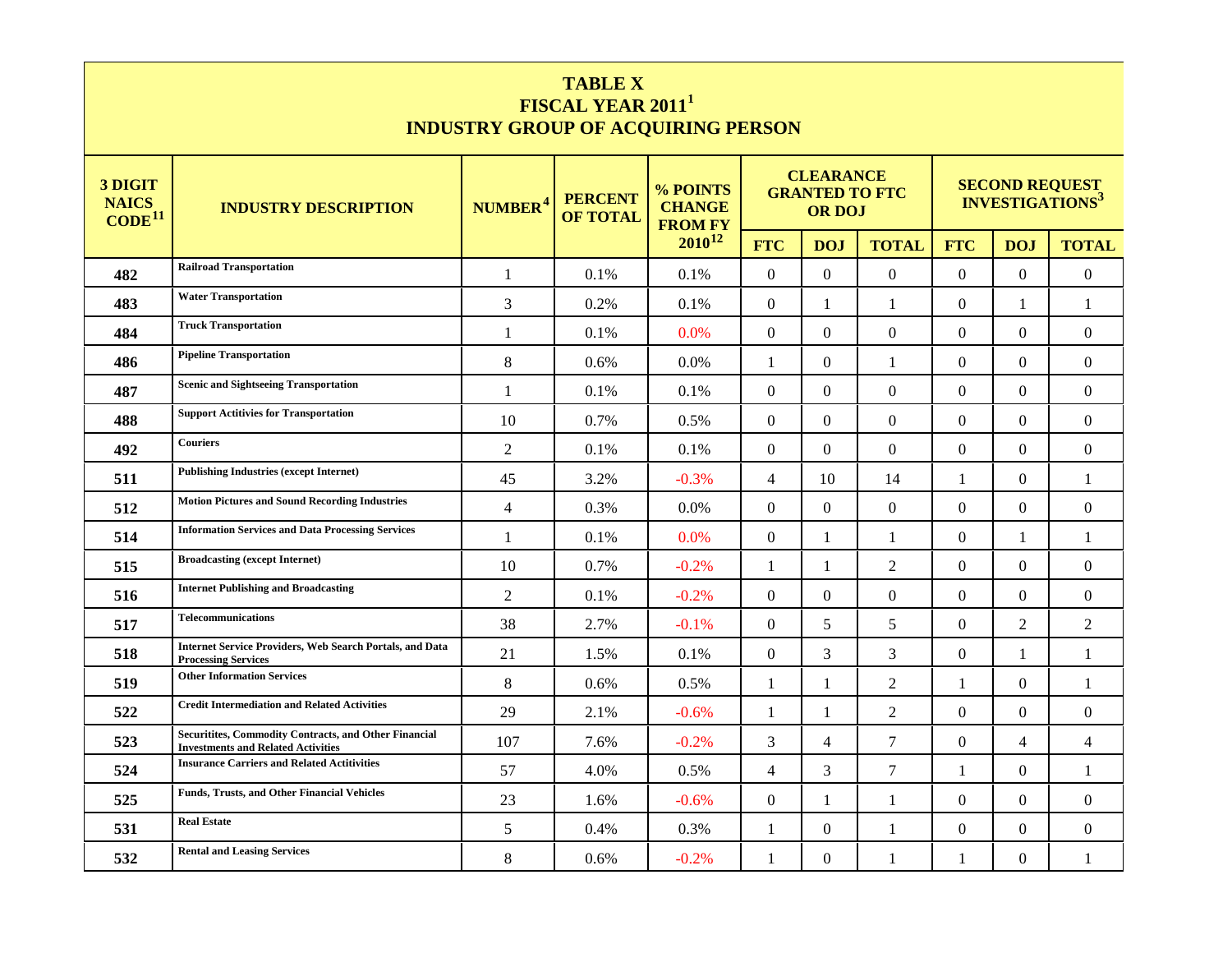| <b>TABLE X</b><br>FISCAL YEAR 2011 <sup>1</sup><br><b>INDUSTRY GROUP OF ACQUIRING PERSON</b> |                                                                                       |                     |                                   |                                             |              |                                                            |                  |                |                                                            |                |  |  |
|----------------------------------------------------------------------------------------------|---------------------------------------------------------------------------------------|---------------------|-----------------------------------|---------------------------------------------|--------------|------------------------------------------------------------|------------------|----------------|------------------------------------------------------------|----------------|--|--|
| 3 DIGIT<br><b>NAICS</b><br>CODE <sup>11</sup>                                                | <b>INDUSTRY DESCRIPTION</b>                                                           | NUMBER <sup>4</sup> | <b>PERCENT</b><br><b>OF TOTAL</b> | % POINTS<br><b>CHANGE</b><br><b>FROM FY</b> |              | <b>CLEARANCE</b><br><b>GRANTED TO FTC</b><br><b>OR DOJ</b> |                  |                | <b>SECOND REQUEST</b><br><b>INVESTIGATIONS<sup>3</sup></b> |                |  |  |
|                                                                                              |                                                                                       |                     |                                   | 2010 <sup>12</sup>                          | <b>FTC</b>   | <b>DOJ</b>                                                 | <b>TOTAL</b>     | <b>FTC</b>     | <b>DOJ</b>                                                 | <b>TOTAL</b>   |  |  |
| 533                                                                                          | <b>Lessors of Nonfinancial Intangible Assets (except</b><br><b>Copyrighted Works)</b> | 6                   | 0.4%                              | 0.1%                                        | $\mathbf{0}$ | 1                                                          | $\mathbf{1}$     | $\overline{0}$ | 1                                                          | 1              |  |  |
| 541                                                                                          | Professional, Scientific, and Technical Services                                      | 86                  | 6.1%                              | 0.4%                                        | 5            | $\overline{7}$                                             | 12               | 1              | $\overline{4}$                                             | 5              |  |  |
| 551                                                                                          | <b>Management Companies and Enterprises</b>                                           | $\overline{3}$      | 0.2%                              | $-0.3%$                                     | $\Omega$     | $\Omega$                                                   | $\overline{0}$   | $\theta$       | $\Omega$                                                   | $\overline{0}$ |  |  |
| 561                                                                                          | <b>Administrative and Support Services</b>                                            | 27                  | 1.9%                              | $-0.5%$                                     | 3            | 1                                                          | $\overline{4}$   | 1              | $\Omega$                                                   | 1              |  |  |
| 562                                                                                          | <b>Waste Management and Remediation Services</b>                                      | $\overline{3}$      | 0.2%                              | 0.1%                                        | $\Omega$     | 1                                                          | $\mathbf{1}$     | $\Omega$       | $\mathbf{1}$                                               | 1              |  |  |
| 611                                                                                          | <b>Educational Services</b>                                                           | 5                   | 0.4%                              | 0.1%                                        | $\Omega$     | $\Omega$                                                   | $\Omega$         | $\Omega$       | $\Omega$                                                   | $\Omega$       |  |  |
| 621                                                                                          | <b>Ambulatory Health Care Services</b>                                                | 30                  | 2.1%                              | 1.0%                                        | 12           | $\Omega$                                                   | 12               | 4              | $\Omega$                                                   | $\overline{4}$ |  |  |
| 622                                                                                          | Hospitals                                                                             | 29                  | 2.1%                              | $-0.4%$                                     | 13           | $\mathbf{1}$                                               | 14               | $\Omega$       | $\Omega$                                                   | $\Omega$       |  |  |
| 623                                                                                          | <b>Nursing Care Facilities</b>                                                        | $\overline{2}$      | 0.1%                              | 0.0%                                        | $\mathbf{1}$ | $\mathbf{0}$                                               | $\mathbf{1}$     | $\overline{0}$ | $\Omega$                                                   | $\overline{0}$ |  |  |
| 624                                                                                          | <b>Social Assistance</b>                                                              | $\overline{2}$      | 0.1%                              | $-0.1%$                                     | $\mathbf{0}$ | $\Omega$                                                   | $\overline{0}$   | $\overline{0}$ | $\Omega$                                                   | $\overline{0}$ |  |  |
| 711                                                                                          | Performing Arts, Spector Sports, and Related Industries                               | $\mathbf{1}$        | 0.1%                              | $-0.4%$                                     | $\Omega$     | $\Omega$                                                   | $\overline{0}$   | $\Omega$       | $\Omega$                                                   | $\overline{0}$ |  |  |
| 713                                                                                          | <b>Amusement, Gambling, and Recreation Industries</b>                                 | 3                   | 0.2%                              | $-0.1%$                                     | $\Omega$     | $\overline{0}$                                             | $\overline{0}$   | $\Omega$       | $\Omega$                                                   | $\overline{0}$ |  |  |
| 722                                                                                          | <b>Food Services and Drinking Places</b>                                              | 18                  | 1.3%                              | 0.7%                                        | $\Omega$     | $\overline{0}$                                             | $\boldsymbol{0}$ | $\Omega$       | $\Omega$                                                   | $\overline{0}$ |  |  |
| 811                                                                                          | <b>Repairs and Maintenance</b>                                                        | 5                   | 0.4%                              | 0.1%                                        | $\Omega$     | $\mathbf{1}$                                               | 1                | $\Omega$       | $\Omega$                                                   | $\overline{0}$ |  |  |
| 812                                                                                          | <b>Personal and Laundry Services</b>                                                  | 3                   | 0.2%                              | $-0.1%$                                     | $\Omega$     | $\Omega$                                                   | $\mathbf{0}$     | $\overline{0}$ | $\Omega$                                                   | $\overline{0}$ |  |  |
| 813                                                                                          | Religious, Grantmaking, Civic, Professional, and Similar<br><b>Organizations</b>      | 3                   | 0.2%                              | 0.0%                                        | $\theta$     | $\mathbf{0}$                                               | $\boldsymbol{0}$ | $\Omega$       | $\Omega$                                                   | $\overline{0}$ |  |  |
| 924                                                                                          | <b>Administration of Environmental Quality Programs</b>                               | $\mathbf{2}$        | 0.1%                              | $-0.2%$                                     | $\Omega$     | $\Omega$                                                   | $\overline{0}$   | $\Omega$       | $\theta$                                                   | $\theta$       |  |  |
|                                                                                              |                                                                                       | 1,414               | 100.0%                            |                                             | 163          | 94                                                         | 257              | 24             | 34                                                         | 58             |  |  |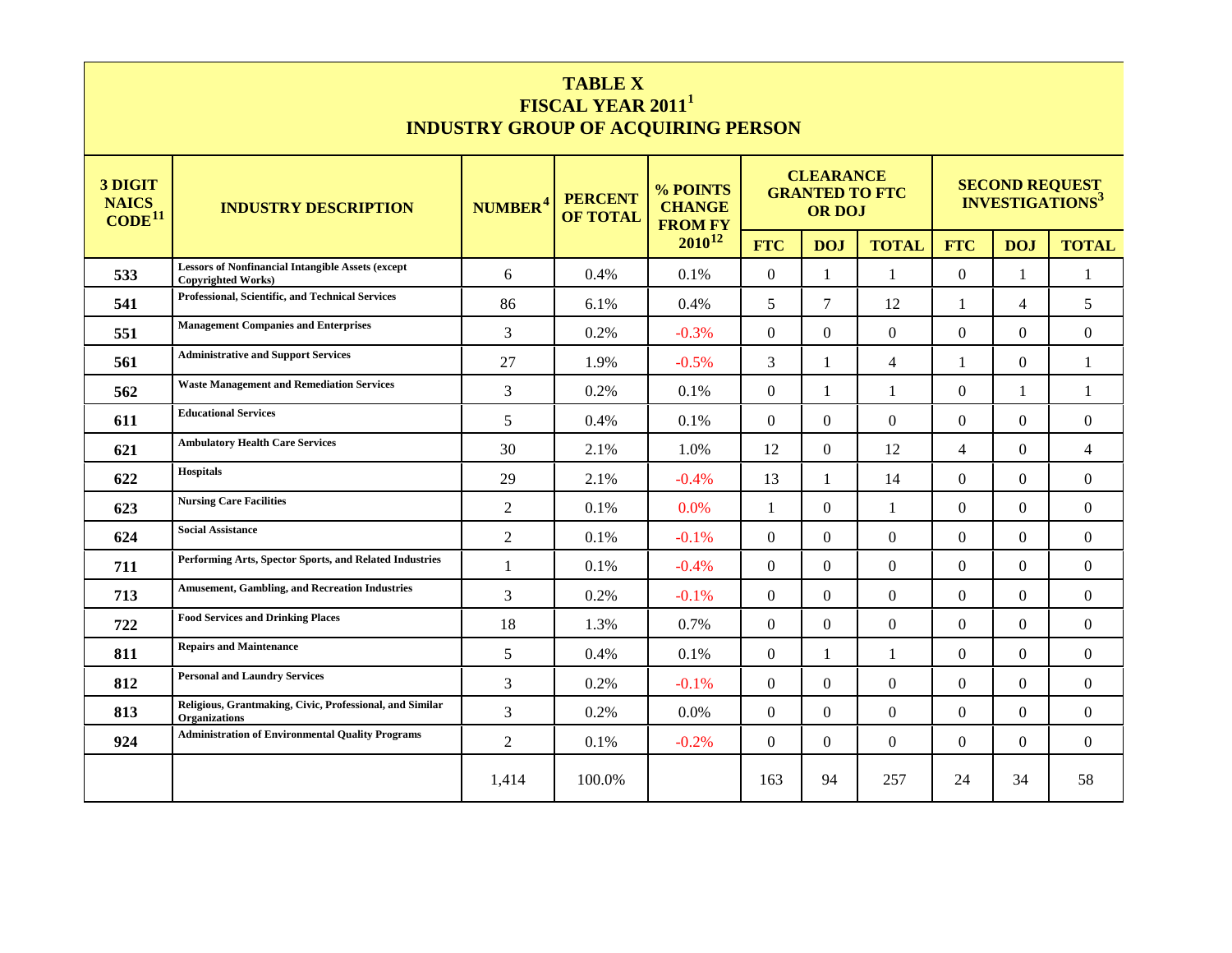| <b>TABLE XI</b><br><b>FISCAL YEAR 2011</b><br><b>INDUSTRY GROUP OF ACQUIRED ENTITIES</b> |                                                   |                |                                   |                                             |                                                            |                |                |                  |                                            |                                                                                    |                     |  |
|------------------------------------------------------------------------------------------|---------------------------------------------------|----------------|-----------------------------------|---------------------------------------------|------------------------------------------------------------|----------------|----------------|------------------|--------------------------------------------|------------------------------------------------------------------------------------|---------------------|--|
| 3 DIGIT<br><b>NAICS</b><br><b>CODE</b>                                                   | <b>INDUSTRY DESCRIPTION</b>                       | <b>NUMBER</b>  | <b>PERCENT</b><br><b>OF TOTAL</b> | % POINTS<br><b>CHANGE</b><br><b>FROM FY</b> | <b>CLEARANCE</b><br><b>GRANTED TO FTC</b><br><b>OR DOJ</b> |                |                |                  | <b>SECOND REQUEST 3<br/>INVESTIGATIONS</b> | <b>NUMBER OF</b><br>3 DIGIT<br><b>INTRA-</b><br><b>INDUSTRY</b><br><b>TRANSAC-</b> |                     |  |
|                                                                                          |                                                   |                |                                   | 2010 12                                     | <b>FTC</b>                                                 | <b>DOJ</b>     | <b>TOTAL</b>   | <b>FTC</b>       | <b>DOJ</b>                                 | <b>TOTAL</b>                                                                       | TIONS <sup>14</sup> |  |
| $000^{13}$                                                                               | <b>Not Available</b>                              | 29             | 2.1%                              | $-3.2%$                                     | 5                                                          | 3              | $8\,$          | $\overline{0}$   | $\mathbf{1}$                               | 1                                                                                  | $\mathbf{0}$        |  |
| 111                                                                                      | <b>Crop Production</b>                            | 2              | 0.1%                              | 0.1%                                        | $\mathbf{0}$                                               | $\Omega$       | $\mathbf{0}$   | $\overline{0}$   | $\overline{0}$                             | $\overline{0}$                                                                     | $\overline{0}$      |  |
| 112                                                                                      | <b>Animal Production</b>                          | 3              | 0.2%                              | 0.2%                                        | $\mathbf{0}$                                               | $\Omega$       | $\mathbf{0}$   | $\overline{0}$   | $\Omega$                                   | $\overline{0}$                                                                     | $\mathbf{0}$        |  |
| 113                                                                                      | <b>Forestry and and Logging</b>                   | 3              | 0.2%                              | 0.2%                                        | $\mathbf{0}$                                               | $\overline{0}$ | $\mathbf{0}$   | $\overline{0}$   | $\overline{0}$                             | $\overline{0}$                                                                     | $\mathbf{0}$        |  |
| 211                                                                                      | Oil and Gas Extraction                            | 24             | 1.7%                              | $-0.9%$                                     | 1                                                          | $\overline{0}$ | 1              | $\overline{0}$   | $\Omega$                                   | $\mathbf{0}$                                                                       | 11                  |  |
| 212                                                                                      | Mining (except Oil and Gas)                       | 8              | 0.6%                              | $-0.1%$                                     | 2                                                          | $\Omega$       | 2              | $\overline{0}$   | $\overline{0}$                             | $\overline{0}$                                                                     | $\mathbf{1}$        |  |
| 213                                                                                      | <b>Support Activities for Mining</b>              | 29             | 2.1%                              | 1.3%                                        | $\mathbf{0}$                                               | 2              | 2              | $\overline{0}$   | $\Omega$                                   | $\overline{0}$                                                                     | 3                   |  |
| 221                                                                                      | <b>Utilities</b>                                  | 48             | 3.4%                              | $-0.6%$                                     | 3                                                          | 3              | 6              | $\overline{0}$   | 2                                          | 2                                                                                  | 26                  |  |
| 236                                                                                      | <b>Construction of Buildings</b>                  | 2              | 0.1%                              | 0.1%                                        | $\mathbf{0}$                                               | $\Omega$       | $\mathbf{0}$   | $\overline{0}$   | $\Omega$                                   | $\overline{0}$                                                                     | $\mathbf{0}$        |  |
| 237                                                                                      | <b>Heavy and Civil Engineering Construction</b>   | 8              | 0.6%                              | $-0.9%$                                     | $\overline{0}$                                             | -1             | 1              | $\overline{0}$   | $\Omega$                                   | $\overline{0}$                                                                     | 10                  |  |
| 238                                                                                      | <b>Specialty Trade Contractors</b>                | $\overline{7}$ | 0.5%                              | $-0.2%$                                     | $\mathbf{1}$                                               | $\overline{0}$ | 1              | $\overline{0}$   | $\Omega$                                   | $\overline{0}$                                                                     | $\mathbf{1}$        |  |
| 311                                                                                      | <b>Food and Kindred Products</b>                  | 31             | 2.2%                              | $-1.9%$                                     | 3                                                          | 6              | 9              | $\overline{0}$   | 2                                          | 2                                                                                  | 21                  |  |
| 312                                                                                      | <b>Beverage and Tobacco Product Manufacturing</b> | $\overline{7}$ | 0.5%                              | 0.1%                                        | 2                                                          | $\Omega$       | 2              | $\overline{0}$   | $\Omega$                                   | $\overline{0}$                                                                     | 1                   |  |
| 313                                                                                      | <b>Textile Mills</b>                              | 3              | 0.2%                              | 0.2%                                        | $\mathbf{0}$                                               | $\Omega$       | $\mathbf{0}$   | $\overline{0}$   | $\Omega$                                   | $\overline{0}$                                                                     | $\boldsymbol{0}$    |  |
| 321                                                                                      | <b>Wood Product Manufacturing</b>                 | 6              | 0.4%                              | 0.2%                                        | 2                                                          | $\overline{0}$ | 2              | $\overline{0}$   | $\Omega$                                   | $\overline{0}$                                                                     | $\overline{c}$      |  |
| 322                                                                                      | <b>Paper Manufacturing</b>                        | 11             | 0.8%                              | 0.2%                                        | 1                                                          | $\overline{c}$ | 3              | $\mathbf{0}$     | 1                                          | 1                                                                                  | $\overline{c}$      |  |
| 323                                                                                      | <b>Printing and Related Support Actitivies</b>    | 3              | 0.2%                              | $-0.1%$                                     | $\mathbf{0}$                                               | $\overline{0}$ | $\mathbf{0}$   | $\mathbf{0}$     | $\boldsymbol{0}$                           | $\mathbf{0}$                                                                       | $\sqrt{2}$          |  |
| 324                                                                                      | <b>Petroleum and Coal Products Manufacturing</b>  | 9              | 0.6%                              | 0.3%                                        | $\overline{0}$                                             | $\overline{0}$ | $\mathbf{0}$   | $\mathbf{0}$     | $\overline{0}$                             | $\overline{0}$                                                                     | $\overline{0}$      |  |
| 325                                                                                      | <b>Chemical Manufacturing</b>                     | 75             | 5.3%                              | 1.0%                                        | 22                                                         | $\overline{0}$ | 22             | $\mathfrak{S}$   | $\mathbf{1}$                               | 6                                                                                  | 11                  |  |
| 326                                                                                      | <b>Plastics and Rubber Manfuacturing</b>          | 24             | 1.7%                              | 0.2%                                        | $\mathfrak{Z}$                                             | 1              | $\overline{4}$ | $\mathbf{0}$     | $\overline{0}$                             | $\overline{0}$                                                                     | 6                   |  |
| 327                                                                                      | <b>Nonmetallic Mineral Product Manufacturing</b>  | 8              | 0.6%                              | 0.3%                                        | $\mathbf{1}$                                               | 1              | $\overline{c}$ | $\boldsymbol{0}$ | $\boldsymbol{0}$                           | $\boldsymbol{0}$                                                                   | $\mathbf{1}$        |  |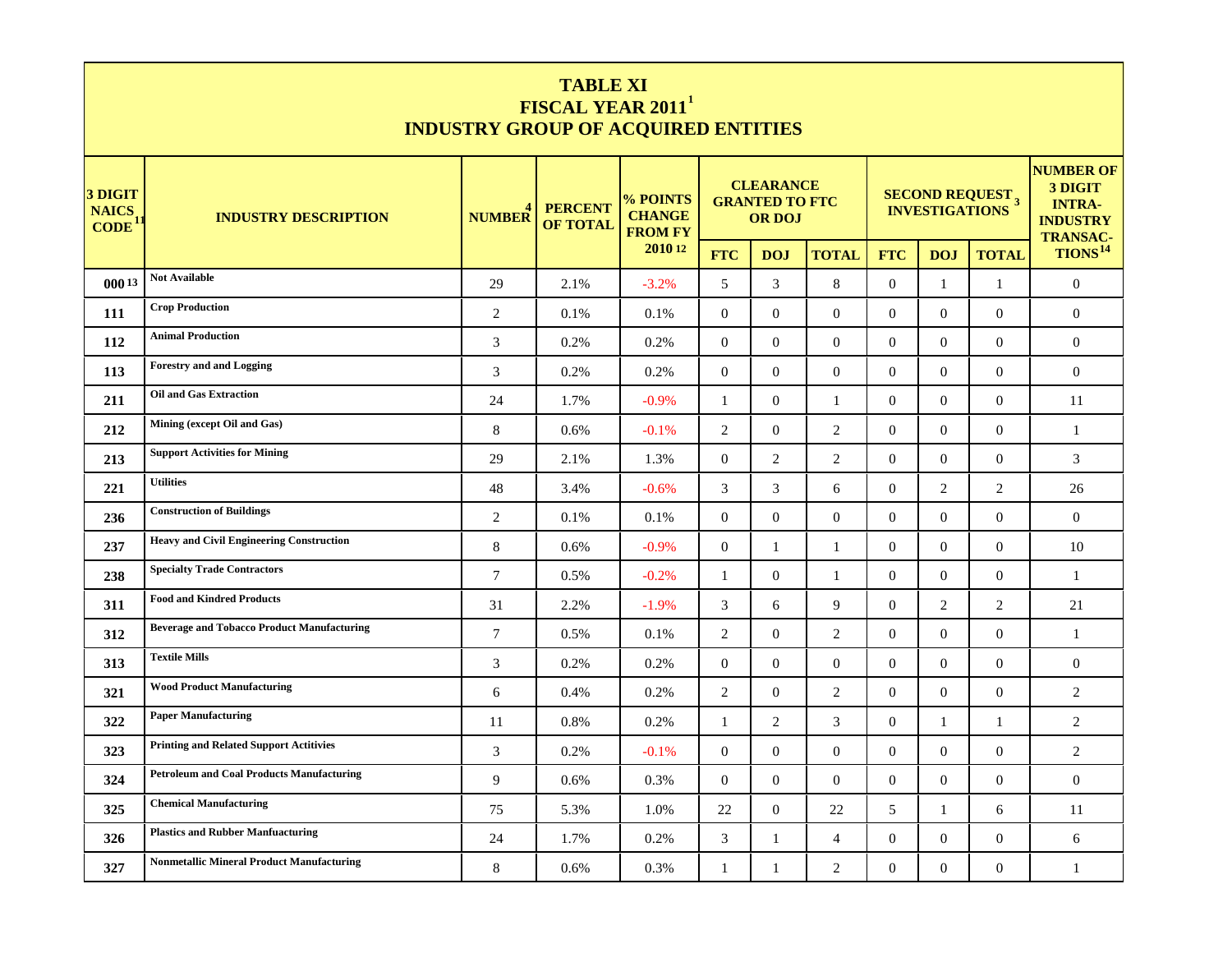|                                              | <b>TABLE XI</b><br><b>FISCAL YEAR 2011</b><br><b>INDUSTRY GROUP OF ACQUIRED ENTITIES</b> |                     |                                   |                                             |                                                            |                  |                  |                  |                                                             |                                                                                    |                     |  |  |
|----------------------------------------------|------------------------------------------------------------------------------------------|---------------------|-----------------------------------|---------------------------------------------|------------------------------------------------------------|------------------|------------------|------------------|-------------------------------------------------------------|------------------------------------------------------------------------------------|---------------------|--|--|
| 3 DIGIT<br><b>NAICS</b><br>CODE <sup>1</sup> | <b>INDUSTRY DESCRIPTION</b>                                                              | NUMBER <sup>4</sup> | <b>PERCENT</b><br><b>OF TOTAL</b> | % POINTS<br><b>CHANGE</b><br><b>FROM FY</b> | <b>CLEARANCE</b><br><b>GRANTED TO FTC</b><br><b>OR DOJ</b> |                  |                  |                  | <b>SECOND REQUEST</b> <sub>3</sub><br><b>INVESTIGATIONS</b> | <b>NUMBER OF</b><br>3 DIGIT<br><b>INTRA-</b><br><b>INDUSTRY</b><br><b>TRANSAC-</b> |                     |  |  |
|                                              |                                                                                          |                     |                                   | 2010 12                                     | <b>FTC</b>                                                 | <b>DOJ</b>       | <b>TOTAL</b>     | <b>FTC</b>       | <b>DOJ</b>                                                  | <b>TOTAL</b>                                                                       | TIONS <sup>14</sup> |  |  |
| 331                                          | <b>Primary Metal Manufacturing</b>                                                       | 13                  | 0.9%                              | 0.1%                                        | $\mathbf{1}$                                               | $\overline{c}$   | $\mathfrak{Z}$   | $\overline{2}$   | $\Omega$                                                    | $\overline{2}$                                                                     | $\sqrt{2}$          |  |  |
| 332                                          | <b>Fabricated Metal Product Manufacturing</b>                                            | 24                  | 1.7%                              | 0.3%                                        | $\overline{4}$                                             | 1                | 5                | $\overline{0}$   | $\Omega$                                                    | $\mathbf{0}$                                                                       | 6                   |  |  |
| 333                                          | <b>Machinery Manufacturing</b>                                                           | 40                  | 2.8%                              | 1.6%                                        | $\mathbf{1}$                                               | 5                | 6                | 1                | 3                                                           | $\overline{4}$                                                                     | 5                   |  |  |
| 334                                          | <b>Computer and Electronic Product Manufacturing</b>                                     | 49                  | 3.5%                              | $-0.6%$                                     | 7                                                          | $\overline{4}$   | 11               | $\mathbf{0}$     | $\Omega$                                                    | $\mathbf{0}$                                                                       | 16                  |  |  |
| 335                                          | <b>Electrical Equipment, Applicance, and Component</b><br>Manufacturing                  | 14                  | 1.0%                              | 0.1%                                        | $\mathbf{0}$                                               | 2                | $\overline{c}$   | $\overline{0}$   |                                                             | 1                                                                                  | 3                   |  |  |
| 336                                          | <b>Transportation Equipment Manufacturing</b>                                            | 37                  | 2.6%                              | 0.8%                                        | $\overline{4}$                                             | 2                | 6                | $\overline{0}$   | $\Omega$                                                    | $\Omega$                                                                           | 9                   |  |  |
| 337                                          | <b>Furniture and Related Product Manufacturing</b>                                       | 2                   | 0.1%                              | $-0.1%$                                     | 1                                                          | $\overline{0}$   | $\mathbf{1}$     | $\overline{0}$   | $\Omega$                                                    | $\overline{0}$                                                                     | $\mathbf{0}$        |  |  |
| 339                                          | <b>Miscellaneous Manufacturing</b>                                                       | 29                  | 2.1%                              | $-0.2%$                                     | 9                                                          | $\Omega$         | 9                | $\overline{0}$   | $\Omega$                                                    | $\Omega$                                                                           | $\tau$              |  |  |
| 422                                          | <b>Wholesale Trade, Nondurable Goods</b>                                                 | 2                   | 0.1%                              | 0.1%                                        | $\mathbf{0}$                                               | $\overline{0}$   | $\mathbf{0}$     | $\overline{0}$   | $\Omega$                                                    | $\overline{0}$                                                                     | $\mathbf{0}$        |  |  |
| 423                                          | <b>Merchant Wholesalers, Durable Goods</b>                                               | 97                  | 6.9%                              | 0.5%                                        | 12                                                         | $\overline{4}$   | 16               | 2                | 5                                                           | $\tau$                                                                             | 20                  |  |  |
| 424                                          | <b>Merchant Wholesales, Nondurable Goods</b>                                             | 72                  | 5.1%                              | $-0.1%$                                     | 14                                                         | 1                | 15               | 2                | $\Omega$                                                    | 2                                                                                  | 12                  |  |  |
| 425                                          | <b>Wholesale Electric Markets and Agent and Brokers</b>                                  | 5                   | 0.4%                              | 0.2%                                        | $\mathbf{1}$                                               | $\overline{0}$   | 1                | $\overline{0}$   | $\Omega$                                                    | $\Omega$                                                                           | $\mathbf{0}$        |  |  |
| 441                                          | <b>Motor Vehicle and Parts Dealers</b>                                                   | 6                   | 0.4%                              | 0.0%                                        | $\mathbf{0}$                                               | $\overline{0}$   | $\mathbf{0}$     | $\overline{0}$   | $\Omega$                                                    | $\overline{0}$                                                                     | $\mathbf{0}$        |  |  |
| 442                                          | <b>Furniture and Home Furnishing Stores</b>                                              | 3                   | 0.2%                              | 0.2%                                        | $\mathbf{0}$                                               | $\overline{0}$   | $\mathbf{0}$     | $\overline{0}$   | $\Omega$                                                    | $\Omega$                                                                           | $\boldsymbol{0}$    |  |  |
| 443                                          | <b>Miscellaneous Repair Services</b>                                                     | $\mathbf{1}$        | 0.1%                              | 0.0%                                        | $\mathbf{0}$                                               | $\theta$         | $\mathbf{0}$     | $\overline{0}$   | $\Omega$                                                    | $\overline{0}$                                                                     | $\mathbf{0}$        |  |  |
| 445                                          | <b>Food and Beverage Stores</b>                                                          | -1                  | 0.1%                              | $-0.5%$                                     | $\mathbf{0}$                                               | $\overline{0}$   | $\mathbf{0}$     | $\overline{0}$   | $\overline{0}$                                              | $\mathbf{0}$                                                                       | $\overline{c}$      |  |  |
| 446                                          | <b>Health and Personal Care Stores</b>                                                   | 5                   | 0.4%                              | 0.1%                                        | 2                                                          | $\theta$         | 2                | $\mathbf{1}$     | $\overline{0}$                                              | 1                                                                                  | $\mathbf{1}$        |  |  |
| 447                                          | <b>Gasoline Stations</b>                                                                 | $\,8\,$             | 0.6%                              | 0.2%                                        | $\mathfrak{Z}$                                             | $\overline{0}$   | 3                | $\overline{0}$   | $\overline{0}$                                              | $\overline{0}$                                                                     | $\overline{c}$      |  |  |
| 448                                          | <b>Clothing and Clothing Accessories Stores</b>                                          | $\boldsymbol{6}$    | 0.4%                              | 0.2%                                        | $\boldsymbol{0}$                                           | $\overline{0}$   | $\boldsymbol{0}$ | $\boldsymbol{0}$ | $\overline{0}$                                              | $\overline{0}$                                                                     | $\boldsymbol{0}$    |  |  |
| 451                                          | Sporting Goods, Hobby, Book, and Music Stores                                            | $\overline{4}$      | 0.3%                              | 0.1%                                        | $\overline{0}$                                             | $\overline{0}$   | $\boldsymbol{0}$ | $\mathbf{0}$     | $\overline{0}$                                              | $\overline{0}$                                                                     | $\boldsymbol{0}$    |  |  |
| 452                                          | <b>General Merchandise Stores</b>                                                        | 11                  | 0.8%                              | 0.6%                                        | $\boldsymbol{0}$                                           | $\boldsymbol{0}$ | $\boldsymbol{0}$ | $\boldsymbol{0}$ | $\boldsymbol{0}$                                            | $\boldsymbol{0}$                                                                   | $\boldsymbol{0}$    |  |  |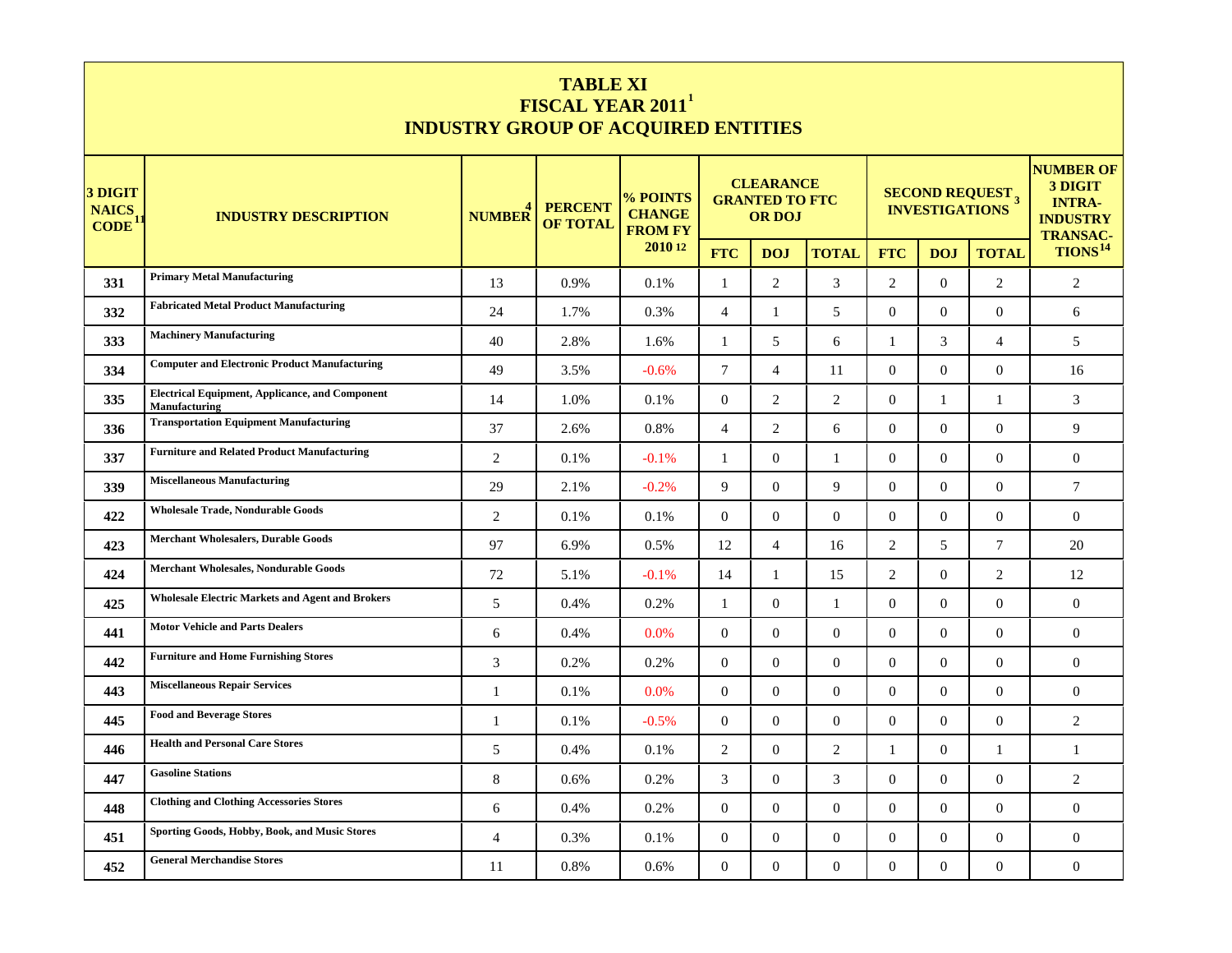|                                        | <b>TABLE XI</b><br>FISCAL YEAR 2011 <sup>1</sup><br><b>INDUSTRY GROUP OF ACQUIRED ENTITIES</b>            |                |                                                          |                                             |                  |                                                            |                  |                  |                |                                            |                                                                                    |  |
|----------------------------------------|-----------------------------------------------------------------------------------------------------------|----------------|----------------------------------------------------------|---------------------------------------------|------------------|------------------------------------------------------------|------------------|------------------|----------------|--------------------------------------------|------------------------------------------------------------------------------------|--|
| 3 DIGIT<br><b>NAICS</b><br><b>CODE</b> | <b>INDUSTRY DESCRIPTION</b>                                                                               |                | <b>PERCENT</b><br>NUMBER <sup>4</sup><br><b>OF TOTAL</b> | % POINTS<br><b>CHANGE</b><br><b>FROM FY</b> |                  | <b>CLEARANCE</b><br><b>GRANTED TO FTC</b><br><b>OR DOJ</b> |                  |                  |                | <b>SECOND REQUEST 3<br/>INVESTIGATIONS</b> | <b>NUMBER OF</b><br>3 DIGIT<br><b>INTRA-</b><br><b>INDUSTRY</b><br><b>TRANSAC-</b> |  |
|                                        |                                                                                                           |                |                                                          | 2010 12                                     | <b>FTC</b>       | <b>DOJ</b>                                                 | <b>TOTAL</b>     | <b>FTC</b>       | <b>DOJ</b>     | <b>TOTAL</b>                               | TIONS <sup>14</sup>                                                                |  |
| 453                                    | <b>Miscellaneous Store Retailers</b>                                                                      | 3              | 0.2%                                                     | $-0.1%$                                     | $\mathbf{0}$     | $\Omega$                                                   | $\overline{0}$   | $\overline{0}$   | $\Omega$       | $\overline{0}$                             | $\mathfrak{2}$                                                                     |  |
| 454                                    | <b>Nonstore Retailers</b>                                                                                 | 15             | 1.1%                                                     | 0.0%                                        | $\overline{2}$   | $\overline{0}$                                             | 2                | 1                | $\overline{0}$ | 1                                          | 3                                                                                  |  |
| 481                                    | <b>Air Transportation</b>                                                                                 | 3              | 0.2%                                                     | $-0.3%$                                     | $\mathbf{0}$     | 3                                                          | 3                | $\overline{0}$   | 3              | 3                                          | $\overline{4}$                                                                     |  |
| 482                                    | <b>Railroad Transportation</b>                                                                            | -1             | 0.1%                                                     | 0.0%                                        | $\mathbf{0}$     | $\overline{0}$                                             | $\mathbf{0}$     | $\overline{0}$   | $\overline{0}$ | $\mathbf{0}$                               | $\mathbf{0}$                                                                       |  |
| 483                                    | <b>Water Transportation</b>                                                                               | $\overline{4}$ | 0.3%                                                     | 0.2%                                        | $\mathbf{0}$     | $\Omega$                                                   | $\mathbf{0}$     | $\overline{0}$   | -1             | $\mathbf{1}$                               | $\mathbf{0}$                                                                       |  |
| 486                                    | <b>Pipeline Transportation</b>                                                                            | 10             | 0.7%                                                     | $-0.3%$                                     | $\mathbf{0}$     | $\overline{0}$                                             | $\mathbf{0}$     | $\overline{0}$   | $\Omega$       | $\overline{0}$                             | 1                                                                                  |  |
| 488                                    | <b>Support Actitivies for Transportation</b>                                                              | 9              | 0.6%                                                     | 0.4%                                        | 1                | $\overline{0}$                                             | 1                | $\overline{0}$   | $\Omega$       | $\overline{0}$                             | $\mathbf{0}$                                                                       |  |
| 492                                    | <b>Couriers</b>                                                                                           | 2              | 0.1%                                                     | 0.0%                                        | $\mathbf{0}$     | $\overline{0}$                                             | $\mathbf{0}$     | $\overline{0}$   | $\Omega$       | $\overline{0}$                             | $\mathbf{0}$                                                                       |  |
| 493                                    | <b>Warehousing and Storage</b>                                                                            | 5              | 0.4%                                                     | 0.3%                                        | 1                | $\overline{0}$                                             | 1                | $\overline{0}$   | $\Omega$       | $\overline{0}$                             | $\mathbf{0}$                                                                       |  |
| 511                                    | <b>Publishing Industries (except Internet)</b>                                                            | 59             | 4.2%                                                     | $-0.3%$                                     | $\overline{4}$   | 11                                                         | 15               | $\mathbf{1}$     | $\Omega$       | $\mathbf{1}$                               | 19                                                                                 |  |
| 512                                    | <b>Motion Pictures and Sound Recording Industries</b>                                                     | 6              | 0.4%                                                     | $-0.2%$                                     | $\mathbf{0}$     | $\mathbf{0}$                                               | $\mathbf{0}$     | $\overline{0}$   | $\Omega$       | $\mathbf{0}$                               | $\overline{2}$                                                                     |  |
| 514                                    | <b>Information Services and Data Processing Services</b>                                                  | $\mathbf{1}$   | 0.1%                                                     | 0.0%                                        | $\mathbf{0}$     | $\theta$                                                   | $\mathbf{0}$     | $\Omega$         | -1             | -1                                         | $\boldsymbol{0}$                                                                   |  |
| 515                                    | <b>Broadcasting (except Internet)</b>                                                                     | 12             | 0.8%                                                     | 0.5%                                        | $\overline{0}$   | 2                                                          | $\overline{c}$   | $\overline{0}$   | $\Omega$       | $\mathbf{0}$                               | 3                                                                                  |  |
| 516                                    | <b>Internet Publishing and Broadcasting</b>                                                               | 10             | 0.7%                                                     | 0.2%                                        | $\mathbf{0}$     | $\overline{0}$                                             | $\mathbf{0}$     | $\overline{0}$   | $\Omega$       | $\mathbf{0}$                               | $\mathbf{1}$                                                                       |  |
| 517                                    | <b>Telecommunications</b>                                                                                 | 27             | 1.9%                                                     | $-0.3%$                                     | $\mathbf{0}$     | 6                                                          | 6                | $\overline{0}$   | 2              | 2                                          | 17                                                                                 |  |
| 518                                    | <b>Internet Service Providers, Web Search Portals, and Data</b><br><b>Processing Services</b>             | 34             | 2.4%                                                     | $-0.3%$                                     | $\mathbf{0}$     | 2                                                          | 2                | $\overline{0}$   | -1             | 1                                          | $\overline{4}$                                                                     |  |
| 519                                    | <b>Other Information Services</b>                                                                         | 5              | 0.4%                                                     | 0.4%                                        | $\mathbf{0}$     | $\theta$                                                   | $\mathbf{0}$     | $\mathbf{1}$     | $\overline{0}$ | 1                                          | $\boldsymbol{0}$                                                                   |  |
| 522                                    | <b>Credit Intermediation and Related Activities</b>                                                       | 23             | 1.6%                                                     | $-0.7%$                                     | $\overline{0}$   | 1                                                          | $\mathbf{1}$     | $\overline{0}$   | $\overline{0}$ | $\overline{0}$                             | 10                                                                                 |  |
| 523                                    | <b>Securitites, Commodity Contracts, and Other Financial</b><br><b>Investments and Related Activities</b> | 41             | 2.9%                                                     | $-0.1%$                                     | $\overline{0}$   | $\overline{4}$                                             | $\overline{4}$   | $\mathbf{0}$     | $\overline{4}$ | $\overline{4}$                             | 13                                                                                 |  |
| 524                                    | <b>Insurance Carriers and Related Actitivities</b>                                                        | 50             | 3.5%                                                     | $-0.1%$                                     | 3                | 2                                                          | 5                | 1                | $\overline{0}$ | 1                                          | 22                                                                                 |  |
| 525                                    | <b>Funds, Trusts, and Other Financial Vehicles</b>                                                        | 1              | 0.1%                                                     | $-0.2%$                                     | $\boldsymbol{0}$ | $\overline{0}$                                             | $\boldsymbol{0}$ | $\boldsymbol{0}$ | $\overline{0}$ | $\overline{0}$                             | 1                                                                                  |  |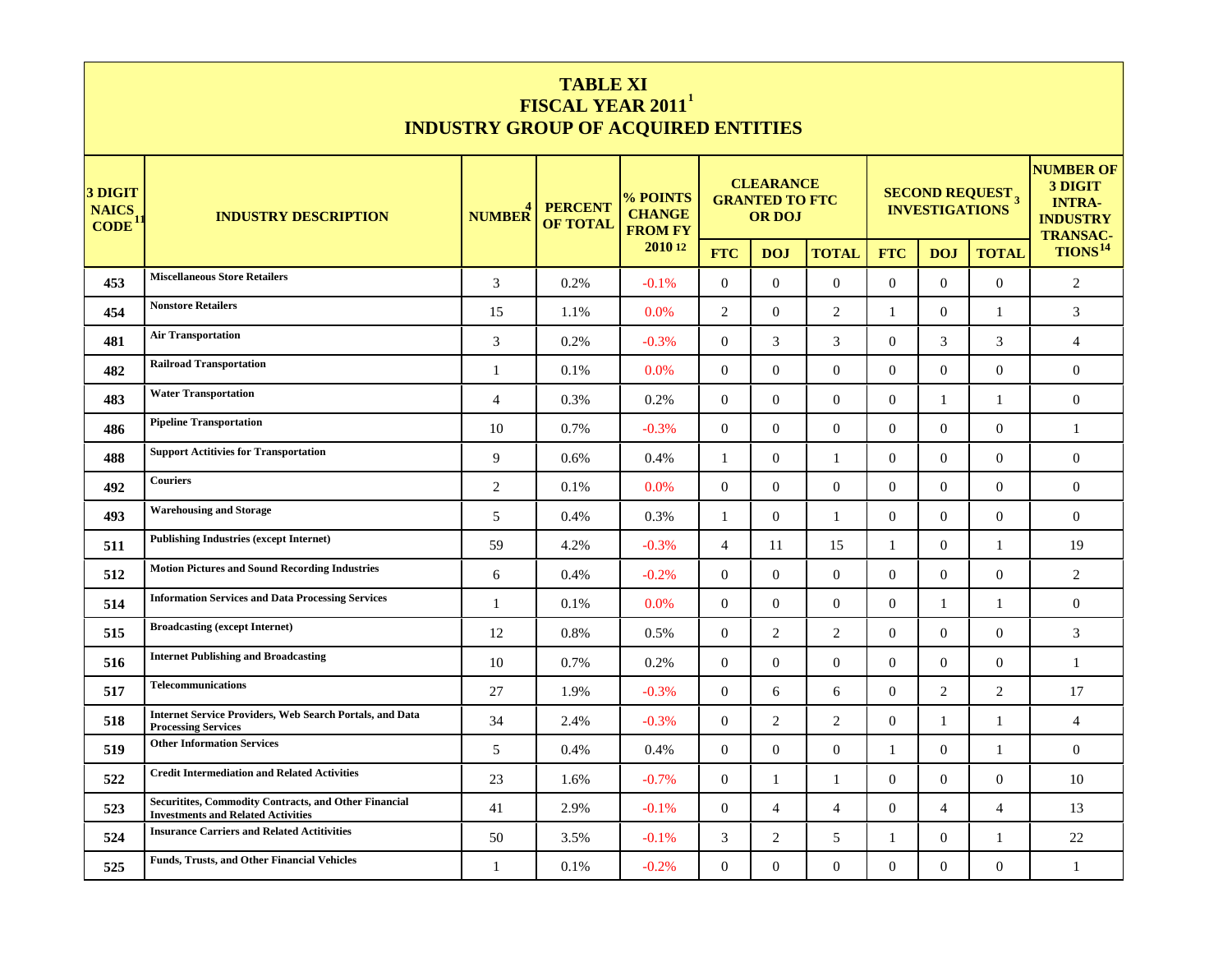|                                        | <b>TABLE XI</b><br><b>FISCAL YEAR 2011</b><br><b>INDUSTRY GROUP OF ACQUIRED ENTITIES</b> |                     |                                   |                                             |                                                            |                  |                |                  |                       |                                    |                                                                                    |  |
|----------------------------------------|------------------------------------------------------------------------------------------|---------------------|-----------------------------------|---------------------------------------------|------------------------------------------------------------|------------------|----------------|------------------|-----------------------|------------------------------------|------------------------------------------------------------------------------------|--|
| 3 DIGIT<br><b>NAICS</b><br><b>CODE</b> | <b>INDUSTRY DESCRIPTION</b>                                                              | NUMBER <sup>4</sup> | <b>PERCENT</b><br><b>OF TOTAL</b> | % POINTS<br><b>CHANGE</b><br><b>FROM FY</b> | <b>CLEARANCE</b><br><b>GRANTED TO FTC</b><br><b>OR DOJ</b> |                  |                |                  | <b>INVESTIGATIONS</b> | <b>SECOND REQUEST</b> <sub>3</sub> | <b>NUMBER OF</b><br>3 DIGIT<br><b>INTRA-</b><br><b>INDUSTRY</b><br><b>TRANSAC-</b> |  |
|                                        |                                                                                          |                     |                                   | 2010 12                                     | <b>FTC</b>                                                 | <b>DOJ</b>       | <b>TOTAL</b>   | <b>FTC</b>       | <b>DOJ</b>            | <b>TOTAL</b>                       | TIONS <sup>14</sup>                                                                |  |
| 531                                    | <b>Real Estate</b>                                                                       | 5                   | 0.4%                              | 0.2%                                        | $\overline{2}$                                             | $\overline{0}$   | $\overline{2}$ | $\mathbf{0}$     | $\overline{0}$        | $\mathbf{0}$                       | $\boldsymbol{0}$                                                                   |  |
| 532                                    | <b>Rental and Leasing Services</b>                                                       | $\tau$              | 0.5%                              | 0.0%                                        | $\overline{0}$                                             | $\mathbf{0}$     | $\mathbf{0}$   | 1                | $\overline{0}$        | 1                                  | 2                                                                                  |  |
| 533                                    | <b>Lessors of Nonfinancial Intangible Assets (except Copyrighted)</b><br>Works)          | 24                  | 1.7%                              | 1.3%                                        | 5                                                          | 12               | 17             | $\overline{0}$   | 1                     | 1                                  | $\overline{2}$                                                                     |  |
| 541                                    | Professional, Scientific, and Technical Services                                         | 127                 | 9.0%                              | 1.5%                                        | 9                                                          | 8                | 17             | $\mathbf{1}$     | $\overline{4}$        | 5                                  | 20                                                                                 |  |
| 561                                    | <b>Administrative and Support Services</b>                                               | 31                  | 2.2%                              | $-0.6%$                                     | 3                                                          | $\mathbf{0}$     | $\mathfrak{Z}$ | $\mathbf{1}$     | $\Omega$              | $\mathbf{1}$                       | $\overline{9}$                                                                     |  |
| 562                                    | <b>Waste Management and Remediation Services</b>                                         | $\overline{5}$      | 0.4%                              | $-0.2%$                                     | $\theta$                                                   | $\mathbf{1}$     | $\mathbf{1}$   | $\Omega$         | $\mathbf{1}$          | $\mathbf{1}$                       | $\mathbf{1}$                                                                       |  |
| 611                                    | <b>Educational Services</b>                                                              | 5                   | 0.4%                              | $-0.9%$                                     | $\overline{0}$                                             | $\overline{0}$   | $\overline{0}$ | $\overline{0}$   | $\overline{0}$        | $\overline{0}$                     | 2                                                                                  |  |
| 621                                    | <b>Ambulatory Health Care Services</b>                                                   | 44                  | 3.1%                              | 1.1%                                        | 15                                                         | $\Omega$         | 15             | $\overline{4}$   | $\Omega$              | $\overline{4}$                     | 6                                                                                  |  |
| 622                                    | <b>Hospitals</b>                                                                         | 28                  | 2.0%                              | $-0.9%$                                     | 12                                                         | $\mathbf{1}$     | 13             | $\overline{0}$   | $\overline{0}$        | $\overline{0}$                     | 21                                                                                 |  |
| 623                                    | <b>Nursing Care Facilities</b>                                                           | 2                   | 0.1%                              | 0.0%                                        | $\overline{0}$                                             | $\boldsymbol{0}$ | $\mathbf{0}$   | $\boldsymbol{0}$ | $\overline{0}$        | $\boldsymbol{0}$                   | $\boldsymbol{0}$                                                                   |  |
| 624                                    | <b>Social Assistance</b>                                                                 | 3                   | 0.2%                              | 0.1%                                        | $\mathbf{1}$                                               | $\overline{0}$   | 1              | $\overline{0}$   | $\Omega$              | $\Omega$                           | $\overline{0}$                                                                     |  |
| 711                                    | Performing Arts, Spector Sports, and Related Industries                                  | 6                   | 0.4%                              | $-0.1%$                                     | $\overline{0}$                                             | $\mathbf{0}$     | $\mathbf{0}$   | $\mathbf{0}$     | $\Omega$              | $\mathbf{0}$                       | $\overline{2}$                                                                     |  |
| 713                                    | <b>Amusement, Gambling, and Recreation Industries</b>                                    | 2                   | 0.1%                              | $-0.6%$                                     | $\overline{0}$                                             | $\overline{0}$   | $\overline{0}$ | $\overline{0}$   | $\Omega$              | $\Omega$                           | $\mathbf{1}$                                                                       |  |
| 721                                    | Accommodation                                                                            | 10                  | 0.7%                              | 0.3%                                        | $\mathbf{0}$                                               | $\Omega$         | $\mathbf{0}$   | $\mathbf{0}$     | $\Omega$              | $\boldsymbol{0}$                   | $\mathbf{1}$                                                                       |  |
| 722                                    | <b>Food Services and Drinking Places</b>                                                 | 15                  | 1.1%                              | 0.2%                                        | $\overline{0}$                                             | $\overline{0}$   | $\overline{0}$ | $\overline{0}$   | $\Omega$              | $\overline{0}$                     | $\mathbf{1}$                                                                       |  |
| 811                                    | <b>Repairs and Maintenance</b>                                                           | 8                   | 0.6%                              | 0.1%                                        | $\Omega$                                                   | $\mathbf{1}$     | 1              | $\Omega$         | $\Omega$              | $\Omega$                           | $\mathbf{0}$                                                                       |  |
| 812                                    | <b>Personal and Laundry Services</b>                                                     | 2                   | 0.1%                              | $-0.1%$                                     | $\overline{0}$                                             | $\overline{0}$   | $\mathbf{0}$   | $\overline{0}$   | $\overline{0}$        | $\mathbf{0}$                       | $\mathbf{1}$                                                                       |  |
|                                        |                                                                                          | 1,414               | 100.0%                            |                                             | 163                                                        | 94               | 257            | 24               | 34                    | 58                                 | 354                                                                                |  |